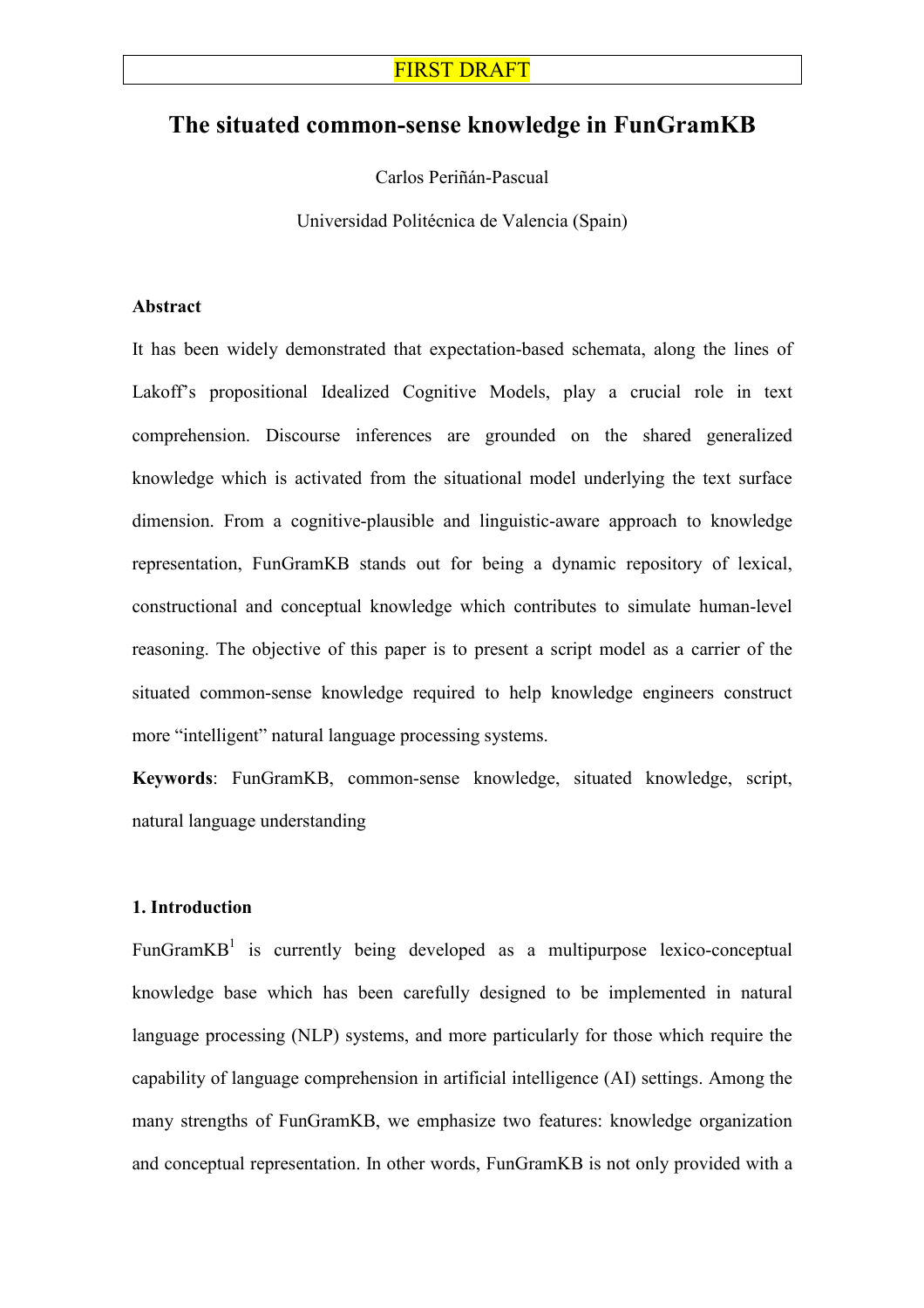a highly-structured organization of the lexical, grammatical and conceptual modules, whose theoretical underpinnings conform to the research results in the fields of cognitive science and linguistics, but it also uses such an expressive conceptual representation language that the FunGramKB knowledge can be actually transduced into different computational formalisms to simulate human reasoning (e.g. logic, production rules, conceptual graphs, etc).

The aim of this paper is to describe the benefits of FunGramKB as an NLP knowledge base, particularly when processing the situated common-sense knowledge in the form of scripts. The remainder of the paper is structured into five sections. Section 2 portrays the three levels of knowledge which make up the architecture of this knowledge base. Section 3 focuses on the cognitive model upon which the conceptual modules are built, presenting as well those theories which influenced the model. Section 4 deals with the description of the most outstanding common-sense knowledge databases in computational lexicography and AI. Section 5 approaches the FunGramKB script model from the perspectives of time representation, structure, enhancement, methodology and edition. Finally, section 6 highlights the relevance of a knowledge base such as FunGramKB in the scenario of a cognitive architecture for an AI system.

# 2. An overview to FunGramKB

FunGramKB (Periñán-Pascual and Arcas-Túnez, 2004, 2005, 2007a, 2010a, 2010b; Mairal-Usón and Periñán-Pascual, 2009; Periñán-Pascual and Mairal-Usón, 2009, 2010) is a multipurpose lexico-conceptual knowledge base for natural language understanding systems. FunGramKB is multipurpose in the sense that it is both multifunctional and multilingual. In other words, FunGramKB has been designed to be reused in various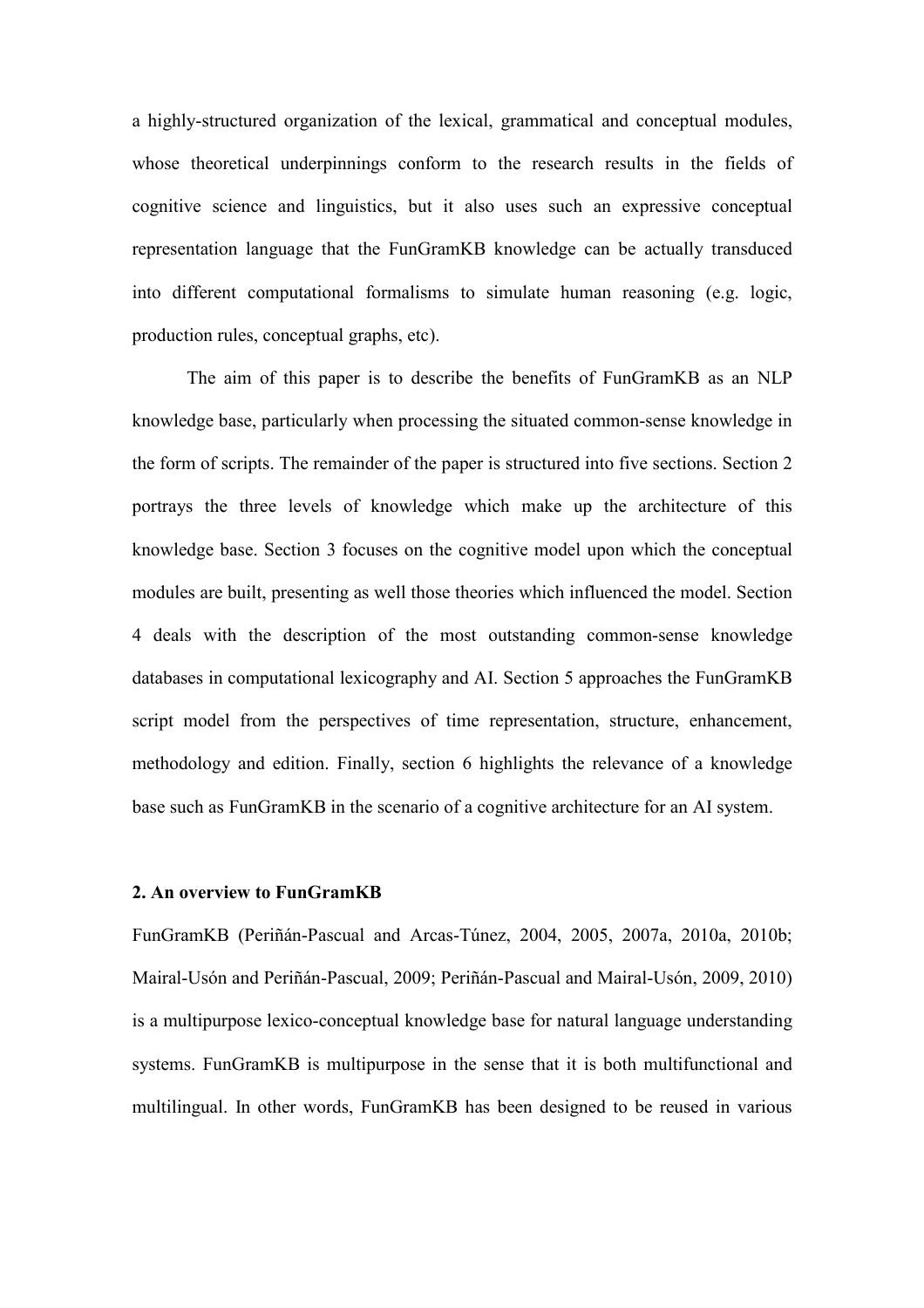NLP tasks (e.g. information retrieval and extraction, machine translation, dialoguebased systems etc) and with several natural languages. $2<sup>2</sup>$ 

FunGramKB comprises three knowledge levels, consisting of several independent but interrelated modules:

### Lexical level:

- The Lexicon stores morphosyntactic information about lexical units. This lexical model preserves the major linguistic assumptions of Role and Reference Grammar (RRG) (Van Valin and LaPolla, 1997; Van Valin, 2005), i.e. logical structures and the linking algorithm, although some important contributions have been introduced with the aim of building a robust knowledge base.
- The Morphicon helps our system to handle cases of inflectional morphology.

# Grammatical level:

• The Grammaticon stores the constructional schemata corresponding to the four layers identified in the Lexical Constructional Model (LCM) (Mairal-Usón and Ruiz de Mendoza, 2009; Ruiz de Mendoza and Mairal-Usón, 2008), which helps Role and Reference Grammar to construct the semantics-to-syntax linkage.

# Conceptual level:

- The Ontology is presented as a hierarchical catalogue of the concepts that a person has in mind, so here is where semantic knowledge is stored in the form of meaning postulates. The Ontology consists of a general-purpose module (i.e. Core Ontology) and several domain-specific terminological modules (i.e. Satellite Ontologies).
- The Cognicon stores procedural knowledge by means of scripts, i.e. schemata in which a sequence of stereotypical actions is organised on the basis of temporal continuity, and more particularly on the basis of Allen's temporal model (1983).
- The Onomasticon stores information about named entities and events, such as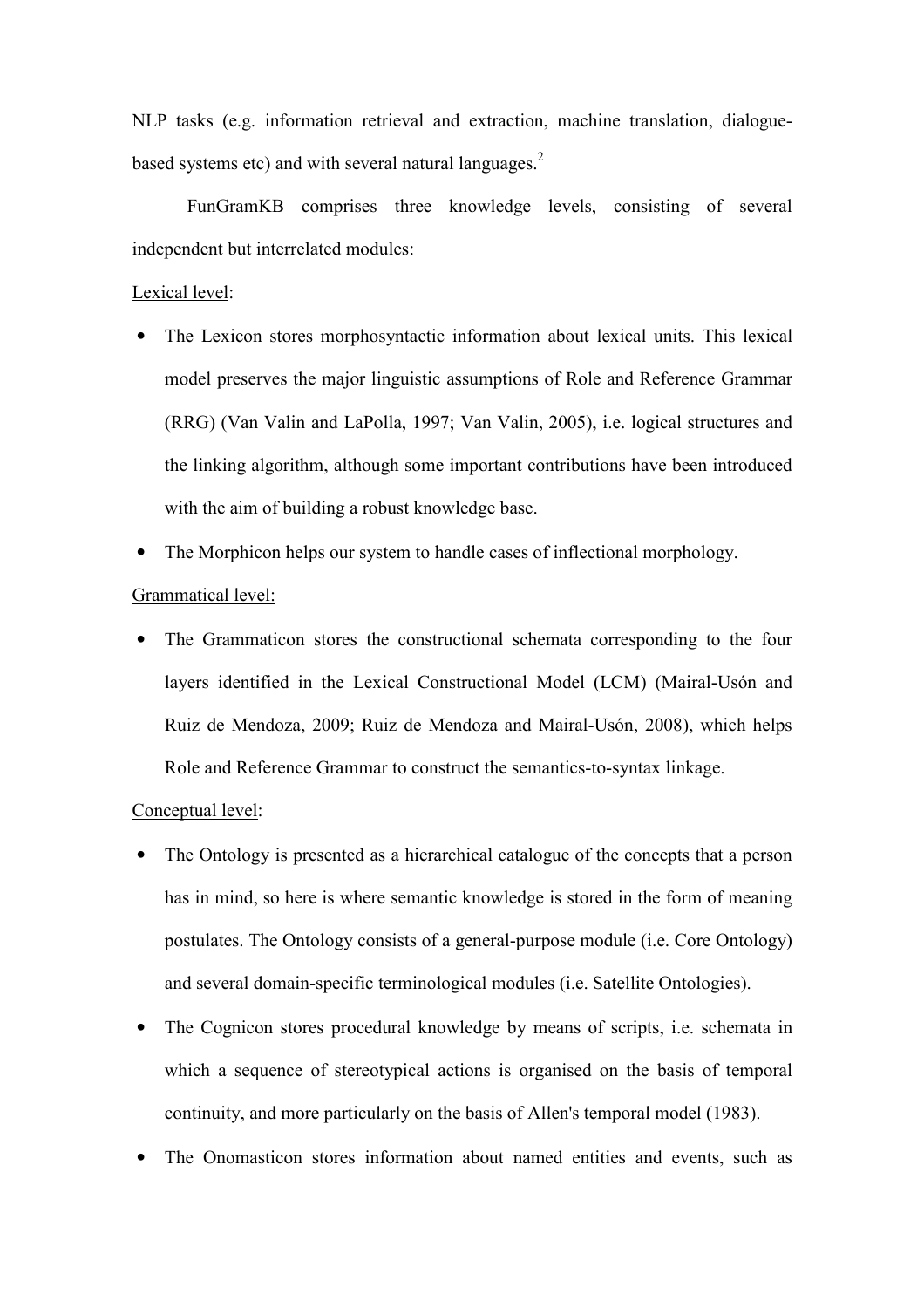Barack Obama or 9/11. This module stores two different types of schemata (i.e. snapshots and stories), because instances can be portrayed synchronically or diachronically.

The main consequence of this three-level design is that every lexical or grammatical module is language-dependent, whereas every conceptual module is shared by all languages. In other words, computational linguists must develop one Lexicon, one Morphicon and one Grammaticon for English, one Lexicon, one Morphicon and one Grammaticon for Spanish and so on, but knowledge engineers build just one Ontology, one Cognicon and one Onomasticon to process any language input conceptually. In this scenario, FunGramKB adopts a conceptualist approach, since the Ontology becomes the pivotal module for the whole architecture.

The development of multifunctional and multilingual resources such as FunGramKB heavily influences knowledge base design. With regard to multifunctionality, the current trend in many language engineering projects consists in developing *ad hoc* resources for a particular NLP application in a given domain. This modus operandi leads to great efficiency in knowledge representation, but the main drawback is the lack of flexible portability to other domains or tasks because of the inability to meet the new requirements of other applications (Lenci, 2000). Since building a large-scale NLP knowledge base is costly in time and effort, it is eagerly recommended to design reusable and updatable resources, so that they can be easily maintained or improved in different projects along the time (Floridi, 1999). Thus, multifunctional knowledge bases should integrate any information potentially relevant to any NLP task. However, the type of knowledge NLP systems require closely depends on the purpose of the applications themselves. For instance, spell checkers require very little lexical information. On the contrary, text understanding systems usually need to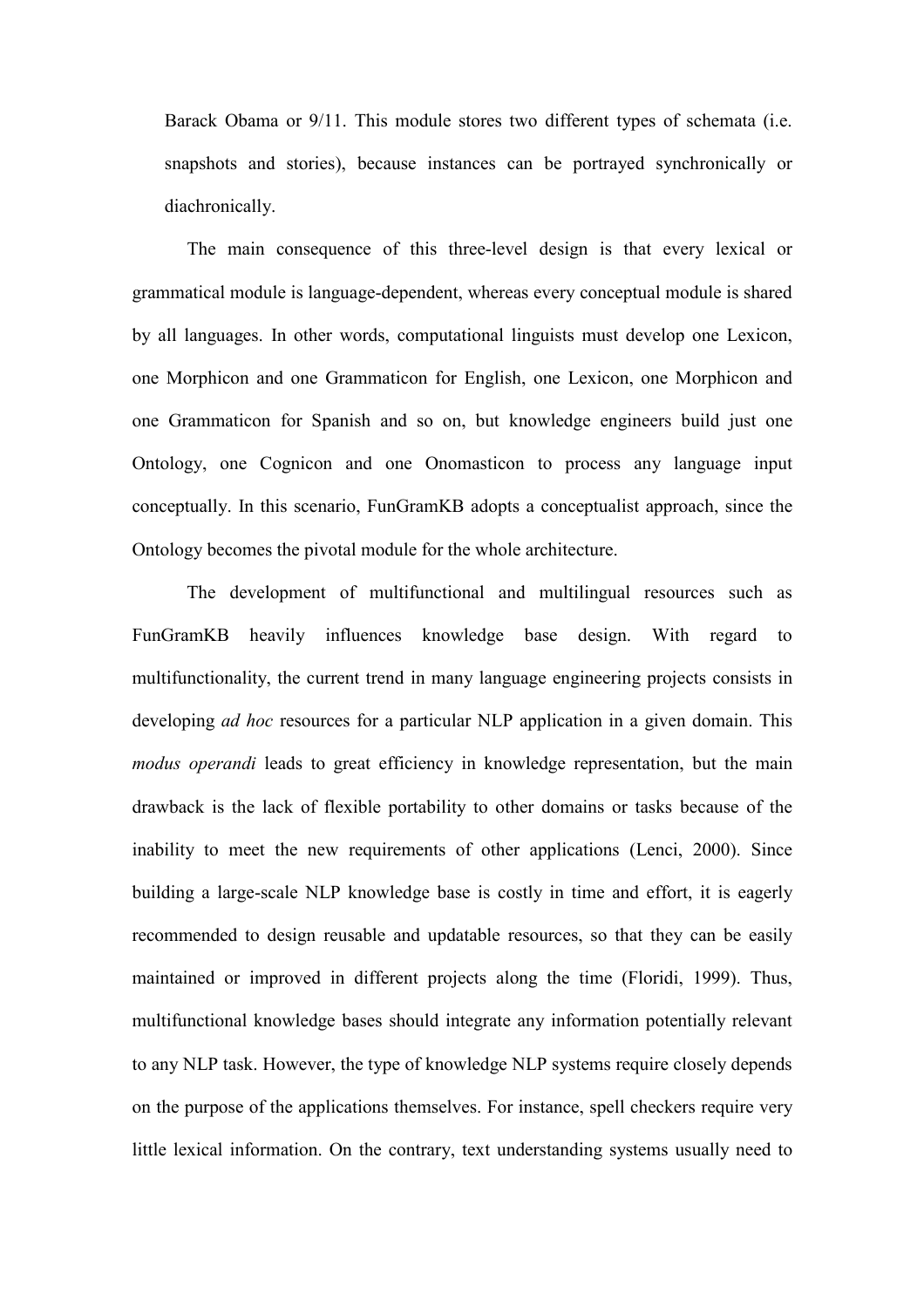process morphological, syntactic, semantic and pragmatic information of lexical units, as well as non-linguistic knowledge from the world model (Nirenburg and Raskin, 2004). Therefore, the most reasonable strategy to implement a multifunctional knowledge base is to make it conform to the requirements of the NLP task but letting other systems access additional information if required. On the other hand, with regard to multilinguality, Aguado de Cea et alii (2007) presented a thorough analysis of current strategies in knowledge-based systems. Among the many models reviewed, FunGramKB matches the model of knowledge representation in which links between the ontology and language resources are set. More particularly, the FunGramKB Lexicon is developed for every language handled by the NLP system, where the shared Ontology is able to relate lexical units from different languages.

### 3. The FunGramKB cognitive model

The model of "schema" originated in fields such as psychology, linguistics and artificial intelligence —resulting in a myriad of conceptual constructs such as "schema" (Barlett, 1932; Rumelhart, 1975), "frame" (Minsky, 1975), "script" (Schank and Abelson, 1977), "mental model" (Johnson-Laird, 1983), or "idealized cognitive model" (Lakoff, 1987), among others— has had a significant impact on the representation of conceptual knowledge in FunGramKB. According to the schema theory, a schema is a mental representation of a given type of entity or event, usually consisting of a set of expectations which are developed as more and more memories of similar experiences are accumulated. Typically, schemata contain generalized knowledge from our past experiences, facilitating thus the inference of information from our perception of the world. Future experiences are interpreted on the basis of the patterns constructed from past experiences, so these patterns serve to alleviate the cognitive overload. The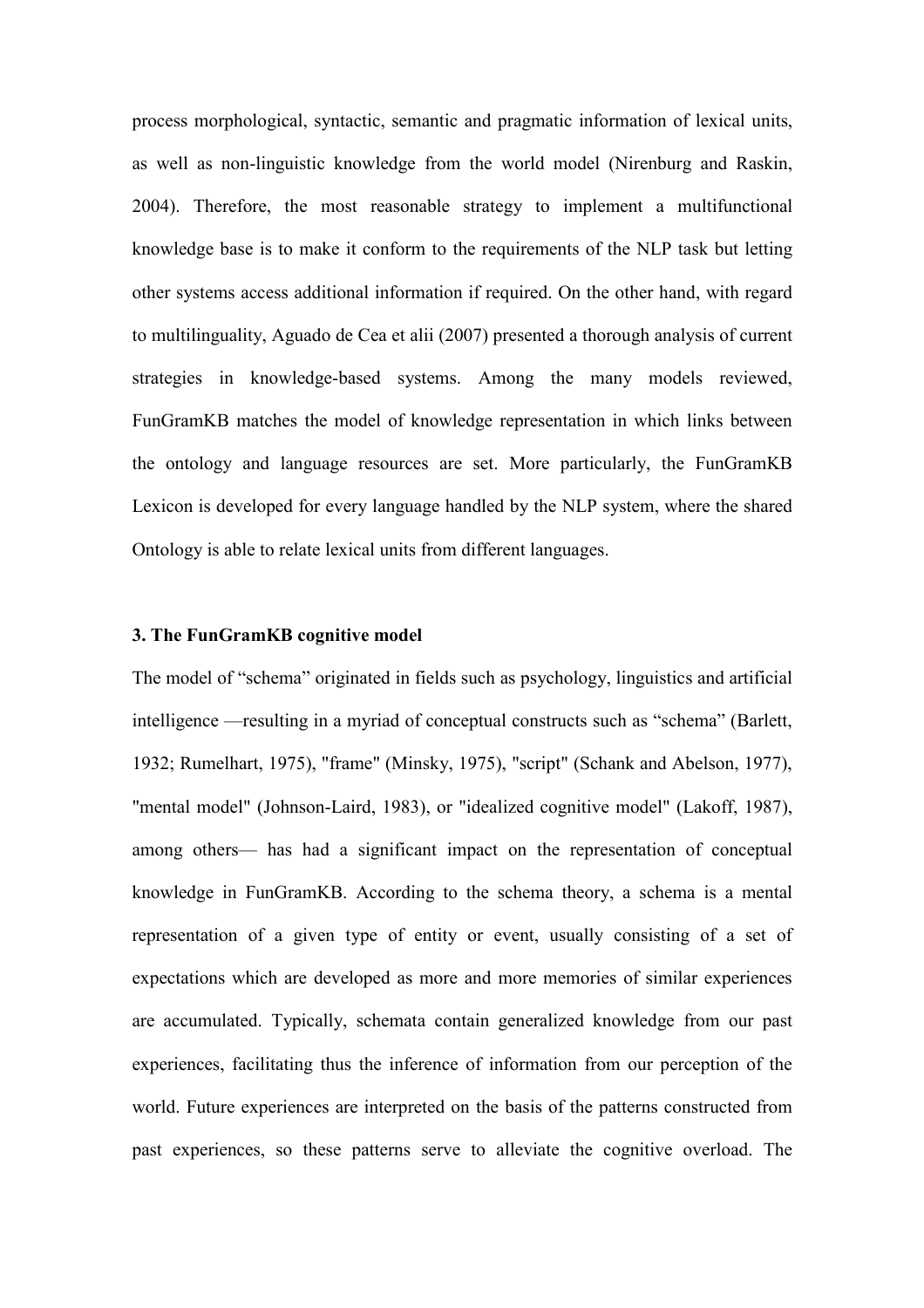psychological status of mental schemata, i.e. that human beings process linguistic exchanges with respect to a set of expectations stored in our minds, is grounded on the fact that, for example, wrong predictions usually arise from the mismatch between perceptual information and the standardized model of the world. For instance, if we hear the statement Mary usually goes to high school at 8:30, we could infer that Mary is a student, according to the standardized knowledge about what type of people usually go to schools. If we later hear that Last weekend Mary corrected a lot of exams, then we will infer with a higher degree of certainty that she is a teacher. Moreover, mental schemata can sometimes distort our memories. For example, works such as Barlett (1932) and Brewer and Treyens (1981) demonstrated that human memories (e.g. stories which have been read, or images which have been seen) can be shaped by unawarely replacing unusual components by more common ones in order to fit those memories into the standard model of the world. However, mental schemata turn out to be very useful as a way to explain how fragmented information can be retrieved, since these schemata supply the missing information to reconstruct the situation model of linguistic utterances.

FunGramKB conceptual schemata play a key role to draw inferences along the process of text understanding. In our knowledge base, schemata are classified according to two parameters: prototypicality and temporality. On the one hand, conceptual representations can store prototypical knowledge (i.e. proto-structures) or can serve to describe instances of entities or events (i.e. bio-structures). For example, the description of the meaning of film involves the construction of the proto-structure of its corresponding concept; however, if we want to provide information about the film Jurassic Park, then we should do it through a bio-structure. Therefore, whereas protostructures help to model common-sense knowledge, bio-structures help to construct the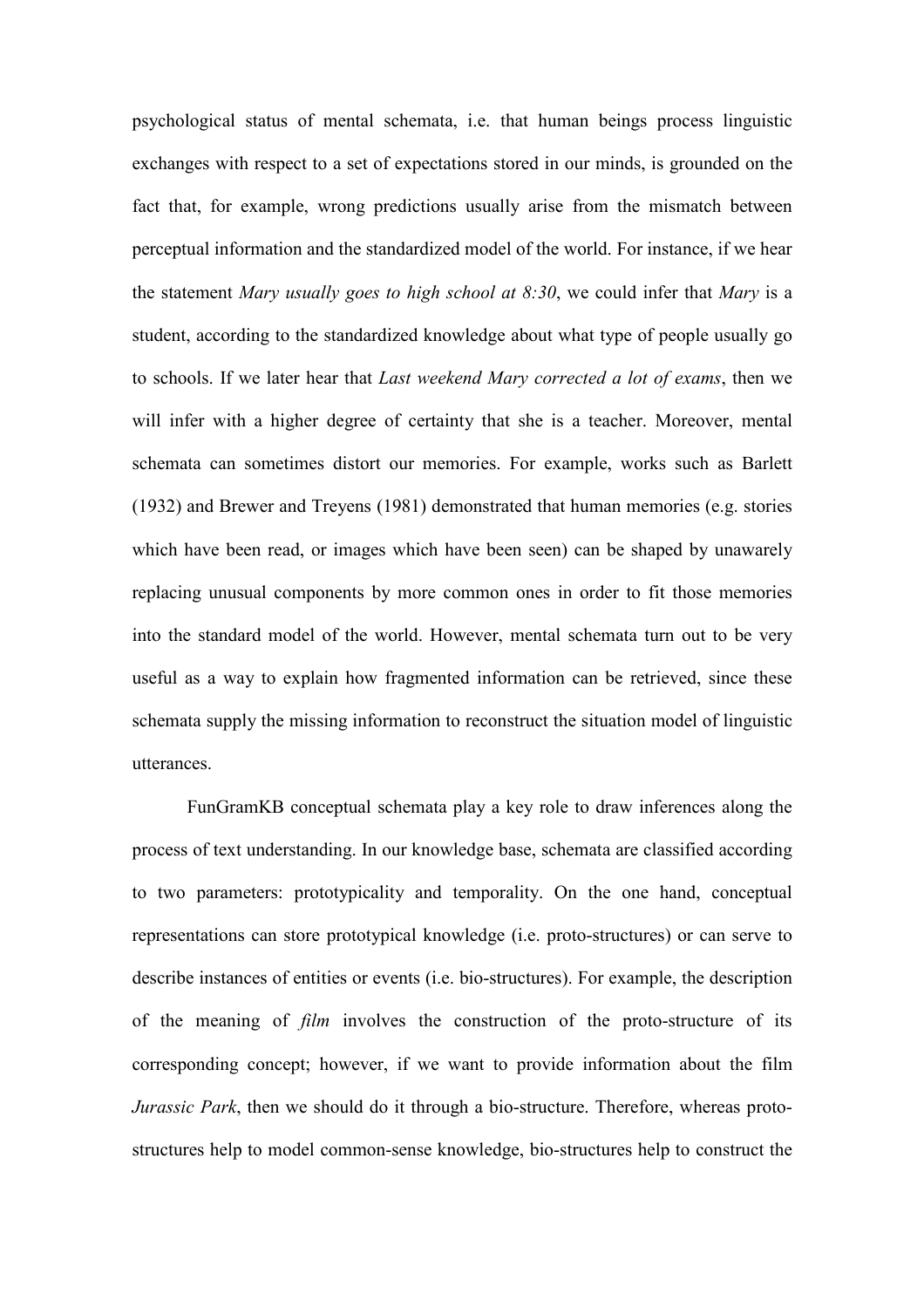model of the world. On the other hand, knowledge within conceptual schemata can be presented atemporally (i.e. microstructures) or in a temporal framework (i.e. macrostructures). For example, the biography of Steven Spielberg requires a macrostructure, but a microstructure is sufficient to describe the profession of film director. In this respect, the availability of a spatio-temporal framework makes macrostructures be developed from a situated approach to conceptualization. As shown in Figure 1, the convergence of the values of these two parameters results in a typology of four different conceptual schemata which shape the FunGramKB conceptual level.



Figure 1. Typology of conceptual schemata in FunGramKB.

As shown in Figure 1, a critical issue in conceptual representation is to determine the influence of situational context upon the description of cognitive categories. Typically, meaning is thought to be a finite set of semantic features applicable to every context in which the lexical unit is used. According to this view, the conceptual representation is not linked to a given situation. Instead, the representation is the product of abstraction over different background contexts. Thus, I can simply define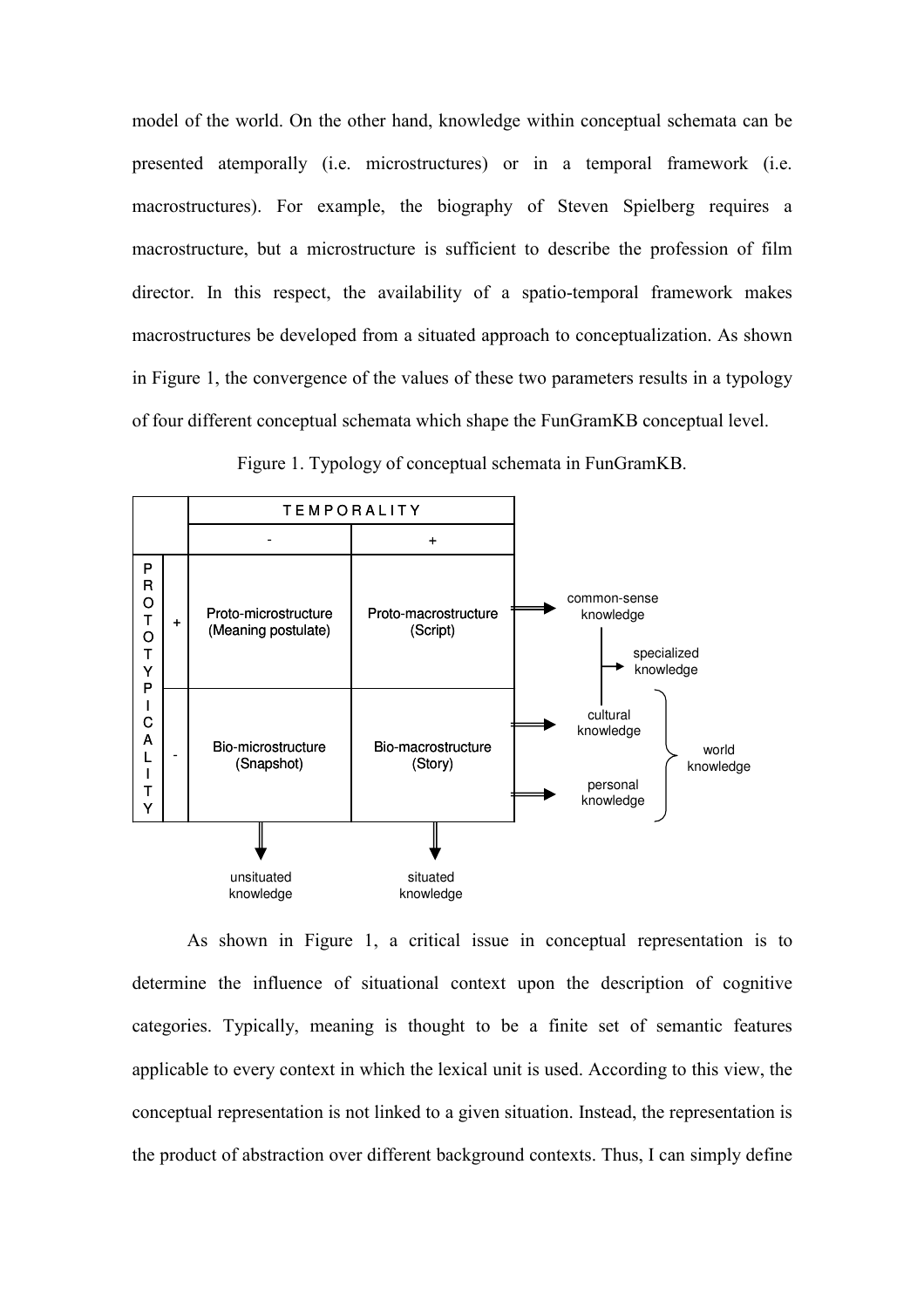CHAIR with the features FURNITURE, TO SIT ON and WITH BACK SUPPORT as a result of all the experiences I have had with different instances of this type of entity in the real world, and due to the perceived lack of contextual commonality, I can ignore other features referring to the number of legs, material, colour etc.

 Although most systems adopt this unsituated approach to concepts, Barsalou (1982) devised a model to describe lexical meaning through (i) context-independent properties, which are activated in all background situations by the word(s) linked to the concept, $3$  and (ii) context-dependent properties, which are activated just by the relevant situations in which the words are encoded. Due to the remarkable impact of contextdependent properties on cognitive processing, Barsalou (2002, 2003) coined the term "situated conceptualization", since people conceptualize the same cognitive category in a different way with respect to the active situations, being each conceptualization relevant just to the corresponding background situation. This model, which has been widely demonstrated in empirical studies,<sup>4</sup> involves that conceptual knowledge should be arranged in a series of situations with the aim to facilitate processing. For example, background situations play a critical role in language comprehension. We use models of situation to represent text meanings: once the situation is identified, we focus on the most likely entities and events, which ultimately constitute the relevant knowledge in the current situation. In fact, knowledge organization around background situations makes cognitive processing more tractable. Thus, instead of scanning all categories in memory, the system points at the most relevant entities and events for the situation. In this fashion, it is easier to retrieve relevant information in tasks such as text comprehension, problem solving or reasoning, among many others (Yeh and Barsalou, 2006).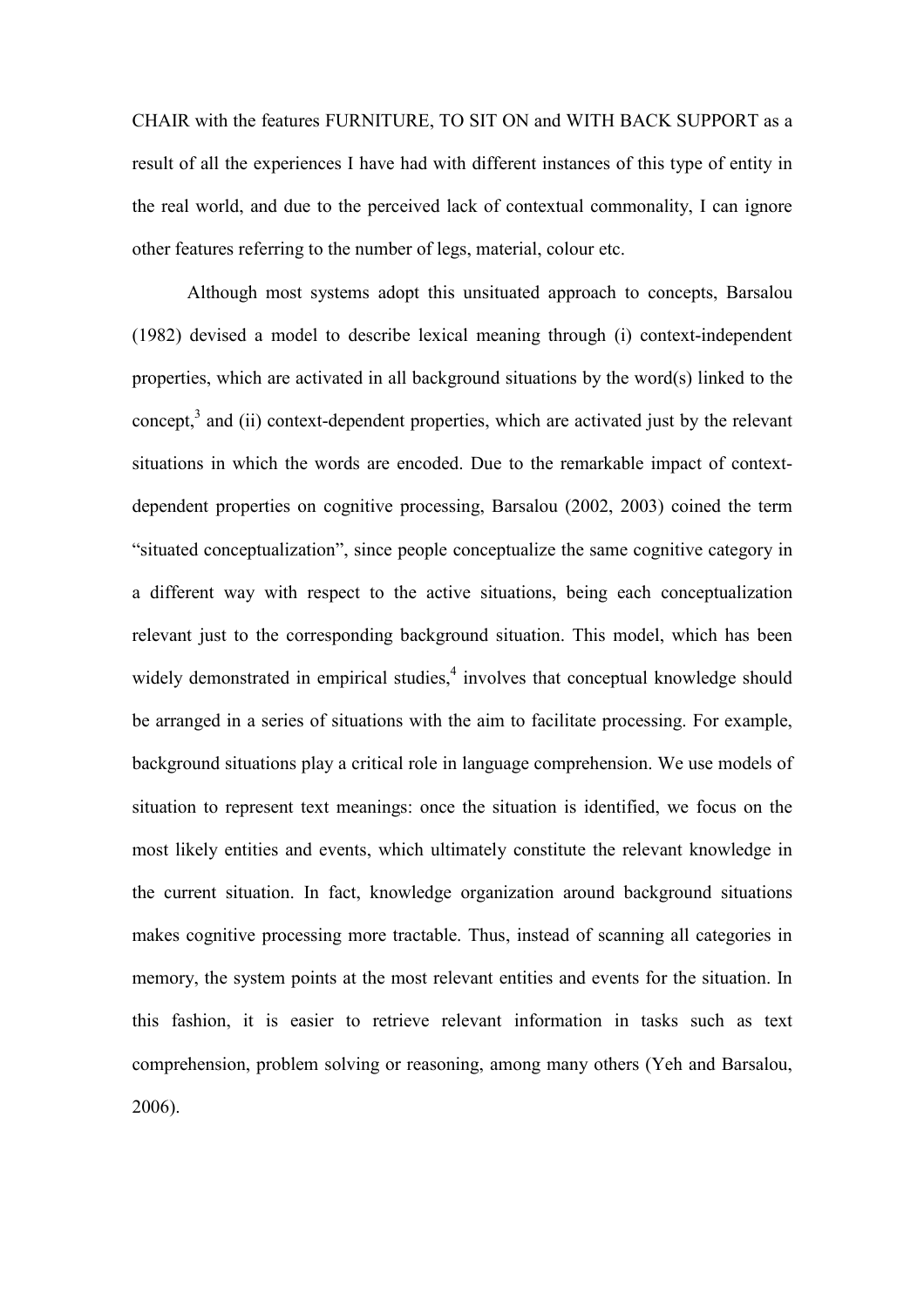In this respect, FunGramKB organizes the temporality dimension of knowledge in such a way that it roughly corresponds to Barsalou's distinction (1985, 1991) between taxonomic and goal-derived categories. Whereas taxonomic categories are provided with hierarchically-organized context-independent representations through an ontology model (i.e. unsituated knowledge), goal-derived categories are conceptualized by means of representations which take into account the background situation (i.e. situated knowledge). Barsalou (1991) demonstrated that, in the case of both taxonomic and goal-derived categories, the speakers of a given community share prototype structures which are stable over time, playing a key role in knowledge representation and processing. Therefore, FunGramKB implements the approach to situated conceptualization through goal-derived categories, which take the form of macrostructures similar to Barsalous's view to mental models, i.e. schemata which must produce "quasi-continuous simulations of events", simulating its successive states over space and time (Barsalou 1992, p. 164).

On the whole, conceptualization in FunGramKB is actually in consonance with Lakoff's theory (1987: 284-287) on propositional Idealized Cognitive Models (ICM), i.e. those conceptual configurations which are not based on "imaginative devices" such as metaphor and metonymy. The various structures in which propositional ICMs can take place are present in FunGramKB, where the main difference lies in the capability of the latter to fully integrate the various types of schema. For example, the predicateargument construct of propositional ICMs take the form of the FunGramKB thematic frames, which are used in turn to build the meaning postulates, being able to represent both feature bundles and radial categories linked to taxonomic categories in the Ontology. Finally, Lakoff's scenarios, which typically describe goal-oriented activities structured into an initial state, a sequence of events and a final state, correspond to the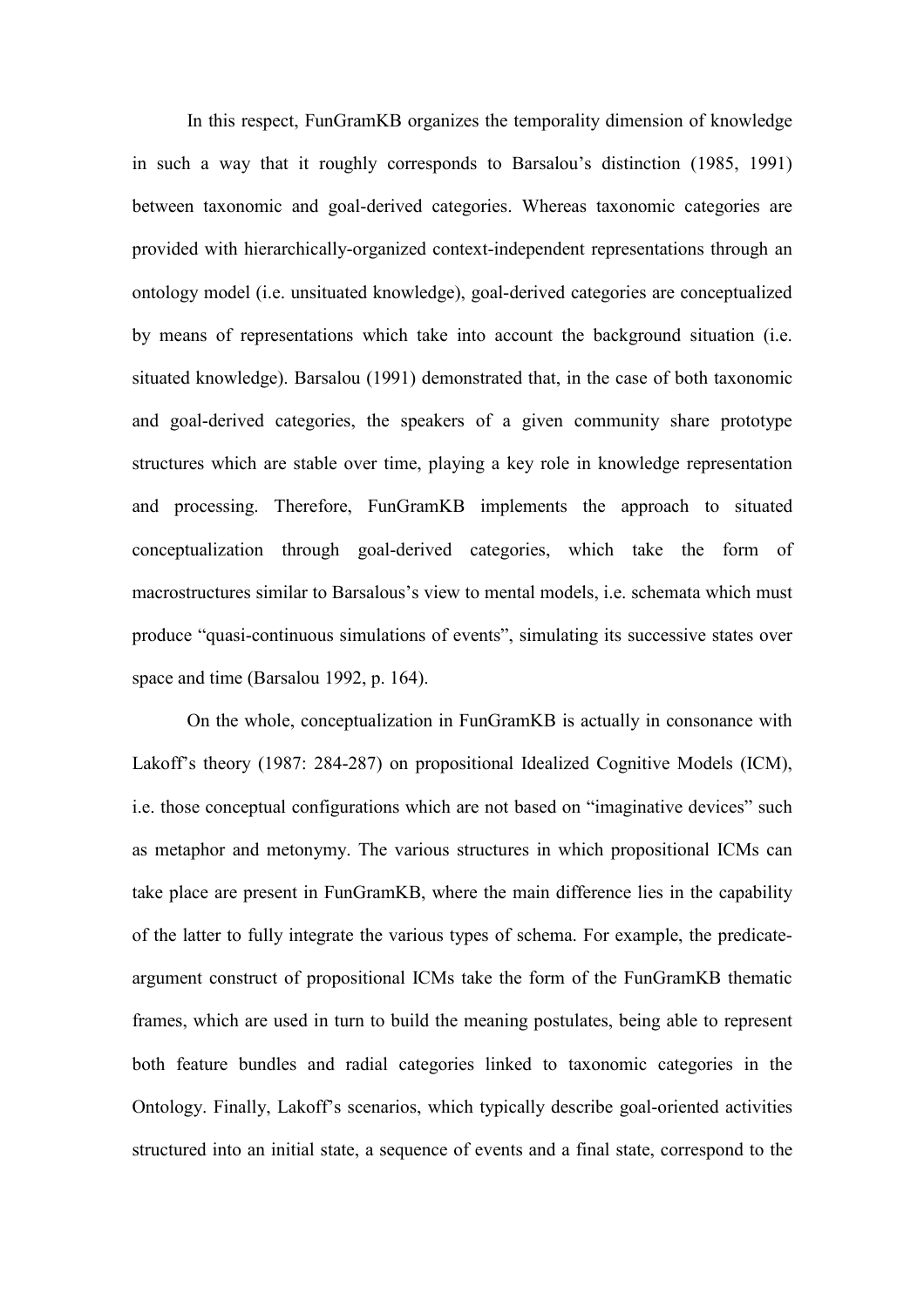FunGramKB scripts. Taking into account the situatedness criterion, however, FunGramKB schemata better correlates to the low-level cognitive models discussed in Ruiz de Mendoza (2007), i.e. "non-generic semantic configurations created by making well-entrenched, coherent links between elements of our encyclopedic knowledge store". More particularly, our frame-like constructs building up the common-sense knowledge correspond to low-level non-situational models in the case of meaning postulates, and to low-level situational models in the case of scripts.

On the other hand, and as shown in Figure 1, FunGramKB stores four different types of knowledge according to their degree of prototypicality: common-sense, specialized, cultural and personal. These types of knowledge are represented through the same formal language, i.e. COREL (Conceptual Representation Language), so information sharing takes place more directly and effectively. Since the FunGramKB conceptual modules (i.e. Ontology, Cognicon and Onomasticon) use COREL as the "common language" for schema construction, natural language understanding systems will only require one "common reasoner". Indeed, we are currently developing an automated cognizer with human-like defeasible reasoning powers which will be able to make inferences and draw conclusions from meaning postulates, scripts, snapshots and stories. Following the mainstream in psychology, FunGramKB adopts a mentalist approach with respect to schemata, so concepts are deemed to be as "structured mental representations", or, according to the objectivist view to ICMs in cognitive semantics, our schemata mainly consist of "mental entities, not real things" (Lakoff, 1987: 285) which are linked by a set of relations.<sup>5</sup> In line with "the language of thought hypothesis" (Fodor, 1975), COREL has a syntax and a semantics to describe formally these mental representations (cf. Periñán-Pascual and Arcas-Túnez, 2004). The FunGramKB schemata are actually modelled through propositional representations. Although there is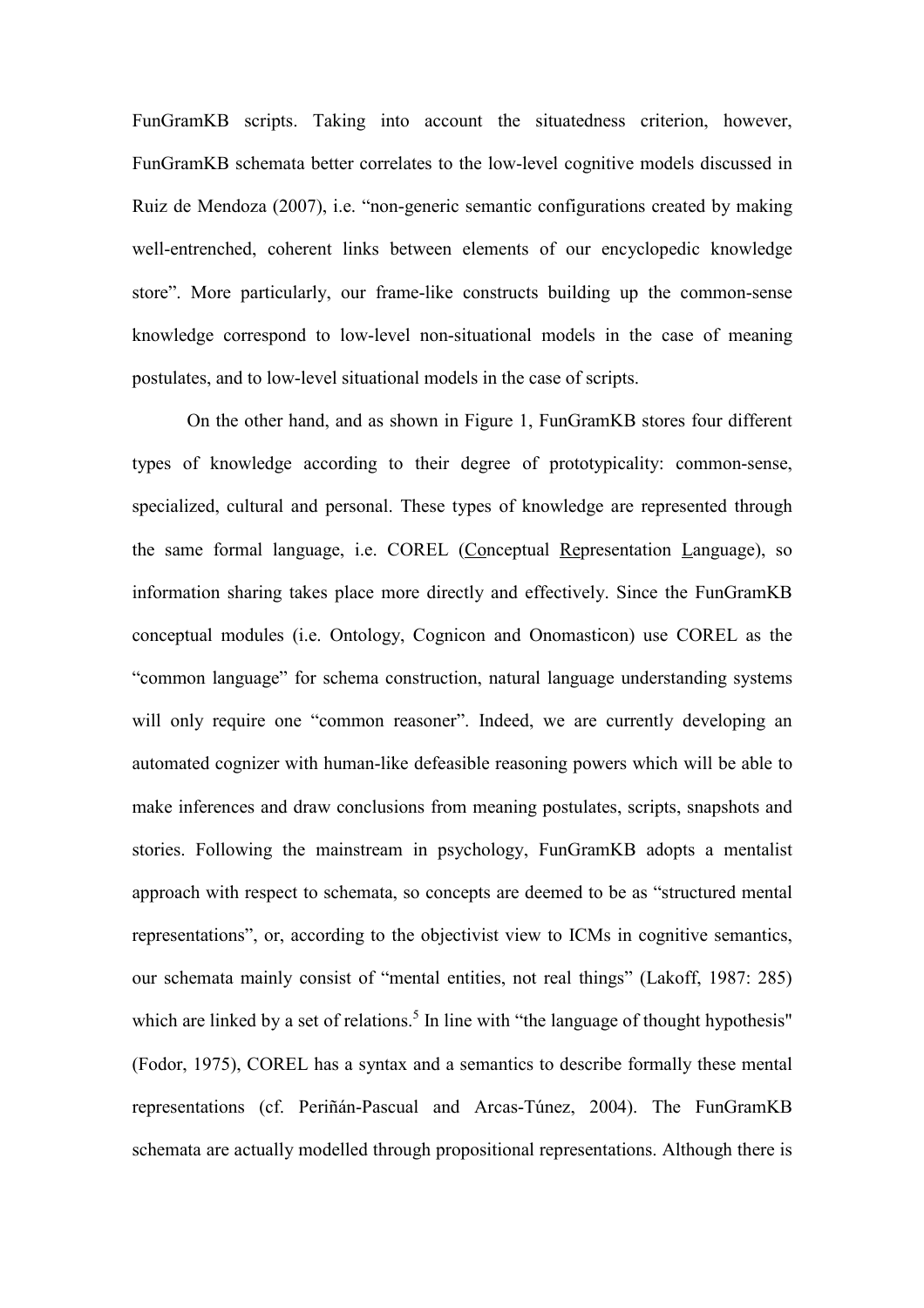no empirical evidence about the device transducing language expressions into propositional representations, nor researchers agree about the abstract and arbitrary symbols used to construct these representations, predications have sufficient expressive power so as to access cognitive states directly, as well as having great potential to be implemented computationally (Barsalou et alii, 1993).

The remainder of this section serves to illustrate the different types of knowledge involved in FunGramKB. For instance, most researchers agree that common-sense knowledge represents a system of pre-scientific beliefs upon which our everyday cognitive activities rest (Smith, 1995), or in lay terms, "the knowledge that every person assumes his neighbors also possess" (Panton et alii, 2006, p. 1), as illustrated by  $(1)$ :<sup>6</sup>

(1) Ice is frozen water.

+(e1: past +FREEZE 00 (x1)Theme (x2: +WATER 00)Referent (f1: +ICE\_00)Result)

Specialized knowledge consists of beliefs on scholarly, scientific or technical domains which are accepted to be true by the competent members of an expert community, as can be seen in (2):

(2) A batholith is a large geological formation, made of granite, quartz monzonite, or diorite.  $+(e1: +BE_00 \t (x1: SBATHOLITH 00)Then$  (x2: +GEOLOGICAL\_FORMATION\_00)Referent)  $+(e2: +BE_01 (x1)$ Theme  $(x3: +BIG_01)$ Attribute)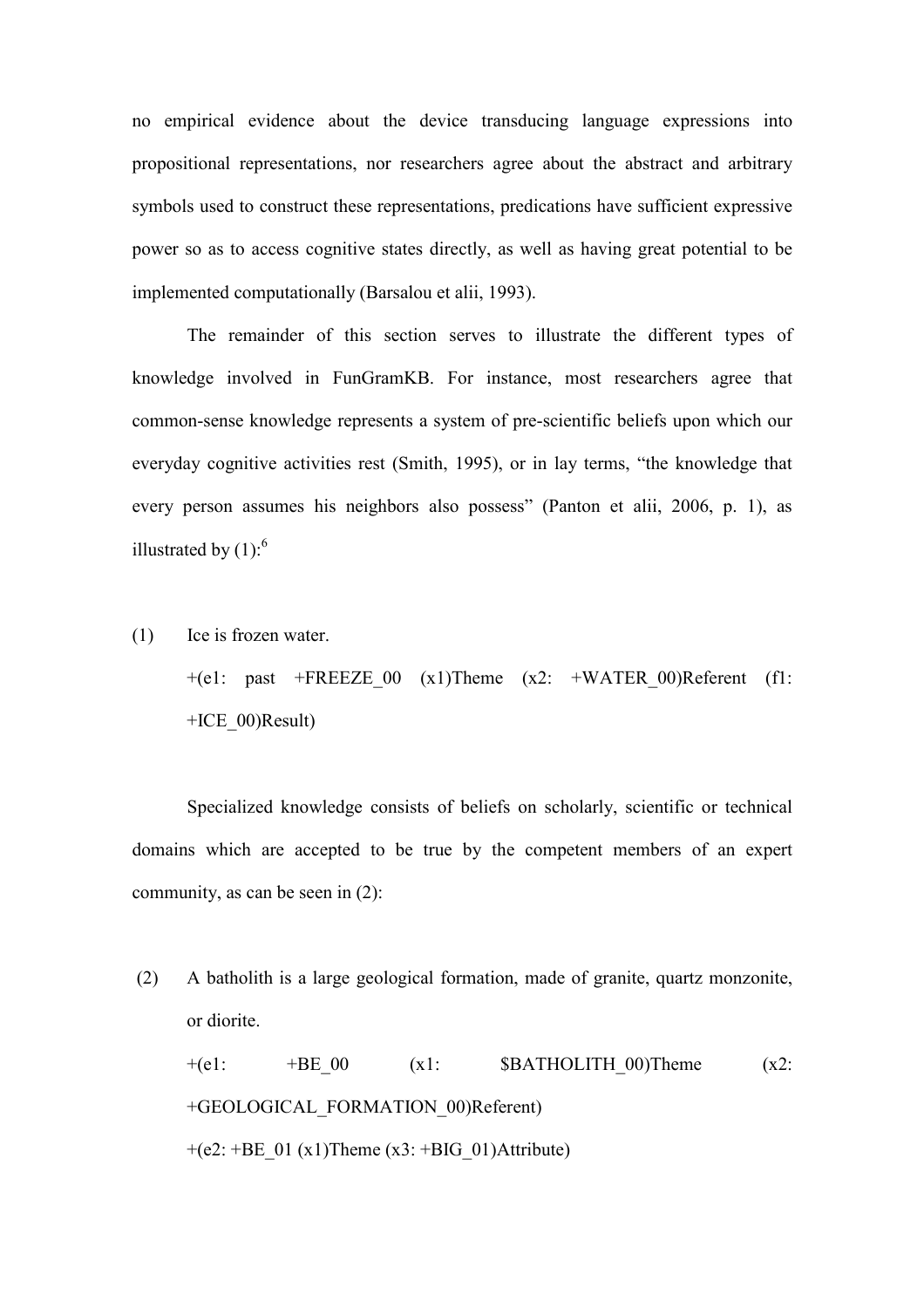$+(e3: +BE\_01 (x1)$ Theme (x4:  $+GRANITE\_00$  |  $+QUARTZ$  MONZONITE\_00 | +DIORITE\_00)Attribute)

Cultural knowledge consists of factual information about the past, present or future model of the world. This knowledge can be shared to a higher or lesser degree, depending on the individuals' education, as shown in (3):

(3) Paris is the capital of France.

\*(e1: +BE\_00 (x1: %PARIS\_00)Theme (x2: \$CAPITAL\_00)Referent)  $+(e2: +BE_02 (x1)$ Theme (x3: %FRANCE 00)Location)

Finally, personal knowledge, whose beliefs are accepted to be true by the person who holds them, is typically not shared by other people, unless, for example, relatives or friends are told about it (Van Dijk, 2003). An example is shown in (4).

(4) My neighbour Tim is a bit hypochondriac. \*(e1: +BE\_00 (x1: %TIM\_00)Theme (x2: +NEIGHBOUR\_00)Referent) \*(e2: +BE\_01 (x1)Theme (x3: p \$HYPOCHONDRIAC\_00)Attribute)

As said in the previous section, the Ontology plays a centroidal role in the conceptual processing within FunGramKB, where any kind of schema can resort to ontological units for the construction of common-sense, world-model or specialized knowledge (Figure 2).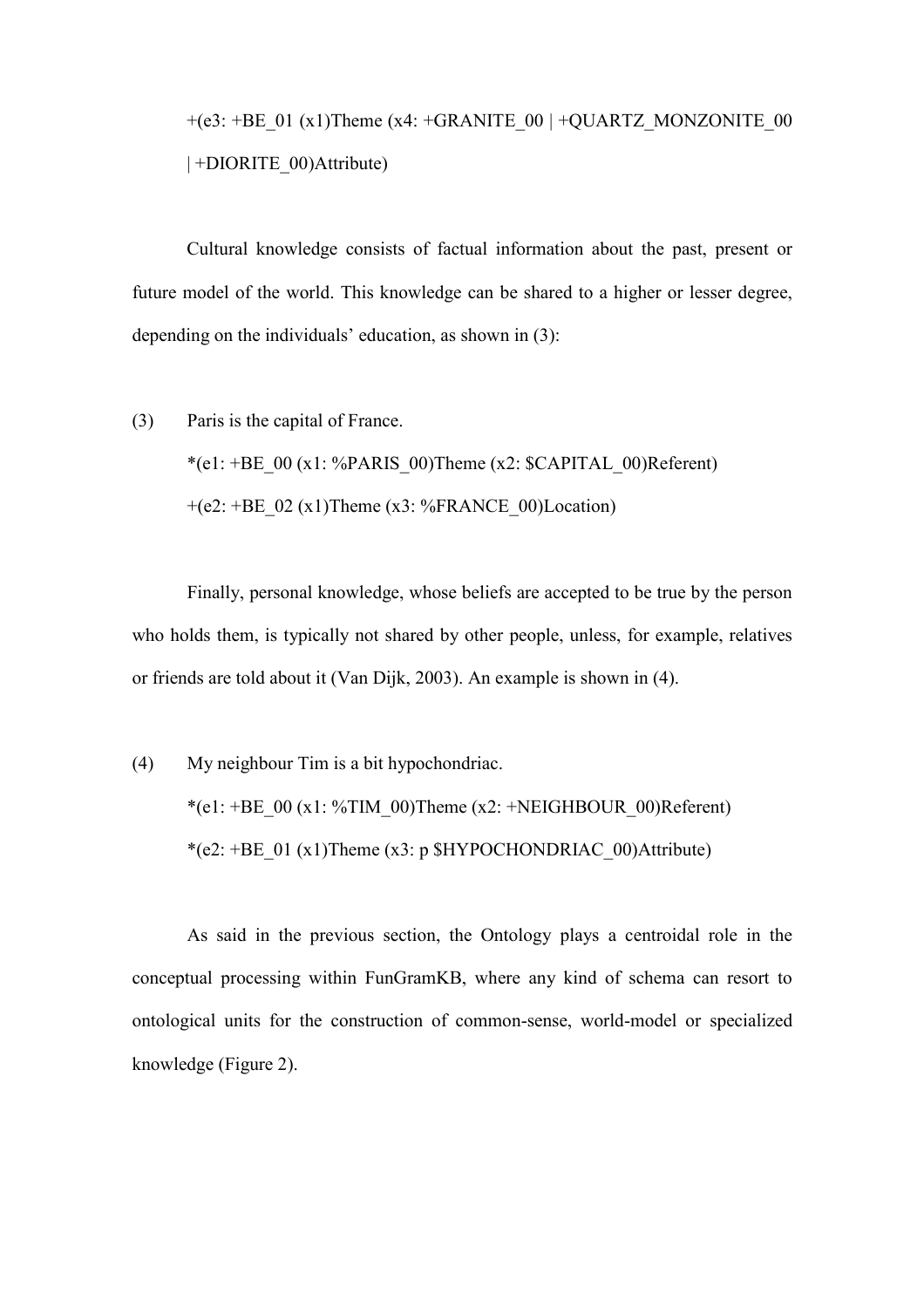

Figure 2. Conceptual modules and schemata.

### 4. Common-sense knowledge databases

The lack of a full-fledged machine-tractable repository of common-sense knowledge becomes the Achilles' heel of many NLP systems, a problem which steadily grows in AI. This section pinpoints the weaknesses of the most remarkable large-scale commonsense knowledge bases at present: a computational-lexicography product (i.e. FrameNet) and two AI-oriented knowledge repositories (i.e. CyC and ConceptNet).

# 4.1 FrameNet

The FrameNet project (Baker et alii, 1998; Ruppenhofer et alii, 2006), which is built upon the theory of Frame Semantics (Fillmore, 1976, 1982, 1985; Fillmore and Atkins, 1992), is intended to construct a lexical database where word senses are linked to handcrafted semantic frames, thus becoming the notational devices for meaning description.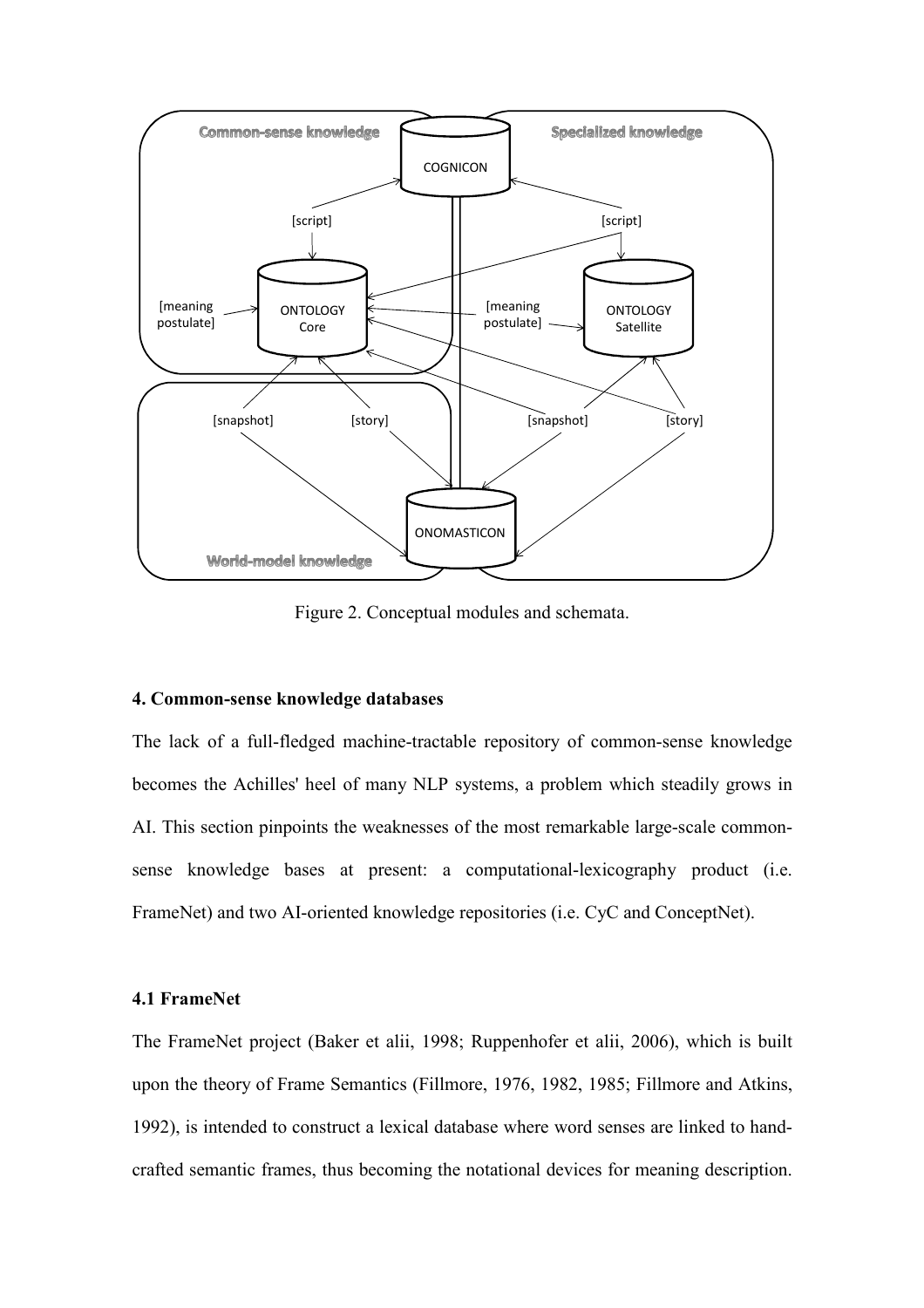In other words, the semantic frame is a schematic arrangement of the frame elements which describe the scenario underlying the meanings of semantically-related words, e.g. the Theft frame consists of the core frame elements GOODS, PERPETRATOR, SOURCE and VICTIM, together with the peripheral frame elements MEANS, TIME, MANNER and PLACE. In addition, the frame elements in this collection of semantic frames are used to annotate corpus-extracted sentences manually. In this way, it is possible to retrieve automatically the inventory of syntactic patterns in which lexical units are involved. As a result, the lexical database has over 10,000 lexical units linked to about 800 hierarchically-related semantic frames, exemplified by means of over 130,000 annotated sentences.

 The main drawback of the Frame Semantics model lies not only in the syntaxsemantics interface, as explained in Jiménez-Briones and Luzondo-Oyón (s.d.), but also in the deceptively-deep approach to knowledge representation. Velardi et alii (1991) distinguished two well-defined strategies when describing meaning in computational lexicography: the cognitive content of a lexical unit can be described by means of semantic features or primitives (conceptual meaning), or through associations with other lexical units in the lexicon (relational meaning). Strictly speaking, the latter does not provide a real definition of the lexical unit, but it describes its usage in the language via "meaning relations" with other lexical units. It is certainly easier to state associations among lexical units in the way of meaning relations than formally describing the cognitive content of lexical units, but the inference power of conceptual meaning is undoubtedly stronger. According to this distinction, FrameNet is certainly "a large lexical databank which provides deep semantics" (Fillmore et alii, 2001), providing clear advantages over relational lexical databases such as WordNet (cf. Boas, 2005). The controversy arises when the description of meaning takes place in the conceptual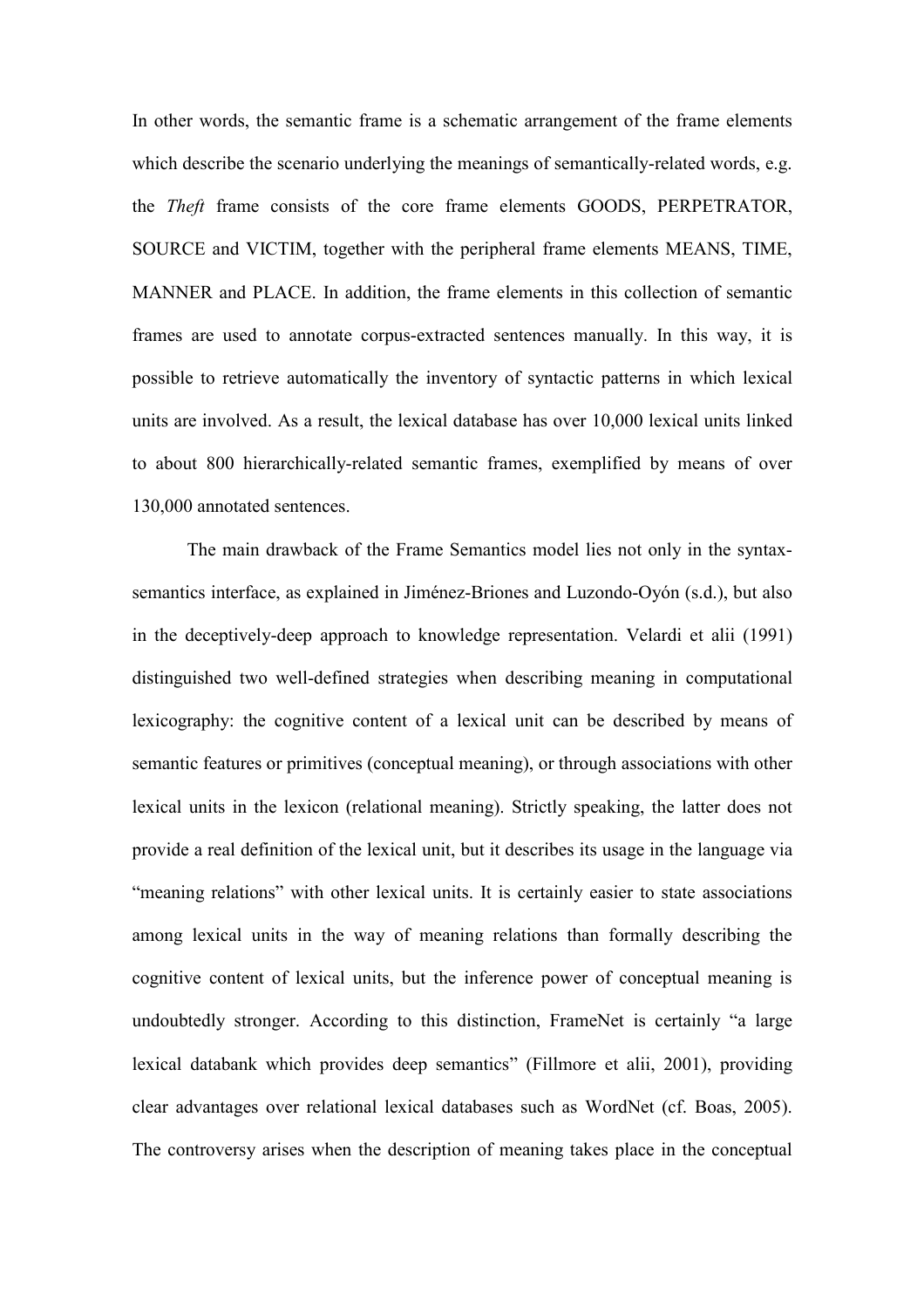realm but it is restricted to a list of roles (e.g. frame elements) which work as binary semantic relations. In other words, between the poles of a deep approach (e.g. FunGramKB) and a surface approach (e.g. WordNet) to knowledge representation, a "shallow" approach implies that the cognitive content of a lexical unit is described by means of a simple feature-value matrix of conceptual relations (e.g. FrameNet). Consequently, surface and shallow models of natural language understanding are not sufficient for constructing efficient cognitive-based systems, since their expressive power is dramatically restricted (cf. Periñán-Pascual and Arcas-Túnez, 2007b). For instance, if you take into account the verb *forgive*, its *Forgiveness* frame, whose elements are EVALUEE, JUDGE and OFFENSE, cannot fully state the meaning of the verb: "you stop being [1] angry [2] with someone you blamed [3] him or her". That is, neither the semantic frame can represent aspectuality [1] or temporality [3], nor the frame elements can be conceptually qualified [2].

 Moreover, although frame elements are deemed to be fine-grained roles, FrameNet ignores the *differentiae* of many verbs by lumping them together under the same semantic frame, resulting in coarse-grained meaning representations. For example, lexical units such as *steal, shoplift* and *snatch* are all linked to the *Theft* frame, so it fails to handle the Location and Manner differentiae in the meanings of shoplift and snatch respectively. Indeed, FrameNet researchers possibly opted for this excessive granularity in semantic roles in order to compensate for the deficiencies in this shallow model of lexical meaning. To this must be added that, with regard to the typology of conceptual schemata, FrameNet is restricted to the representation of unsituated common-sense knowledge, further impoverishing the language comprehension process.

# 4.2 CyC and ConceptNet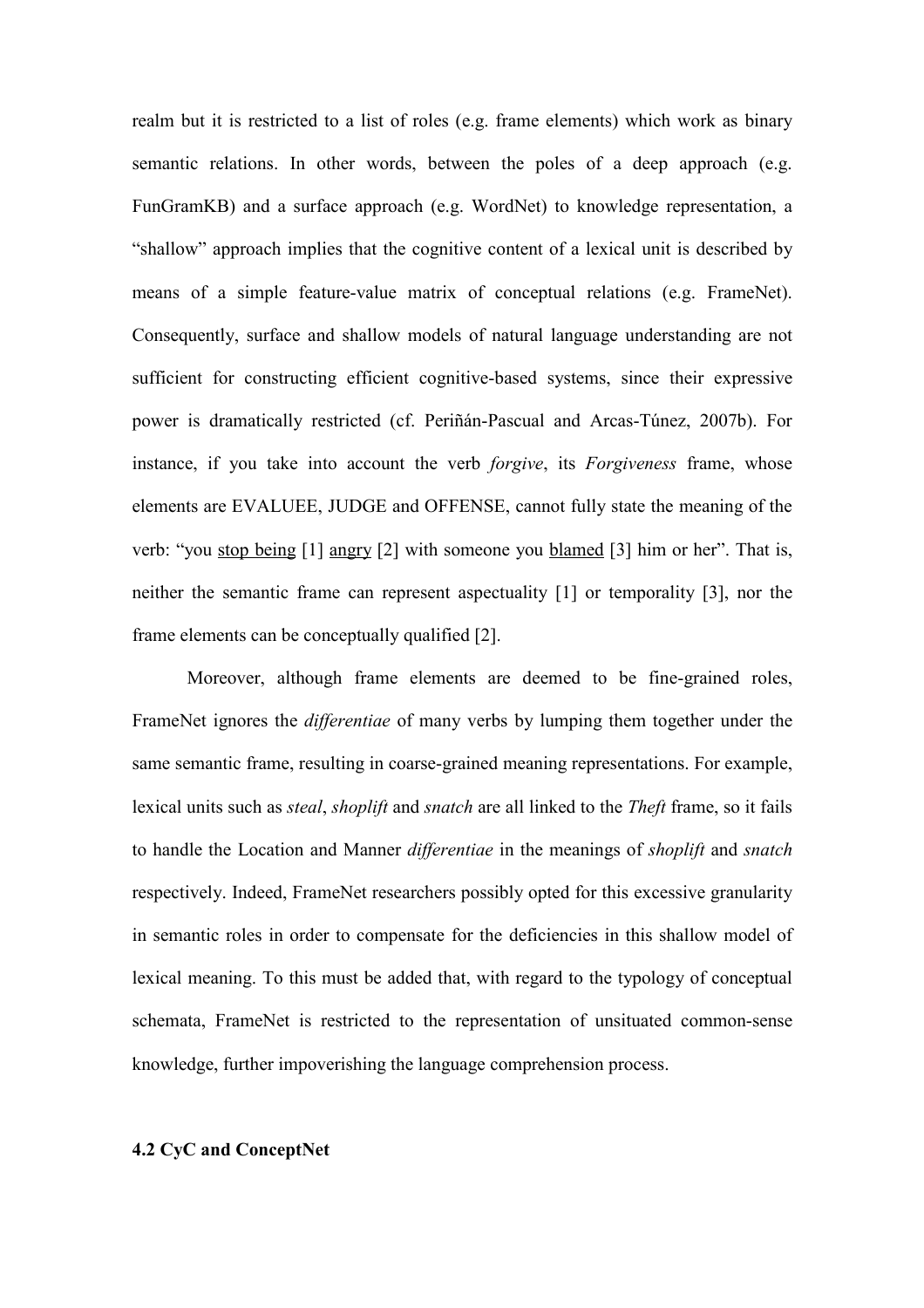Two of the most prominent common-sense knowledge implementations for AI systems are CyC and ConceptNet. CyC (Lenat et alii, 1990; Lenat, 1995), whose name derives from "enCyClopedia", includes about three million manually-constructed sentences which make over 300,000 concepts be interrelated. The inference engine is applied to these sentences following the first-order-predicate calculus with some extensions to handle second-order features. On the other hand, ConceptNet (Liu and Singh, 2004a, 2004b; Singh and Barry, 2003) is a semantic network of common-sense knowledge that contains 1.6 million edges connecting more than 300,000 nodes. The nodes represent concepts, which take the form of semi-structured English fragments (p.ej. "get to bed early", "wake up in morning" or "eat breakfast"), and the edges represent the semantic relations linking the concepts (e.g. SubeventOf, UsedFor or EffectOf), where inferences are not based on logical deduction but on graph-based reasoning. ConceptNet is populated through the Open Mind Common Sense web site (Singh et alii, 2002), where the general public enter English sentences about common-sense knowledge. The semantic network is automatically built by applying NLP techniques and extraction rules to the semi-structured sentences in the corpus.

 It is noteworthy to point out that both resources also present some weaknesses. With respect to CyC, many of the problems are related to the logical approach to reasoning. Mathematical logic is precise, allowing a systematic way to evaluate, maintain and prove the truth of statements. However, logical reasoning is not flexible enough to simulate human thinking. Logic is effective when applied to a simplified scenario, or "microworld". However, nobody has still managed to face successfully the task of building a logical system with a realistically large set of propositions. Therefore, we can make logic systems work in simple tasks, but as these tasks become more realistic, many problems arise. For example, logical reasoning is deductive, so it has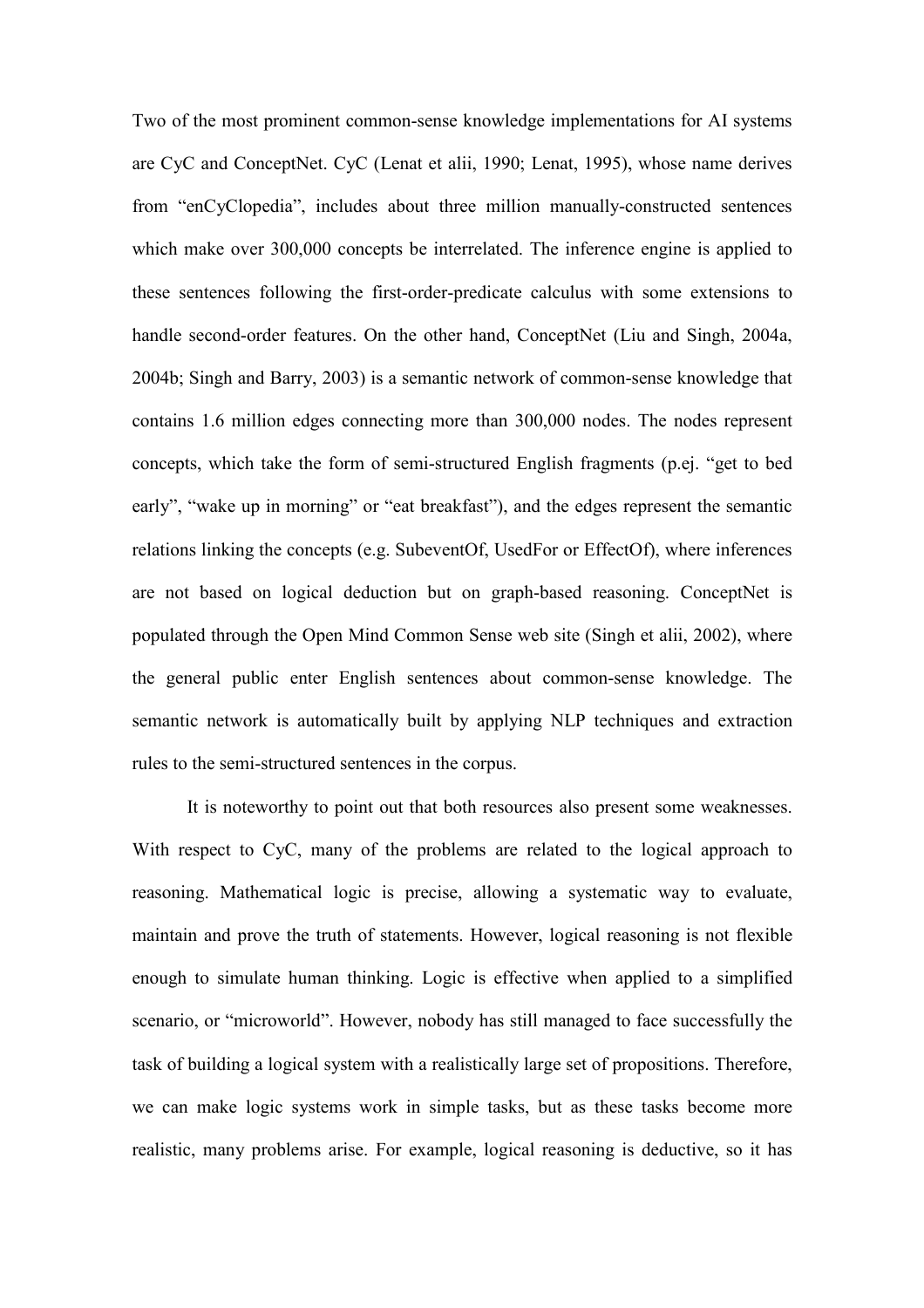much difficulty to formalize induction. Moreover, logical notation is extremely rigorous, so it has much difficulty to model the imprecise way that human categorize (Liu and Singh, 2004a). Another key problem of CyC is that concerning knowledge organization, whose model is not well-structured:

The distribution of CYC's half-million axioms in "knowledge space" showed no discernible pattern that would allow me to construct such a suite, short of simply picking particular axioms out of CYC's database and carefully phrasing questions around those axioms. (Pratt, 1994)

 Apart from being poorly evaluated in terms of accessibility, the semantic encoding in CyC should also have been more specific, especially taking into account that the knowledge base has been "carefully" handcrafted. As Parmar (2001) noted, for example, CyC often lacks axioms that capture the effects of actions, so the representation does not support automated reasoning about change.

On the other hand, ConceptNet's associative networks don't require complete formal semantics (Liu and Singh, 2004a), but such a practical reasoning is not so expressive and precise as the CyC logical inferences, not to mention that noisy data resulting from mass collaboration inevitably spoils common-sense reasoning. However, the main weakness lies in the use of English as the language to represent common-sense knowledge. This lack of a formal language implies that it is not only more difficult to be precise, but natural language fragments may also be full of ambiguity.

Taking into account the FunGramKB cognitive model portrayed in section 3, together with the enhanced version of script as described in section 5, it can be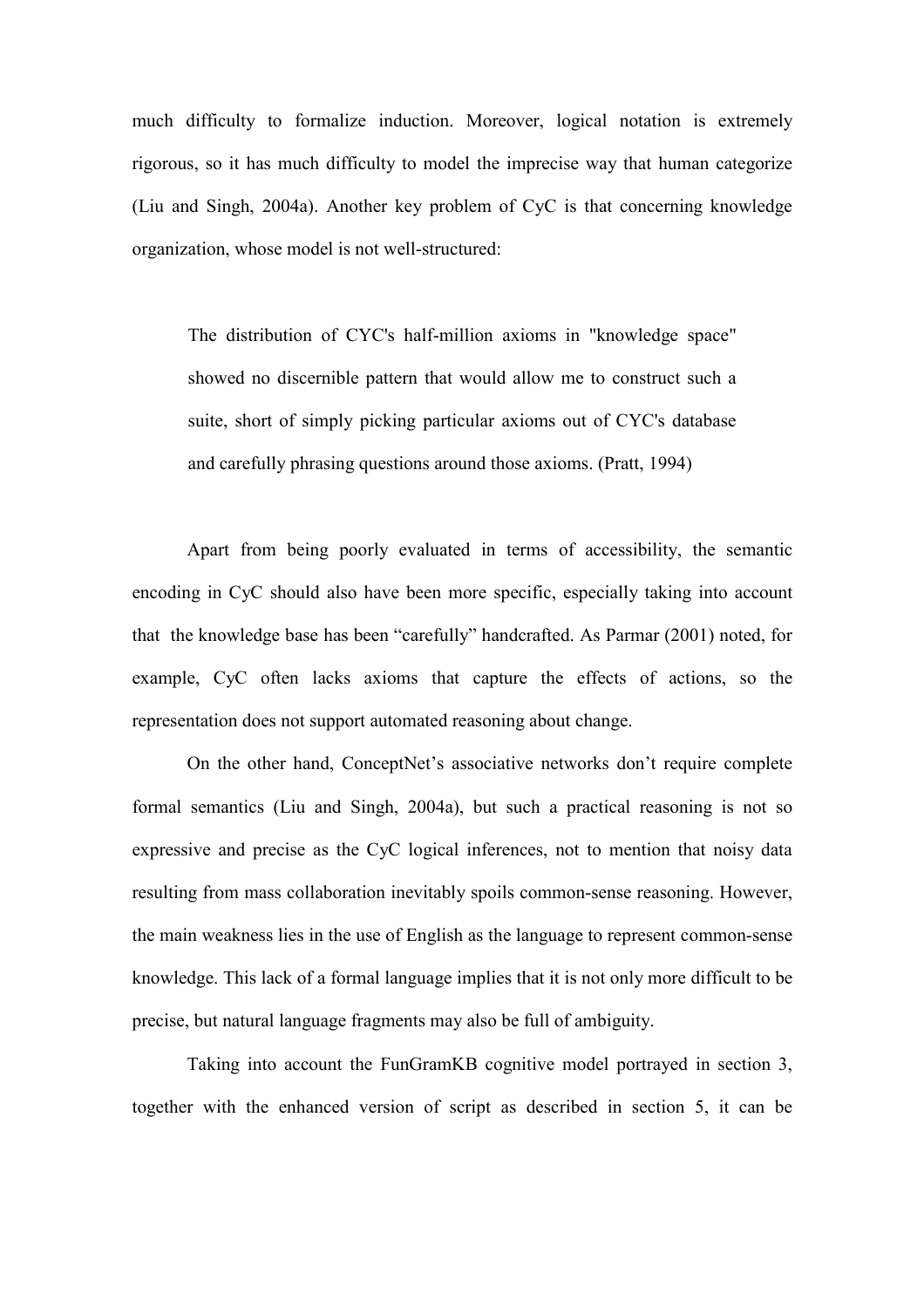concluded that the deficiencies of FrameNet, CyC and ConceptNet can be largely overcome.

# 5. The FunGramKB scripts

Scripts have become a very popular schema to capture the overall meaning of texts. Indeed, the foundational work on knowledge-based systems for text understanding is traced back to Schank and Abelson (1977), illustrated with the well-known "restaurant" script. However, as these researchers recognized (Schank and Abelson, 1977: 61-62), not all scripts are of the same kind. Firstly, situational scripts reflect institutionalized behavior patterns of events as a result of people's experiences on social interactions, e.g. eating out at restaurants. Secondly, instrumental scripts remind us to "operating manuals", that is, they describe how to do things, e.g. driving a car. Finally, personal scripts only exist in the mental space of the agent, i.e. they describe situated knowledge which is not shared by other social participants. In the FunGramKB architecture, personal scripts do not belong to the Cognicon, but they take the form of stories in the Onomasticon, since only situational and instrumental scripts can embed an expected sequence of prototypical (or stereotypical) events.

# 5.1 Time representation

One of the crucial problems of script modelling is time representation within the sequence of events. In fact, from a psycholinguistic approach, an efficient organization of memory for event processing should involve the representation of temporal relations, so that the number of predictions can be dramatically reduced. In NLP, there are some systems which need to deal with temporality, what has been coined as "temporallyaware NLP". In such cases, temporal reasoning allows the system to answer queries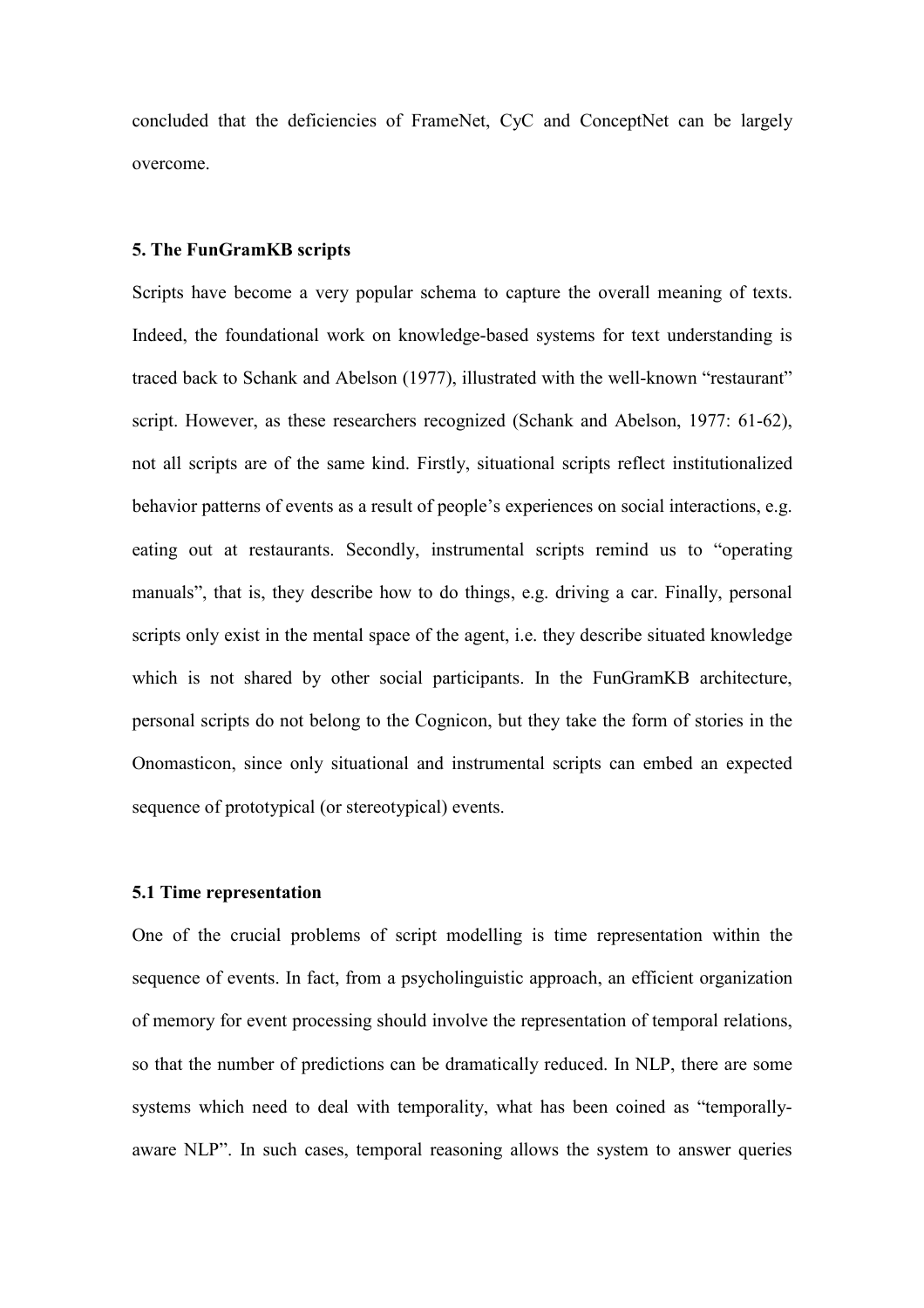involving the temporal relations between the events described in texts, e.g. whether a particular event preceded another one or how long the event lasted.

 At present, the two most remarkable models to represent temporal information are temporal logic and the interval temporal model. On the one hand, logical models provide a robust way to model the dynamic world. Under the umbrella of temporal logic, the best-known formalisms are the Situation Calculus (McCarthy and Hayes, 1969) and the Event Calculus (Kowalski and Sergot, 1986). Whereas the Situation Calculus has proved to best fit hypothetical reasoning, the Event Calculus best addresses some time-related problems such as the frame problem, the specification of exact times and the description of simultaneous events (Goudey, 2007). However, similarities between the two models are such that there has been a lot of research to reconcile both formalisms (cf. Kowalski and Sadri, 1994; Van Belleghem et alii, 1995).

On the other hand, Allen's interval temporal model (1983) is based on a representation of time as a partially-ordered graph<sup>7</sup> where nodes represent events and arcs are tagged with one or more relations of temporal ordering. An event E is treated as an interval consisting of a pair of time points (i, t), i.e. the start time-point (i) and the end time-point (t). For example, supposing that an event occurs in the interval  $E1(i_1, t_1)$ and another event occurs in the interval  $E2(i_2, t_2)$ , the interval relation Before(E1, E2) is subject to the constraint  $t_1 \le i_2$ . Some other interval relations from Allen's model are presented in Table 1.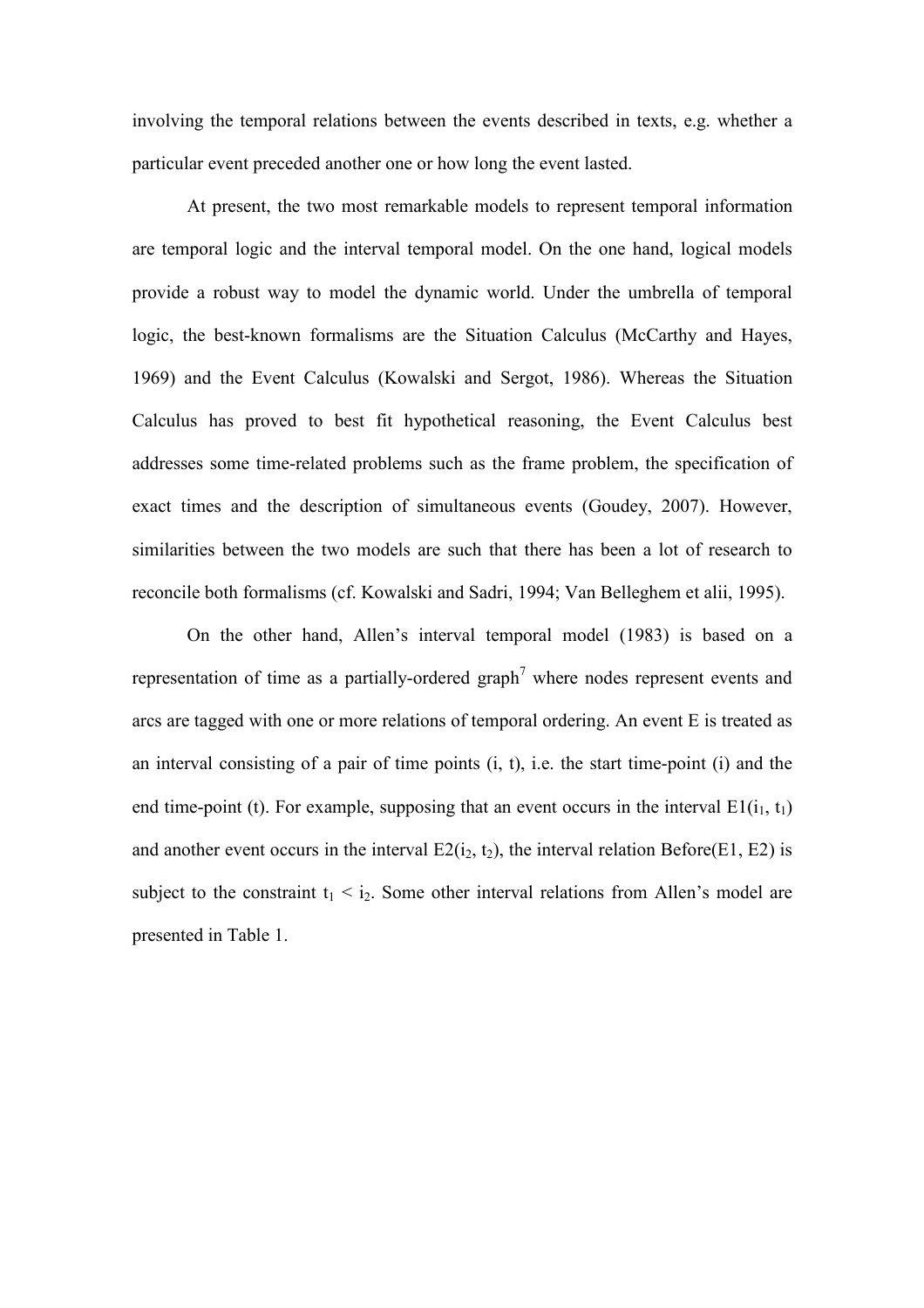|    | Interval relations  | Constraints                                 |
|----|---------------------|---------------------------------------------|
| 1. | Before(E1, E2)      | $(t_1 < i_2)$                               |
| 2. | Meets(E1, E2)       | $(i_2 = t_1)$                               |
| 3. | Overlaps $(E1, E2)$ | $(i_1 < i_2) \& (i_2 < t_1) \& (t_1 < t_2)$ |
| 4. | Starts(E1, E2)      | $(i_1 = i_2) \& (t_1 < t_2)$                |
| 5. | During $(E1, E2)$   | $(i_2 < i_1) \& (t_1 < t_2)$                |
| 6. | Finishes $(E1, E2)$ | $(i_2 < i_1) \& (t_1 = t_2)$                |
| 7. | Equals $(E1, E2)$   | $(i_1 = i_2) \& (t_1 = t_2)$                |

Table 1. Interval relations in Allen's temporal model.

Moreover, Allen devised an interval-based constraint propagation algorithm which computes all temporal relations taking place when a new event is added to the graph. Following the previous example, if event E3 is added, and E3 occurs during E2, then the system automatically infers that E1 is before E3.

 Both the Event Calculus and the interval temporal model are suitable for common-sense reasoning in general and for natural language understanding in particular, because they allow NLP systems to perform a wide range of reasoning tasks, such as projection (or prediction) and explanation (or postdiction).<sup>8</sup> However, the interval temporal model is far more expressive and natural than most temporal logic approaches used in AI. For this reason, we adopted Allen's model for the temporal framework of the FunGramKB scripts.

### 5.2 Structure

The FunGramKB script is structured into one or more predications within a linear temporal framework, where every predication is represented by a node in the graph. To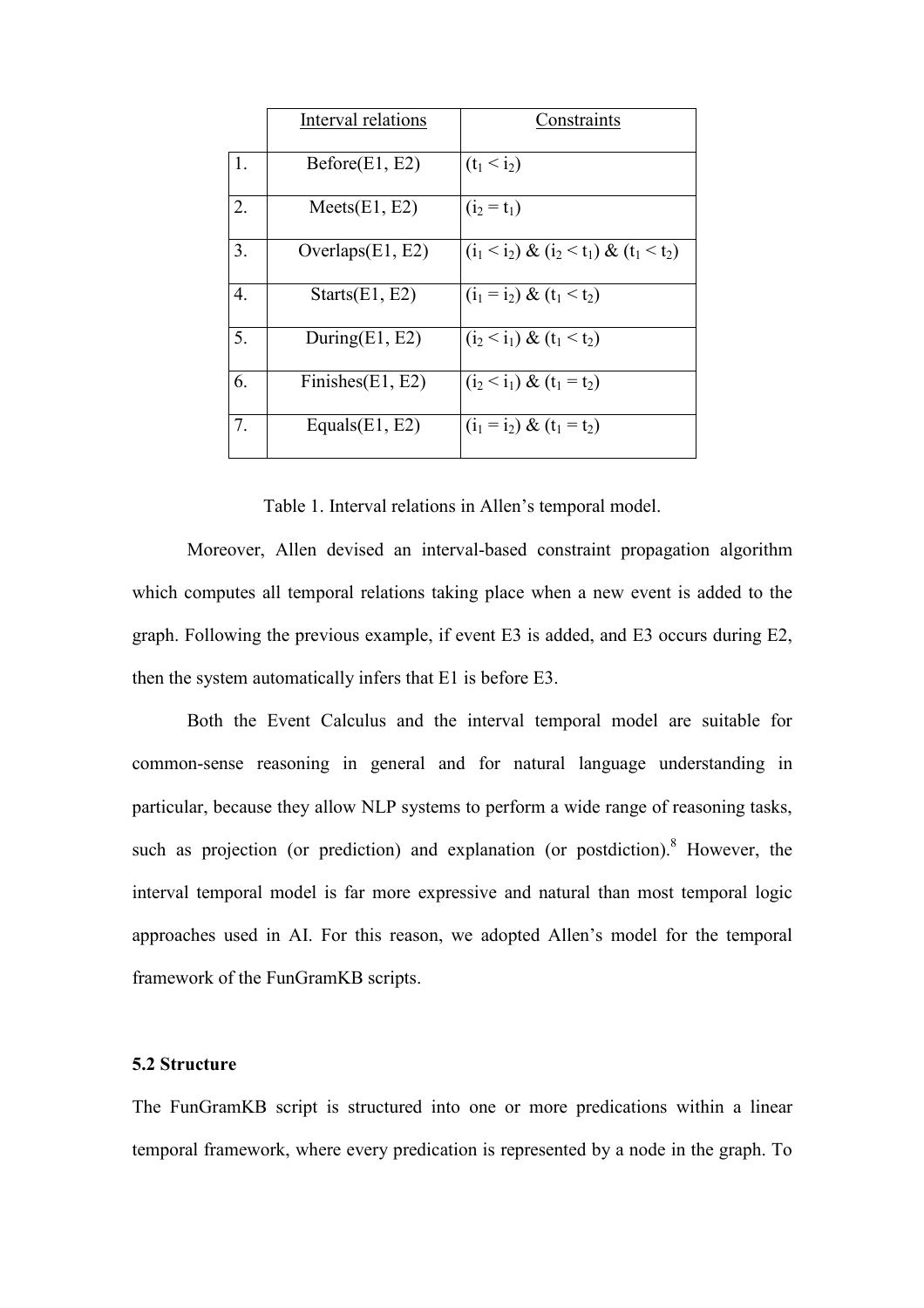illustrate, the first eleven predications in the script  $@EATING AT RESTAURANTS 00 are presented in (5), together with the English$ equivalent in (6).

- (5) \*(e1: +ENTER\_00 (x1)Agent (x2: +CUSTOMER\_00)Theme (x3)Location  $(x4)$ Origin  $(x5)$ : +RESTAURANT 00)Goal (f1: (e2: +BE 01  $(x2)$ Theme  $(x6)$ : +HUNGRY\_00)Attribute))Reason) \*(e3: +TAKE\_01 (x7:+WAITER\_00)Agent (x2)Theme (x5)Location (x8)Origin  $(x9: +TABLE~00)Goal$ \*((e4: +SIT\_00 (x2)Theme (x10: +CHAIR\_00)Location)(e5: +BE\_02  $(x10)$ Theme  $(x9)$ Location (f2: m +NEAR 00)Position)) \*(e6:  $+TAKE$  01 (x7)Agent (x11: \$MENU 00 | \$WINE LIST 00)Theme (x5)Location (x12)Origin (x9)Goal) \*(e7:  $+GIVE$  00 (x7)Agent (x11)Theme (x13)Origin (x2)Goal) \*(e8:  $+$ SEE 00 (x2)Theme (x11)Referent) \*(e9: +CHOOSE 00 (x2)Theme (x14: +MEAL 00 & +BEVERAGE\_00)Referent (f3: x11)Instrument) \*(e10: +REQUEST\_01 (x2)Theme (x14)Referent (x7)Goal) \*(e11:  $+MOVE$  00 (x15)Agent (x7)Theme (x5)Location (x9)Origin (x16: +KITCHEN\_00)Goal)
- (6) A customer goes into a restaurant because he/she is hungry. A waiter goes with the customer to a table and the customer sits on a chair near the table. The waiter takes the menu and the wine list and gives them to the customer. The customer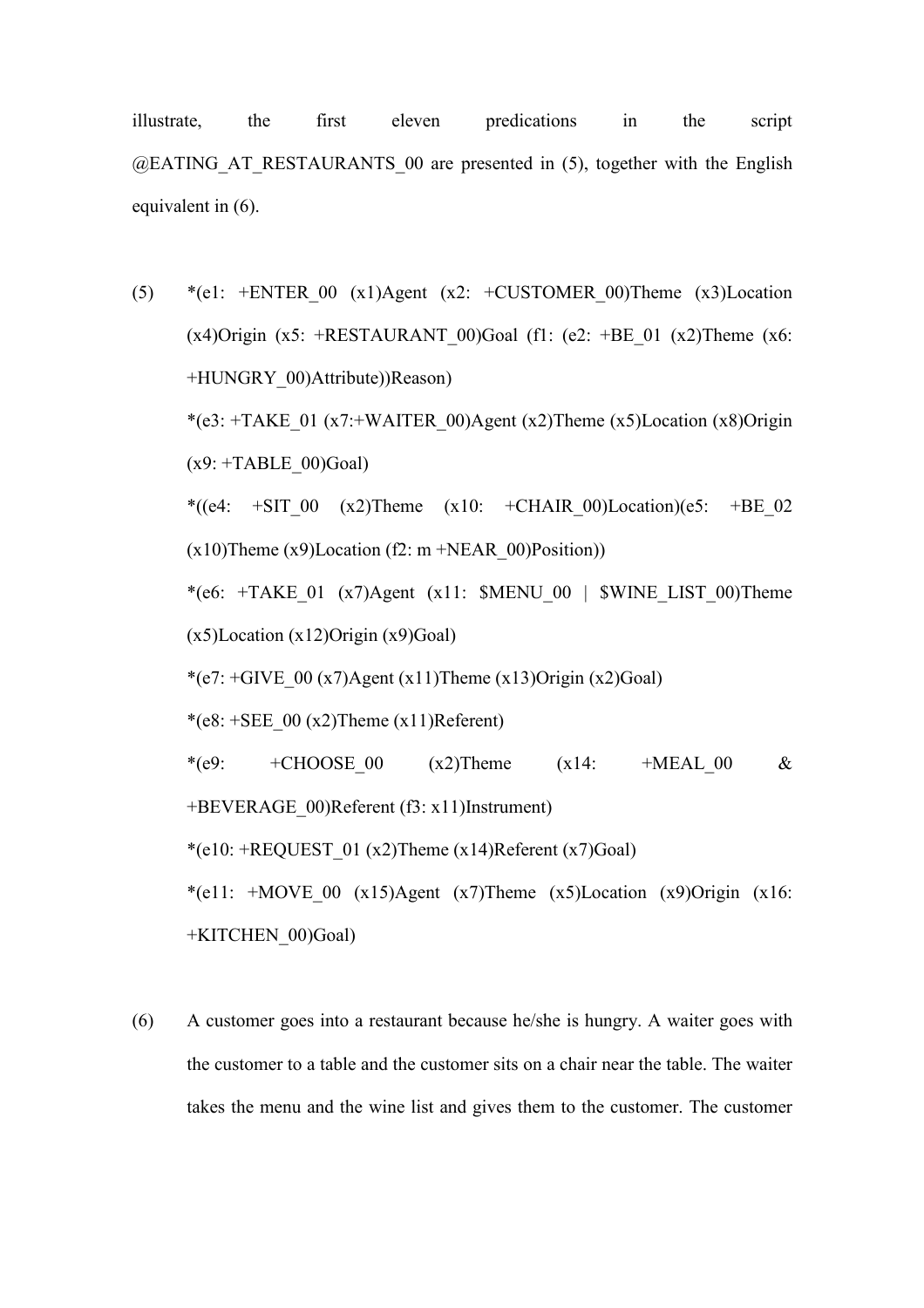sees the menu and the wine list, chooses the meal and the beverage, and places the order. The waiter goes to the kitchen.

Continuing with the same example above, the temporal relations between predications are stated in (7), which serves to generate automatically the graph in Figure 3.

- (7)  $e1 > e3$  [Before]
	- e3 -> e4 [Before  $\wedge$  Meets]
	- $e4 \rightarrow e6$  [Before]
	- e6 -> e7 [Meets]
	- e7 -> e8 [Before  $\wedge$  Meets]
	- $e9 \rightarrow e8$  [During]
	- e9 -> e10 [Before  $\land$  Meets  $\land$  Overlaps  $\land$  Starts  $\land$  Equals]
	- e10 -> e11 [Before  $\land$  Meets]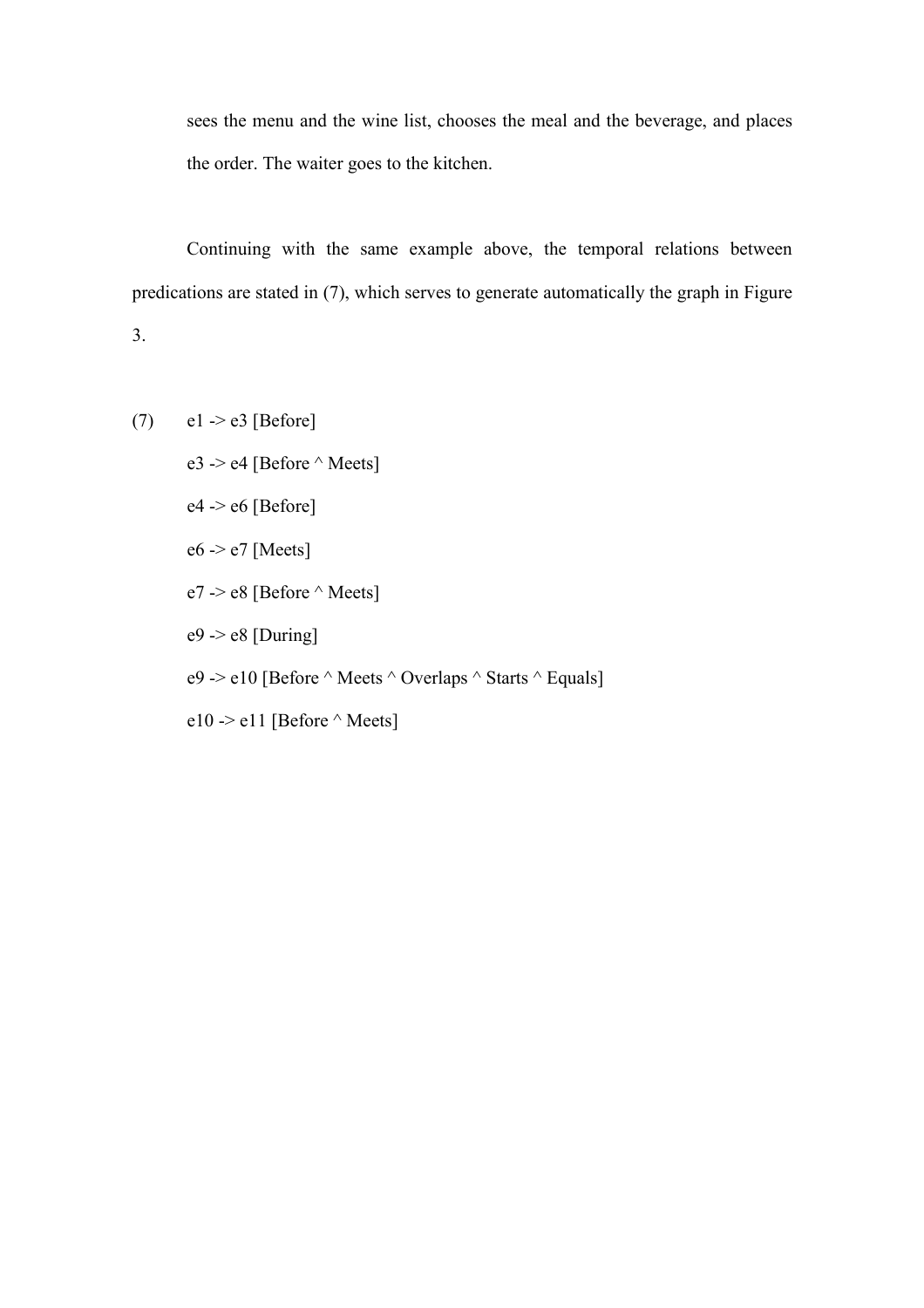

Figure 3. Temporal-knowledge representation in the FunGramKB scripts.

In the FunGramKB scripts, the nodes in the propositional networks can also represent script activators. For instance, in the last seven predications in  $@EATING AT RESTAURANTS 00, which are presented in (8), the prediction (e30)$ can trigger either @WORKING\_WITH\_CASH\_00 or @WORKING\_WITH\_CREDIT\_CARD\_00.9

(8) \*(e28: +PAY\_00 (x2)Agent (x29: +MONEY\_00 ^ \$CREDIT\_CARD\_00)Theme (x30)Origin (x7)Goal) \*(e29:  $+$ GIVE\_00 (x7)Agent (x29)Theme (x31)Origin (x32:  $$TILL_D_00)Goal$ )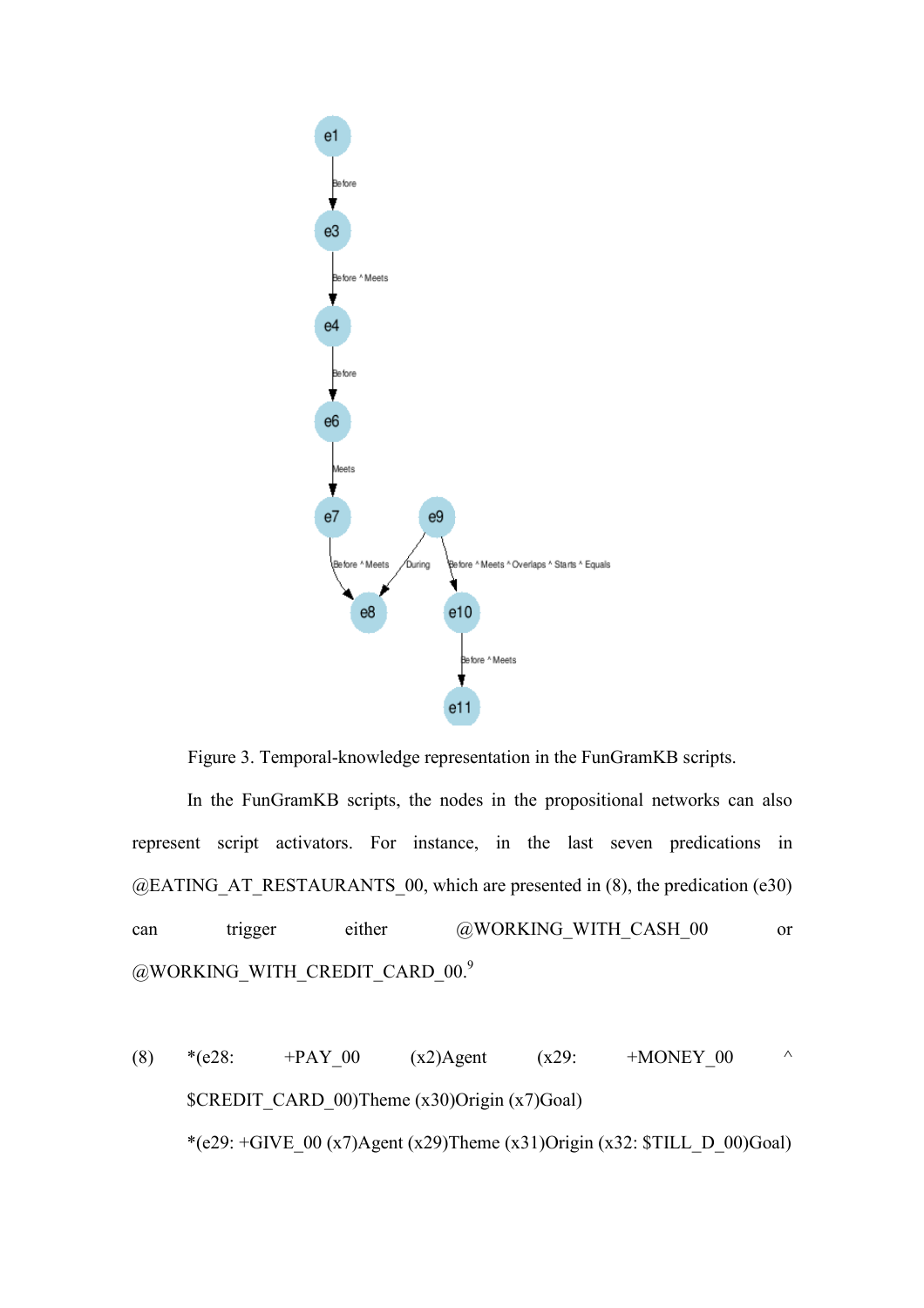\*(e30: @WORKING\_WITH\_CASH\_00 (x1: x32, x11: x7; x33: x9, x33: x10) ^ @WORKING\_WITH\_CREDIT\_CARD\_00 (x1: x32, f1: x7; x33: x11, x33: x12))

\*(e31:  $+$ GIVE 00 (x7)Agent (x33)Theme (x34)Origin (x2)Goal)

\* $(e32: +STORE 00 (x2)$ Theme  $(x33)$ Referent)

\*(e33:  $+STAND$  00 (x2)Theme (x35)Location)

\*(e34: +LEAVE 00 (x2)Agent (x2)Theme (x5)Location (x10)Origin (x36: +STREET\_00)Goal)

Therefore, the scenario described by @EATING AT\_RESTAURANTS\_00 can call another script describing the operation involved in the method of payment, which is also embedded, for example, in the scripts @GOING\_SHOPPING\_00 or @GOING\_TO\_THE\_CINEMA\_00, among many others. In this case, @EATING\_AT\_RESTAURANTS\_00, @GOING\_SHOPPING\_00, and @GOING\_TO\_THE\_CINEMA\_00 become the host scripts for  $@WORKING$  WITH CASH 00, whose role is that of a guest script. Moreover, as shown in predication (e30) in (8), a single predication can include several script activators, but only one can be ultimately triggered in the conceptual processing, since all the scripts involved should be connected by the disjunctive logical operator.

A script activator takes the form of (9), as illustrated in (10):

(9)  $\leq$   $\leq$   $\leq$   $\leq$   $\leq$   $\leq$   $\leq$   $\leq$   $\leq$   $\leq$   $\leq$   $\leq$   $\leq$   $\leq$   $\leq$   $\leq$   $\leq$   $\leq$   $\leq$   $\leq$   $\leq$   $\leq$   $\leq$   $\leq$   $\leq$   $\leq$   $\leq$   $\leq$   $\leq$   $\leq$   $\leq$   $\leq$   $\leq$   $\leq$   $\leq$   $\leq$ 

(10) @WORKING\_WITH\_CASH\_00 (x1: x32, x11: x7; x33: x9, x33: x10)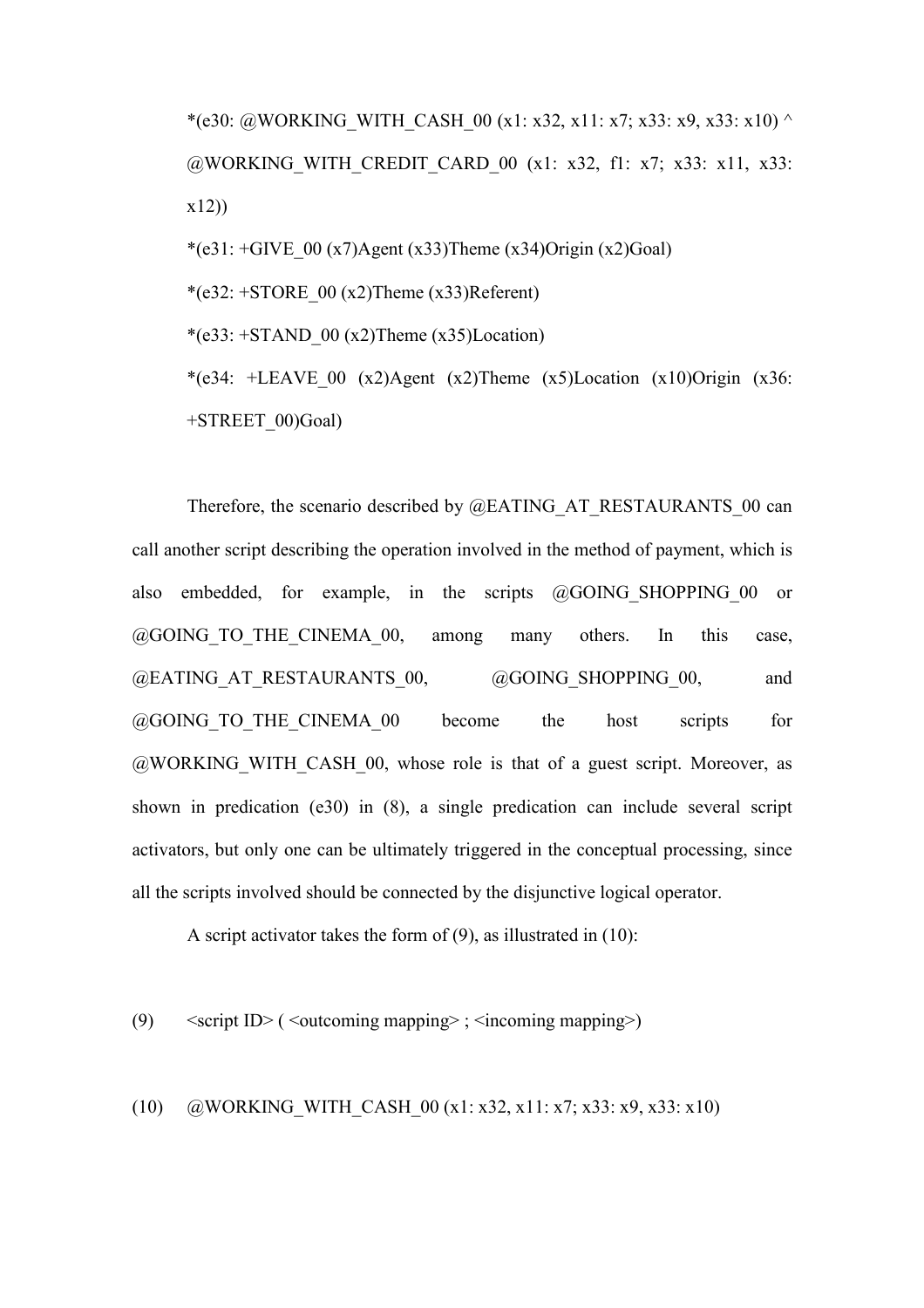In other words, calling a script is not simply to retrieve more knowledge, but to have it properly integrated. Thus, the higher the number of participants shared between the host and the guest scripts, the higher the degree of conceptual integration. For example, the script  $@WORKING$  WITH CASH 00 is shown in (11).

(11) \*(e1: +OPEN\_01 (x1:  $$TILL D_00)$ Agent (x2:  $$TILL_00)$ Theme (x3)Location  $(x4)$ Origin  $(x5)$ Goal) \*(e2:  $+ENTER$  00 (x1)Agent (x6:  $+MONEY$  00)Theme (x7)Location  $(x8)$ Origin  $(x2)$ Goal) \*(e3: +LEAVE 00 (x1)Agent (x9:  $C$ HANGE 01)Theme (x7)Location  $(x2)$ Origin  $(x8)$ Goal) \*(e4: +WRITE\_00 (x2)Theme (x10: +RECEIPT\_00)Referent) \*(e5:  $+GIVE$  00 (x1)Agent (x9)Theme (x8)Origin (x11:  $+HUMAN$  00)Goal) \*(e6:  $+GIVE$  00 (x1)Agent (x10)Theme (x2)Origin (x11)Goal) \*(e7:  $+CLOSE 00 (x1)Agent (x2)Then (x3)Location (x4)Original(x5)Goal)$ 

By "outcoming mapping" we mean the conceptual propagation from some participants in the host script to their corresponding participants in the guest script, whereas "incoming mapping" refers to the reverse process. Therefore, in the case of the script activator (10), the mappings between the host script  $@EATING AT RESTAURANTS 00 (5) and the guest script  $@WORKING WITH$$ CASH  $00$  (11) are presented in Table 2.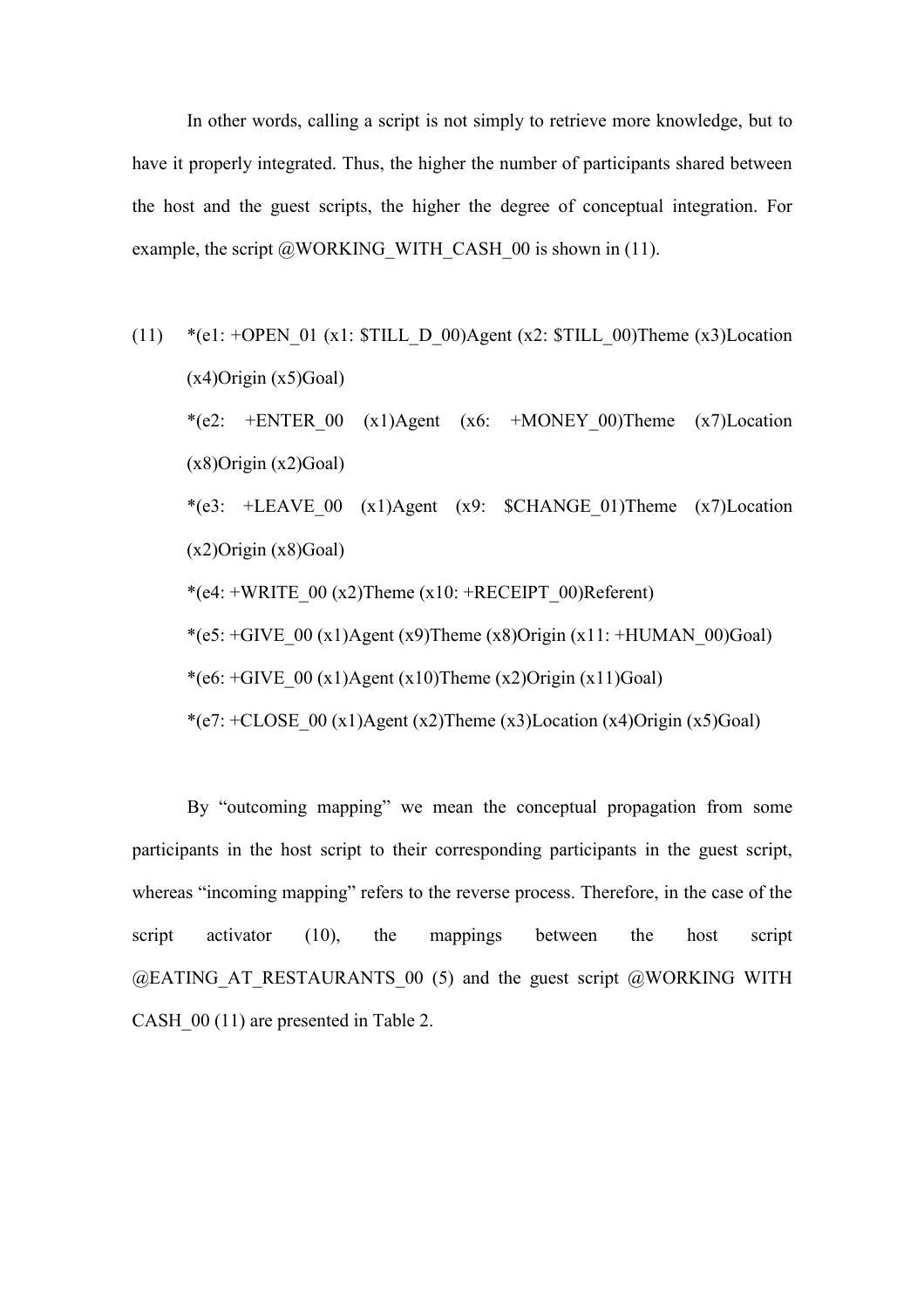|                                | @GOING_TO_RESTAURANTS_00 | @WORKING_WITH_CASH_00 |
|--------------------------------|--------------------------|-----------------------|
| <b>STILL_D_00</b><br>(cashier) | x32                      | x1                    |
| +WAITER_00<br>(waiter)         | x7                       | x11                   |
| <b>SCHANGE_01</b><br>(change)  | x33                      | x9                    |
| +RECEIPT_00<br>(receipt)       | x33                      | x10                   |

Table 2. Mappings between host and guest scripts.

Therefore, the system can infer, for example, that the cashier typically returns any change with the receipt to the waiter, i.e. the predications (e5) and (e6) in the script (11), who in turn gives them to the customer, i.e. the predication (e31) in the script (8). As already explained, the modular architecture of FunGramKB supports the cognitive burden on a single conceptual language, so the various types of knowledge are able to become fully integrated into a whole network. Thus, the conceptual propagation of semantic knowledge into procedural knowledge allows the system to infer from the meaning of \$TILL\_00 that the money customers pay at the restaurant is typically kept in the till, i.e. the predication (e2) in the meaning postulate (12).

(12)  $+(e1: +BE\_00 (x1: STILL\_00)$ Theme (x2: +CALCULATOR\_00)Referent) +(e2: +STORE 00 (x1)Theme (x3: +MONEY 00)Referent (f1: +SHOP 00  $\land$ +RESTAURANT\_00)Location)

#### 5.3 Enhancement

The expectation-based model of script formulated by Schank (1975) and Schank and Abelson (1977) deeply influenced the theoretical foundation of the FunGramKB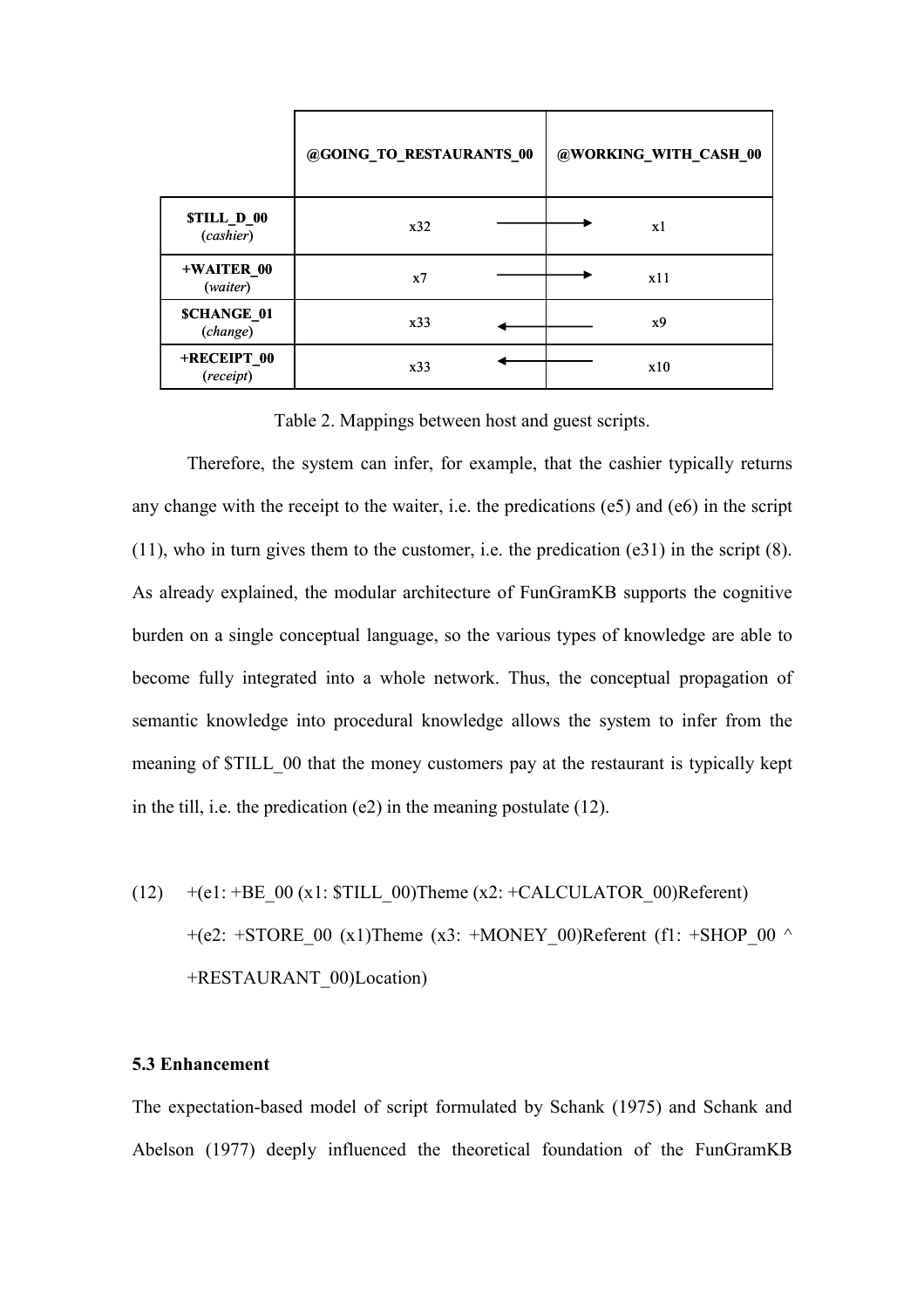Cognicon. However, we depart from this theory in three critical issues: organization, culturality and linguistic awareness.

Firstly, unlike Schank's dynamic memory (1982), where scripts are hierarchically organized in scenes, MOPs or TOPS, the Cognicon stores the scripts separately but interconnected through their internal script activators, resulting in a mesh-like graph of scripts. For example, all the scripts presented in the previous section can model the graph shown in Figure 4, where source nodes play the role of guest scripts and target nodes serve as host scripts.



Figure 4. A script-based graph.

Therefore, the role of script activators is two-fold: (i) keeping scripts interrelated, and (ii) enhancing the cognitive economy.

Secondly, FunGramKB is also intended to manage "cultural distinctiveness", which is commonly found in procedural knowledge, e.g. social protocols. The possibility of calling a whole script within another script gives us the chance to introduce culturally-biased knowledge, since every script is assigned a geographical feature determining the continent, country, etc where that knowledge is typically true: $10$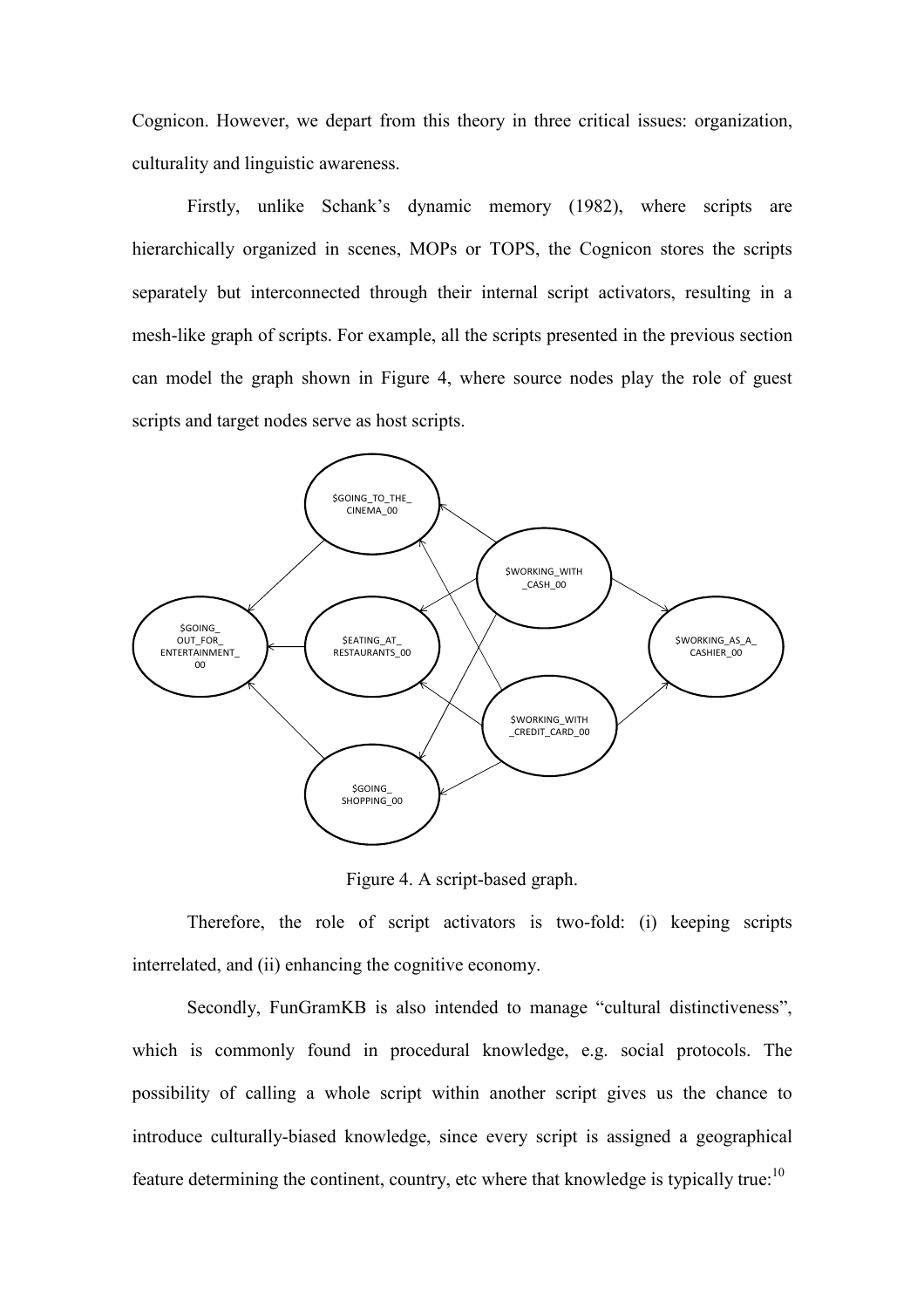Thus, in many respects, the shared knowledge of people in Western Europe, North America and South America transcends individual countries and different languages. If necessary, one could make a further distinction between different kinds of "national knowledge" as it is learned and presupposed by public discourse in different countries. (Van Dijk, 2003, p. 24)

Thirdly, Schank's model of language comprehension is grounded on a formalism called Conceptual Dependency (Schank 1972), i.e. graphs which represent conceptually an input text on the basis of the semantic decomposition of verbs according to Fillmore's Case Grammar (1968) and a set of eleven primitive ACTs (e.g. MOVE, PROPEL, ATRANS, PTRANS etc). The Conceptual Dependency theory downplayed the role of syntax and concentrated almost entirely on the construction of semantic representations. As demonstrated in the English Language Interpreter (Riesbeck 1975, Riesbeck y Schank 1978), the syntactic parsing took place only when it was required by the semantic analysis.

 On the contrary, although COREL schemata can also be computationally considered as a combination of conceptual graphs and frames, the FunGramKB lexical and grammatical levels are grounded in sound linguistic theories, allowing the system to capture syntactic-semantic generalizations which are able to provide both explanations and predictions of language phenomena. This linguistic-aware approach, which is an uncommon practice in current NLP systems, is supported on the theoretical frameworks of RRG and LCM. On the one hand, RRG (Van Valin and LaPolla, 1997; Van Valin, 2005), one of the most relevant functional models on the linguistic scene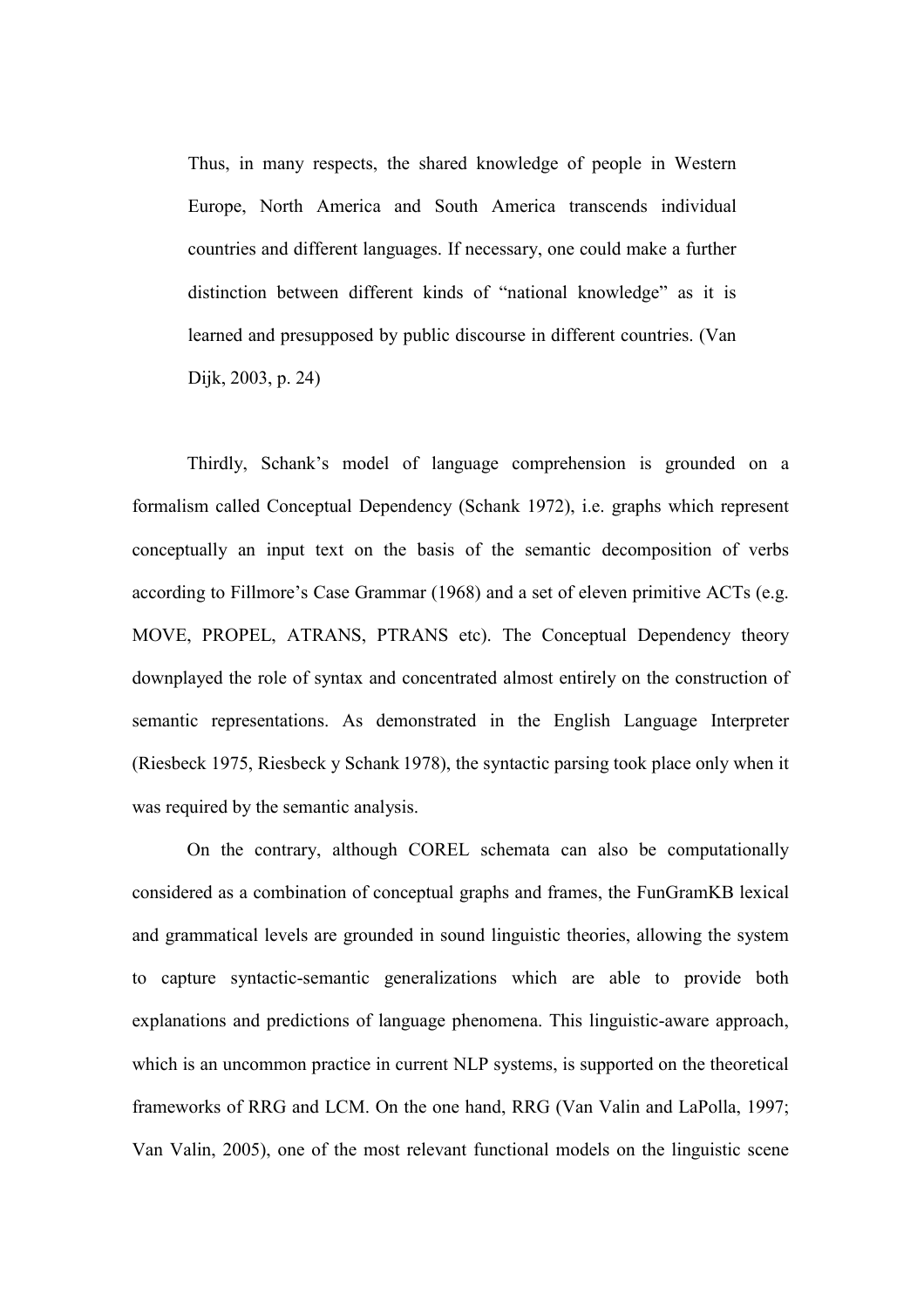today, adopts a communication-and-cognition view of language, i.e. morphosyntactic structures and grammatical rules should be explained in relation to their semantic and communicative functions. RRG is a monostratal theory, since the semantic and the syntactic components are directly mapped without the intervention of abstract syntactic representations. Thus, the semantic and the syntactic components are directly mapped in terms of a linking algorithm, which includes a set of rules that account for the syntax-semantics interface. On the other hand, the LCM (Ruiz de Mendoza and Mairal-Usón, 2008; Mairal-Usón and Ruiz de Mendoza, 2009) has been developed in the last few years as a model which accounts for all those aspects involved in meaning construction, including those that go beyond core grammar, i.e. pragmatic implicature, illocutionary force and discourse coherence. Unlike some other existing linguistic models, the LCM is meant to provide a comprehensive description of meaning, which will serve as input for the syntactic apparatus, where the LCM follows the RRG linking algorithm in the sense that theoretical notions such as macroroles, privileged syntactic arguments etc are used for the description of the syntactic phase.

The clear-cut division between the cognitive and the linguistic levels becomes one of the central methodological axioms in FunGramKB. As a result, this distinction demands two different metalanguages, i.e. Conceptual Logical Structure (CLS) and COREL schema. The CLS, which is able to account for a wide range of linguistic phenomena within the RRG framework, serves as the pivot language between the text and the COREL representation, whereas the COREL schema, which provides the background knowledge from the FunGramKB conceptual modules, serves as the pivot language between the CLS and the automated reasoner. The following figure illustrates the relationship between syntactic and conceptual representations: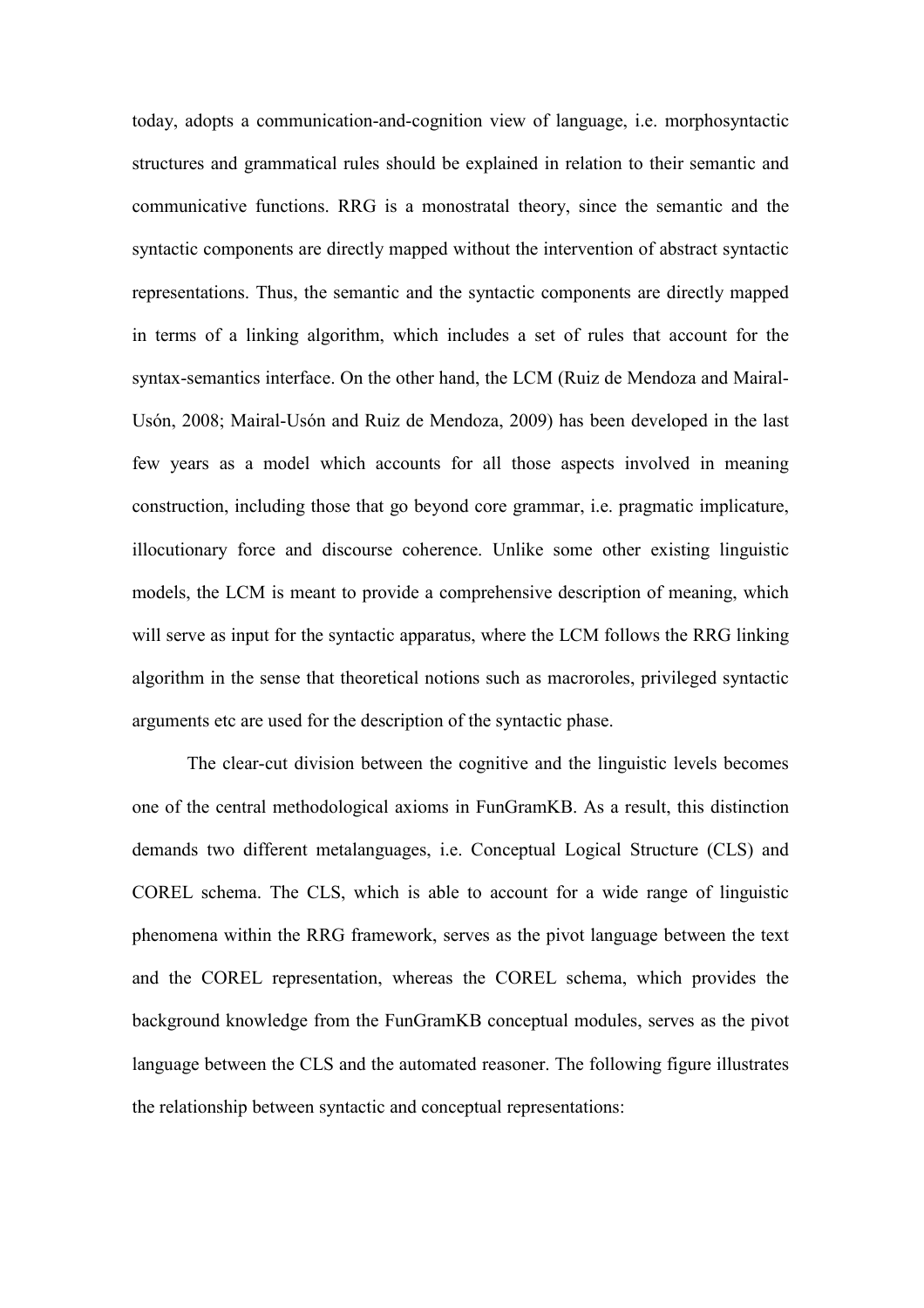

Figure 5. The syntactic-conceptual linkage in FunGramKB.

 For example, the sentence The bottle floated into the cave can be automatically converted into the CLS (13), a task which requires the Core Grammar of the Lexicon, the RRG linking algorithm, and the conceptual knowledge stored in the Ontology.

(13) 
$$
\leq_F
$$
 DECL  $\leq_{TNS}$  PAST  $\leq$  [do (+BOTTLE\_00-Then [+FLOAT\_00 (+BOTTLE\_00-Thene)])] (SCAVE\_00-Goal)>>>

In order to perform some reasoning with the input, the CLS (13) should be transduced into the COREL representation (14), so that it can be enriched by commonsense and world-model knowledge.

(14)  $+(e1: past + MOVE 00 (x1)Agent (x2: +BOTTLE 00)Then (x3)Location$  $(x4)$ Origin  $(x5:$   $SCAVE_00)Goal$   $(f1:$   $(e2:$   $+FLOAT_00 (x2)Then$ (x3)Location))Manner)

As can be noted, the caused-motion construction involved in the input actively takes part in the modelling of the COREL schema by embedding the manner in which the event is performed. Therefore, both the Lexicon and the Grammaticon, together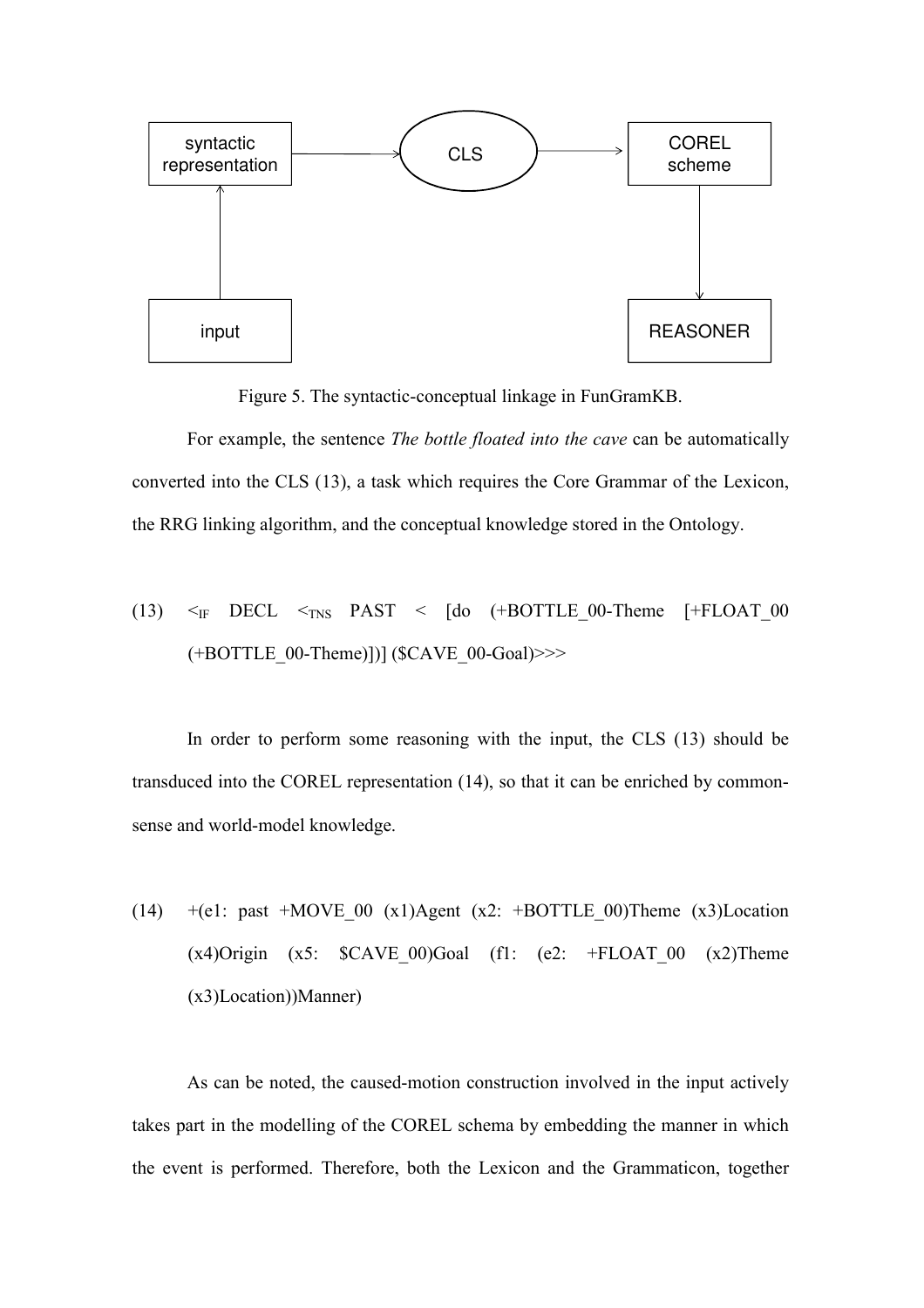with the Ontology and other conceptual modules (e.g. the Cognicon), help the NLP system to reconstruct the situation model underlying an utterance.

# 5.4 Methodology

When the FunGramKB scripts are being modelled, it is necessary to determine, first of all, the participants which are typically involved in the situation being described. These participants include entities such as people, objects and places which will take part in a time sequence of events. Afterwards, participants are organized along the time sequence of actions and situations, which are then represented by means of predications. Therefore, as in meaning postulates, the building blocks of scripts are predications made up of ontological units. As Newtson (1976) demonstrated in episodic situations, the main qualitative changes in the configuration of individuals represent "breakpoints" in the sequence of events perceived by people. Consequently, since scripts are goalderived categories, the introduction of a new predication typically involves that some entity changes the state of affairs with the aim to progress towards the goal. To build this type of knowledge, we often rely on "perceptual simulations" (Barsalou, 1999), i.e. when people describe the properties of a situation, they simulate an instance taking the form of a prototype, scan it mentally and identify the perceived properties. By representing the situation mentally, it is as if people "were there" with one of the instances; in other words, people create a modal simulation where they interact with the instance (Barsalou, 2002). Therefore, cognitive researchers fall back on their introspection through perceptual simulations to discover non-specialized procedural knowledge, because there is no text repository, such as dictionaries or corpora, from where this type of knowledge can be extracted.<sup>11</sup> At first sight, it could seem that the characteristics of the knowledge stored in the FunGramKB scripts are rather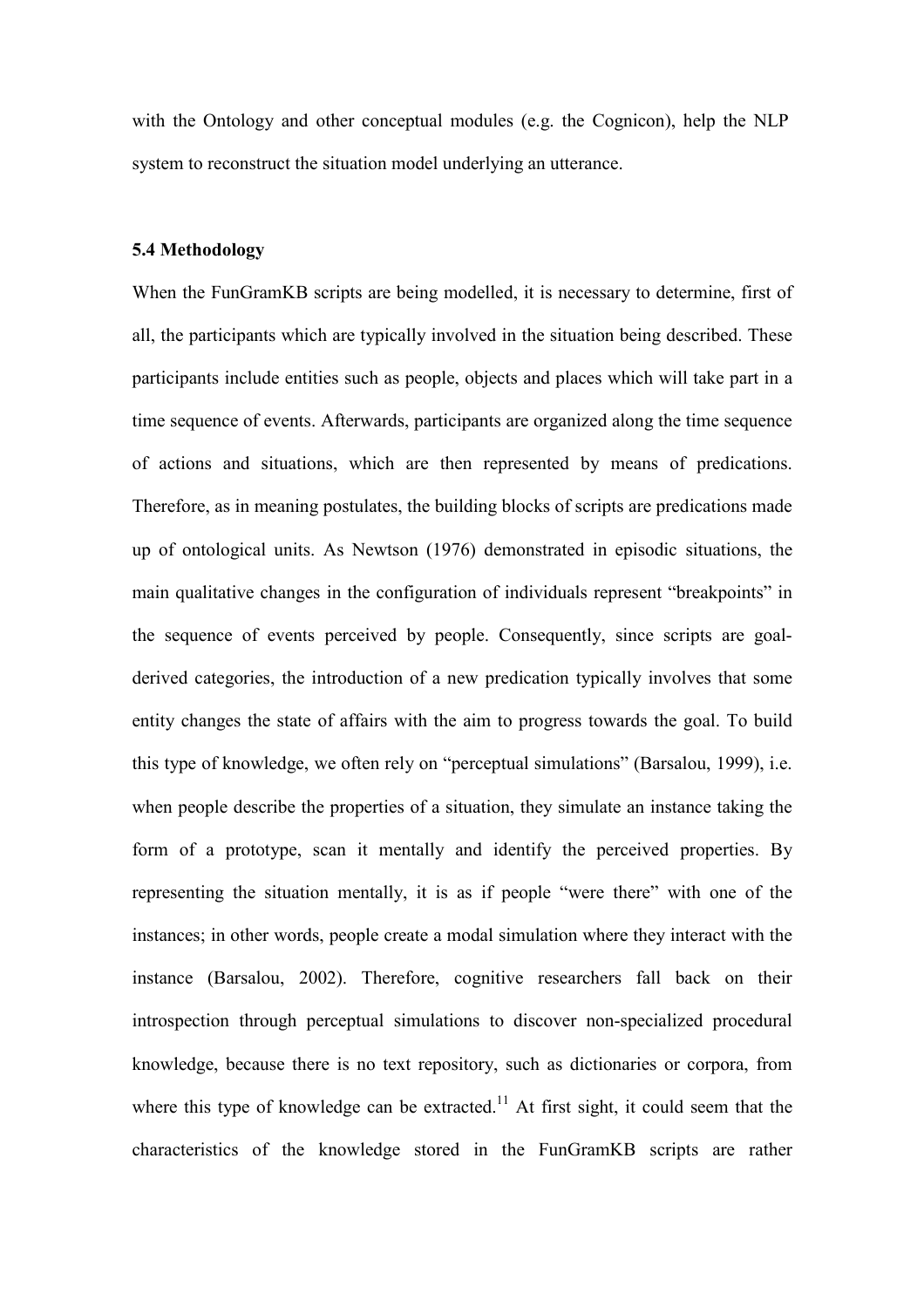idiosyncratic, closely connected with the knowledge engineer's previous experiences. However, Barsalou (1981, 1985, 1991) demonstrated that prototype structures generated for goal-derived situations are so stable between individuals as those generated for taxonomic categories, although in the former typicality is influenced not only by central tendency but mainly by ideals, i.e. features which should be included in the representation of a category in order to serve its purpose optimally.

# 5.5 Editor

FunGramKB is provided with a set of user-friendly tools to browse, edit and check the knowledge stored in the Cognicon. On the one hand, researchers can browse and edit the feature-value information about the Cognicon elements, e.g. ID, COREL script, temporal relations, domain and culture. On the other hand, a script validator checks that only consistent well-formed constructs are stored. More particularly, we developed lexical, syntactic and semantic parsers to examine several aspects of the scripts automatically. Firstly, the lexical analysis can verify the names of tokens by using deterministic finite automata represented by regular expressions. Secondly, the syntactic analysis checks that a sequence of various tokens is valid. For example, events must be followed by a parenthetical list of arguments together with their thematic roles. This parser is based on a stack automaton and a production-rule grammar (or recursive transition network). Thirdly, the semantic analysis identifies all those errors which are neither lexical nor syntactic. For instance, it has been programmed to check that in the script:

• every predication is headed by an event followed by its correct thematic frame, which is stored in the Ontology,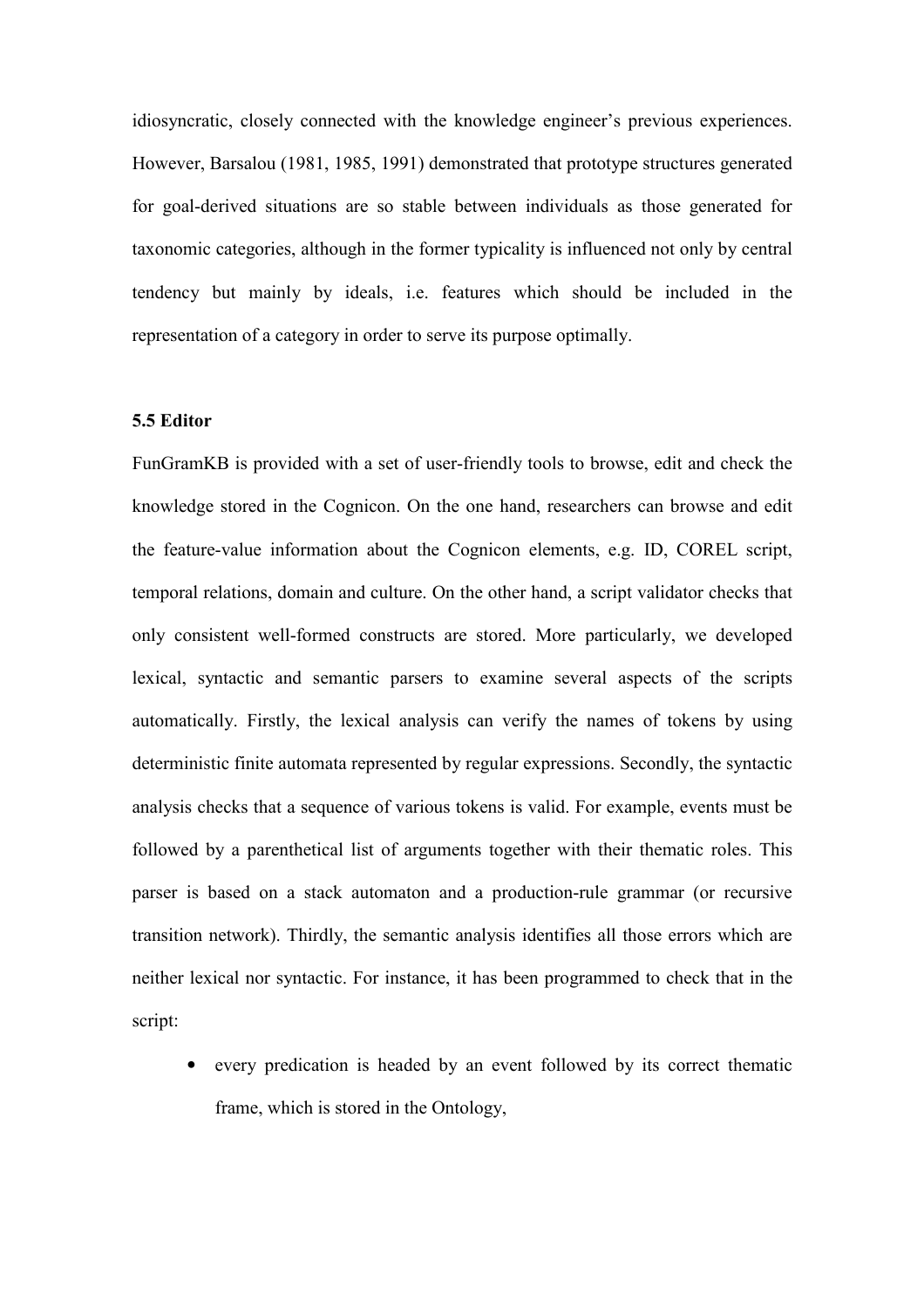- the entities, events and qualities in the predications must be semantically defined in the Ontology, and
- the script activators include references to guest scripts which are stored in the Cognicon, as well as verifying that the mapping of participants is possible.

### 6. Cognitive architectures and knowledge bases

From the initial steps of our research project (cf. Periñán-Pascual and Arcas-Túnez, 2004, 2005), one of the main objectives was the development of a machine-tractable model of conceptualization which could simulate human-level reasoning. In such a scenario, the natural language understanding system should comprise the knowledge base together with a cognitive architecture, e.g. ACT-R (Anderson, 1993; Anderson and Lebiere, 1998), Soar (Laird, Rosenbloom and Newell, 1986; Newell 1990), Icarus (Shapiro and Langley, 1999) or Prodigy (Carbonell, Knoblock and Minton, 1990; Minton, 1990), just to mention a few. Cognitive architectures serve to determine the underlying infrastructure for the intelligent system, i.e. the cognitive mechanisms which are constant over time and across different applications. The typical components in cognitive architectures are the following (Langley et alii, 2009):

- (i) short- and long-term memories that store content about the agent's beliefs, goals and knowledge,
- (ii) a language that represents the memory contents in the form of cognitive constructs, and
- (iii) functional processes that operate on these constructs.

 However, the psychological adequacy of intelligent agents has lately become a thorny issue, since most current studies on the development of natural language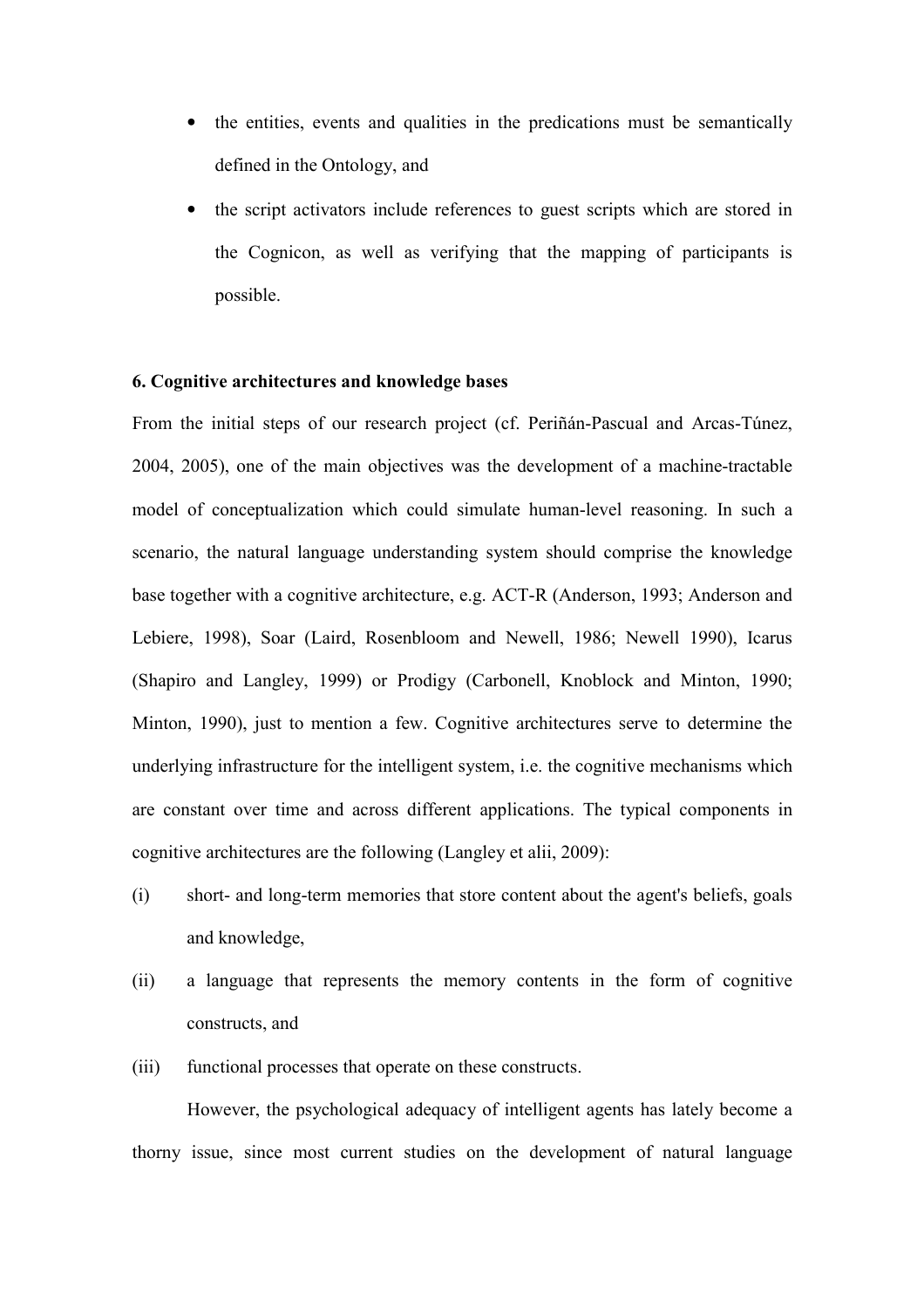understanding systems are based on the "cognitive black box" approach (Ball, 2006). In other words, computational mechanisms are applied to imitate human behaviour, but there are few attempts to model the insights of human language processing. Although early AI practitioners showed great interest in cognitive science research in order to build psychological-plausible models (cf. Minsky, 1975; Schank and Abelson, 1977), in the last two decades the AI community has been ignoring cognitive science and linguistics, an attitude motivated by three main factors (Langley, 2006):

- (i) Faster computer processors and larger memories have made possible the application of some complex statistical methods which require large amounts of computation.
- (ii) Mathematical tractability becomes a key concern, resulting in studies taking a more formal logic-oriented approach. The work focuses on problems that researchers can handle analytically, rather than on problems that people tackle heuristically.
- (iii) The commercial relevance of AI technologies has led many academics to focus on narrowly-defined problems, where acceptable results can be guaranteed, rather than on time-consuming complex tasks.

 However, if AI research keeps being dominated by the goal of developing more efficient algorithms and formal theories, it will be difficult to achieve cognitiveplausible AI systems, so it is unlikely that this kind of systems can imitate human behaviour in such a complex domain as language processing (Ball, 2006). Therefore, the goal of simulating human-level intelligence should be achieved by implementing natural language systems within a cognitive architecture which supports the following capabilities (Langley et alii,  $2009$ ):<sup>12</sup>

(a) Recognizing environmental situations as instances of known patterns.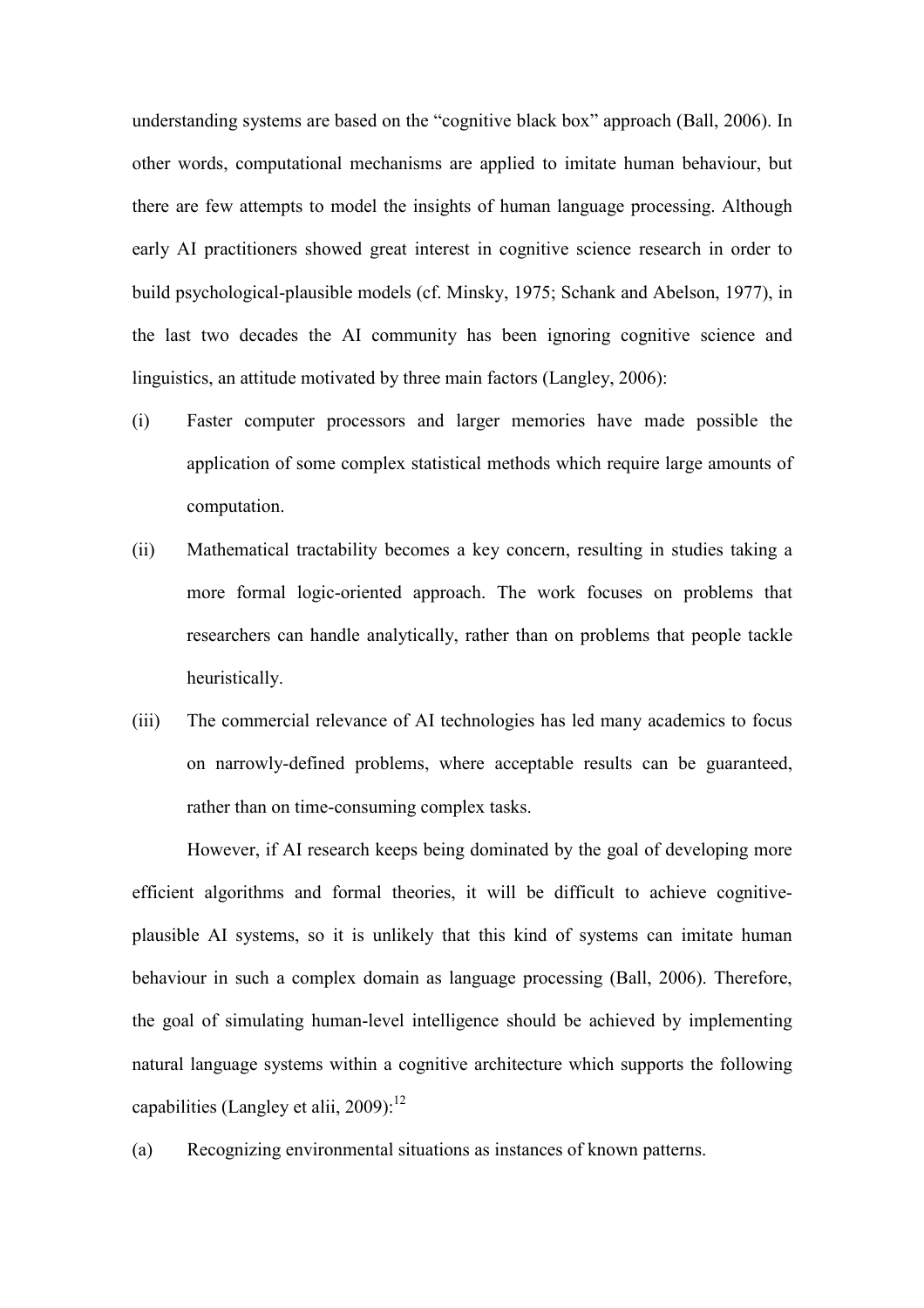- (b) Categorizing the objects and events involved in the situations.
- (c) Making decisions and choosing among alternatives.
- (d) Perceiving the world through different modalities.
- (e) Assessing the situation with respect to a model of the current environment.
- (f) Predicting the effects that actions have on the environment.
- (g) Monitoring the environment by relating sensing to prediction.
- (h) Solving problems to achieve the agent's goals.
- (i) Generating plans to achieve the goals.
- (j) Reasoning to draw conclusions from the agent's beliefs.
- (k) Deciding whether to maintain existing beliefs.
- (l) Interacting with other agents to obtain knowledge.
- (m) Communicating knowledge with a spoken or written language.
- (n) Remembering cognitive structures which describe external situations.
- (o) Reflecting on the agent's inferences, plans, decisions or actions.
- (p) Learning from experience.

As noted above, the knowledge base, including the agent's beliefs, goals and common-sense knowledge, should not be treated as part of the cognitive architecture, since working memory contents can change over time. The problem lies in the fact that most researchers are mainly concerned with the execution process of the cognitive architecture, but the conceptual knowledge base is equally important to cognition. Cognitive architectures use knowledge in the form of categories, but "they often relegate them to opaque symbols, rather than representing their meaning explicitly" (Langley et alii, 2009, p. 151). In this respect, a knowledge base such as FunGramKB, which is the product of research in the fields of cognitive science, linguistics and AI,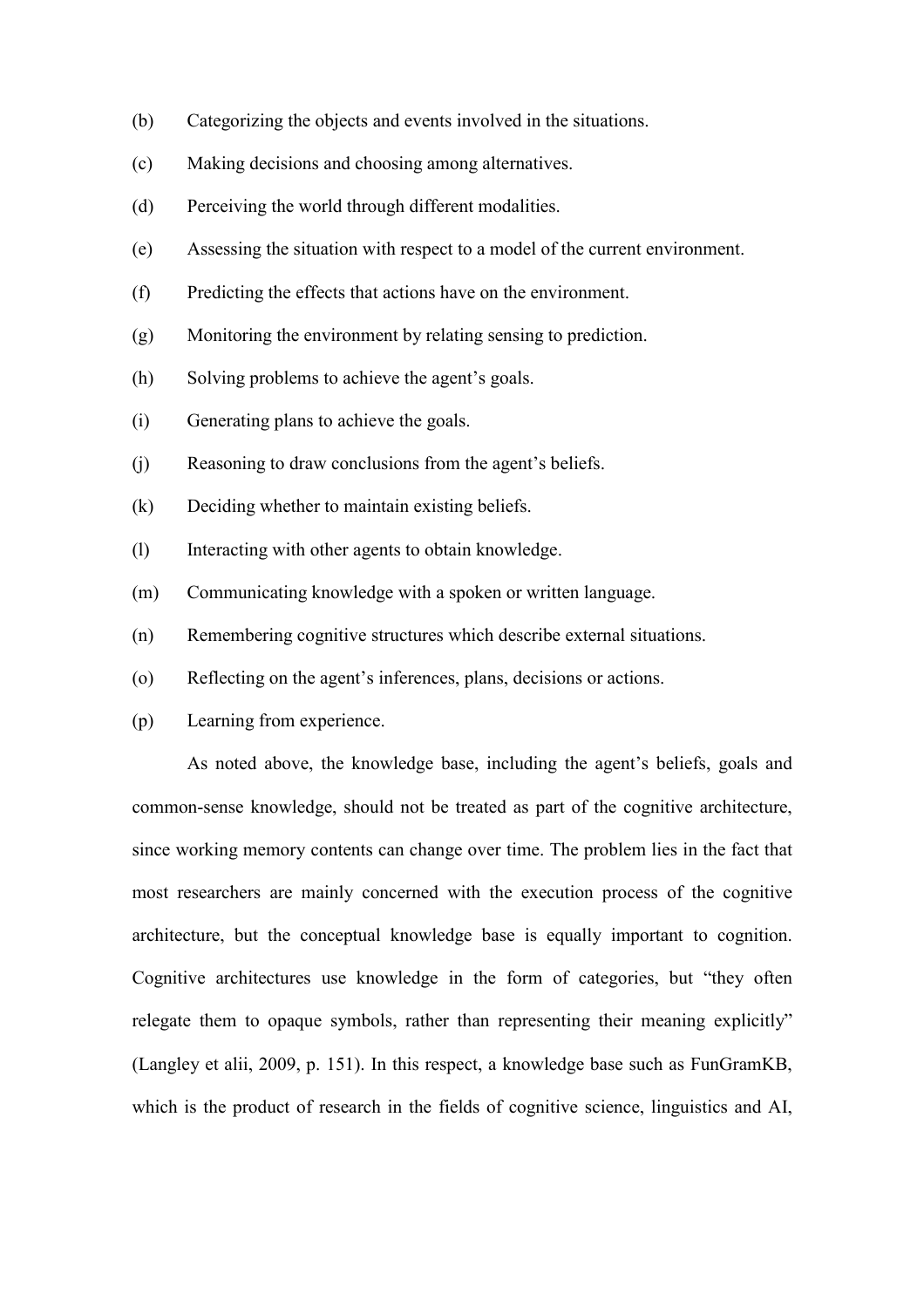can allow the construction of enhanced computer-based systems for language comprehension.

### 7. Conclusions

This paper has demonstrated that it is feasible to design and develop an NLP knowledge base grounded on a psychological-adequate and linguistic-aware model to simulate human-level conceptualization. The parameters of prototypicality and temporality, along with the dimension of situatedness, serve to shape FunGramKB's cognitive space, facilitating the integration of a wide range of knowledge, such as common-sense, specialized, cultural and personal knowledge. Moreover, cognitive modeling by means of a common language of conceptual representation enables to fit more effectively common-sense knowledge into the situation model underlying the input text.

 Unlike most NLP knowledge bases, FunGramKB reconciles perfectly taxonomic categories with goal-derived scenarios, also taking into account other structures pertaining to Lakoff's propositional ICMs. Therefore, FunGramKB becomes a robust knowledge base for a cognitive architecture to be implemented as an intelligent system, since it can store the agent's beliefs and goals as well as a deep-semantic representation of the common-sense knowledge. In fact, FunGramKB shouldn't be regarded simply as a knowledge repository, but rather as an integrated environment to model knowledge, where the lexical and grammatical levels rely on the theoretical apparatus of the RRG and the LCM, and the conceptual level takes a renewed approach to the long-standing schemata in cognitive science.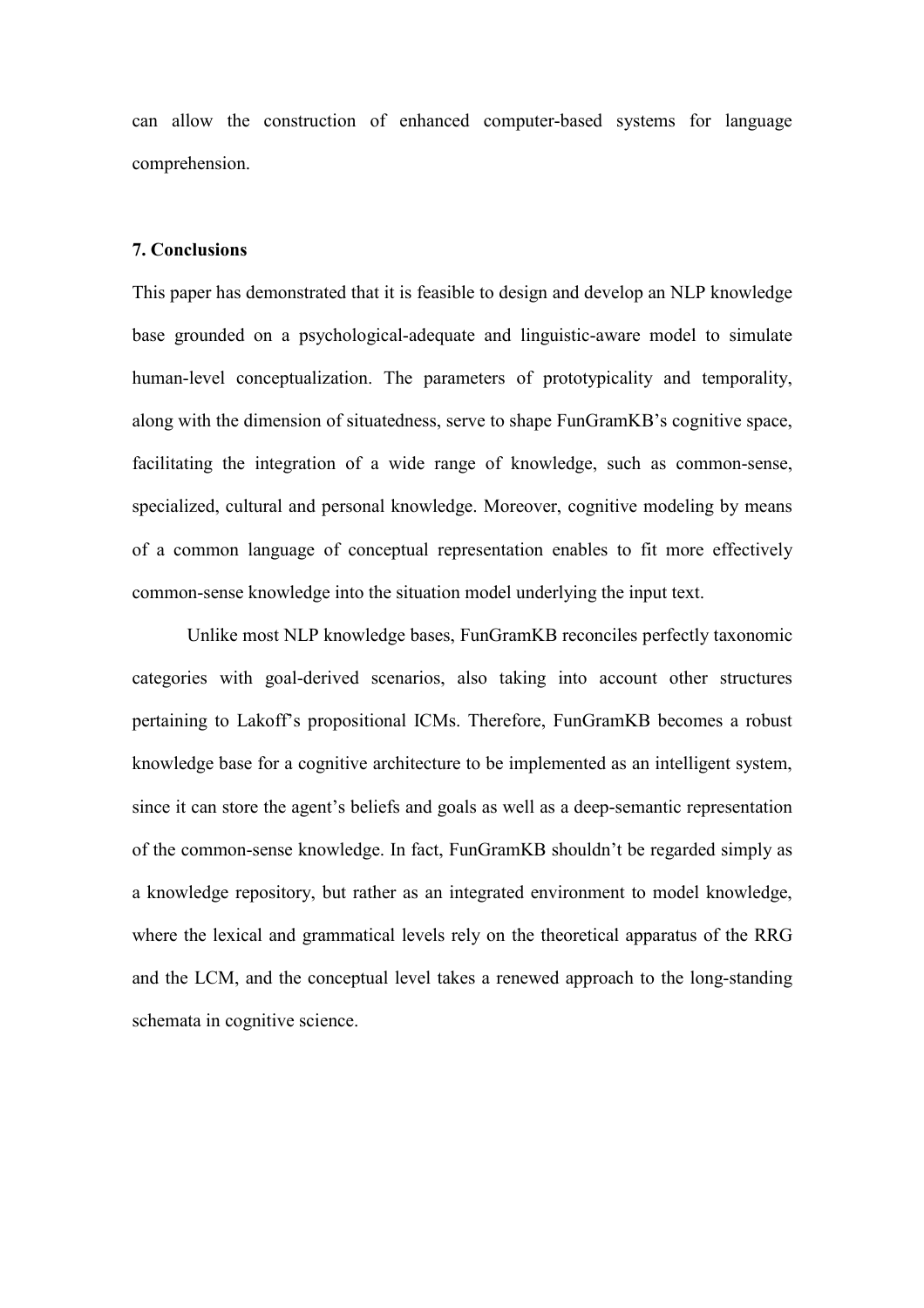# Acknowledgement

Financial support for this research has been provided by the DGI, Spanish Ministry of Education and Science, grants FFI2011-29798-C02-01 and FFI2010-15983. The research has been co-financed through FEDER funds.

### **Notes**

1 www.fungramkb.com

 $2$  English and Spanish are fully supported in the current model of FunGramKB, but we have also devised the lexical modules for languages such as German, French, Italian, Bulgarian and Catalan.

<sup>3</sup> Barsalou and Billman (1989) called these context-independent properties as the "core attributes" of the frame, providing the underpinning to attribute systematicity across all contexts.

<sup>4</sup> The cognitive plausibility of this approach has been demonstrated in many empirical experiments (cf. Yeh and Barsalou, 2006). For example, Wu and Barsalou (2009) showed that, although you ask people to generate the intrinsic properties (i.e. taxonomic and entity properties) of some objects, they tend to produce many other properties which describe background situations (i.e. situation properties) and subjective perspectives from these situations (i.e. introspective properties). Therefore, objects are usually not represented in an isolated way, but they are mentally located in their surrounding situations.

 $5$  On the contrary, many philosophers adopt the Fregean approach to meaning, where concepts are dealt as abstract entities (cf. Peacocke, 1992; Rey, 1994).

<sup>6</sup> The examples in this section are presented as COREL-formatted predications, together with their English equivalents.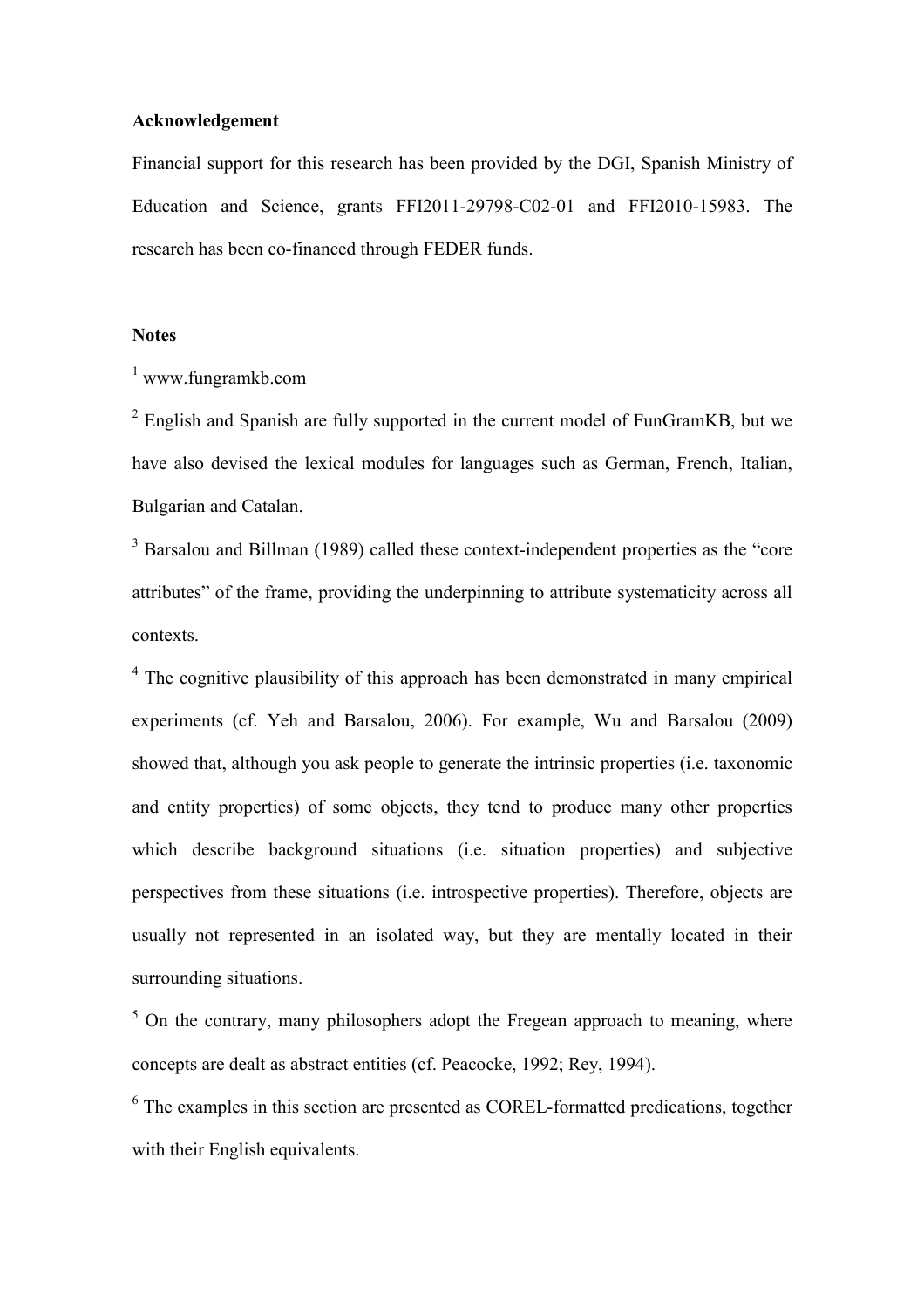$<sup>7</sup>$  A partially-ordered graph is a directed graph where the indegree and outdegree of each</sup> node (i.e. the number of edges entering and exiting from the node) can be greater than one.

 $8$  In other words, for a given sequence of events, the system is able to determine the most likely results (i.e. projection) and the most likely reasons (i.e. explanation).

9 In fact, both @WORKING\_WITH\_CASH\_00 and @WORKING\_WITH\_CREDIT\_CARD\_00 are embedded as script activators within the script  $@WORKING$  AS CASHIER 00.

 $10$  The "default" value of the geographical feature states that a given script is universally applicable. For the issue of the universality and cultural distinctiveness in FunGramKB, we refer the reader to Periñán-Pascual and Mairal-Usón (fc).

 $11$  In order not to rely solely on introspection. García Garrido (2010) put forward a preliminary proposal to objectify the construction of low-level situational models by means of searches into repositories of knowledge, such as dictionaries or encyclopedias, and elicitation tests with native speakers.

 $12$  As noted by Langley (2006), cognitive architectures do not necessarily guarantee the construction of cognitively-plausible systems. In this regard, Soar is rather exceptional, since you can develop advanced AI systems for modelling and simulation, command and control, or robotics, among many other fields (e.g. Hanford and Long, 2011; Taylor et alii, 2011), whereas those intelligent agents are supported on sound cognitive theories in language comprehension (cf. Newell, 1990).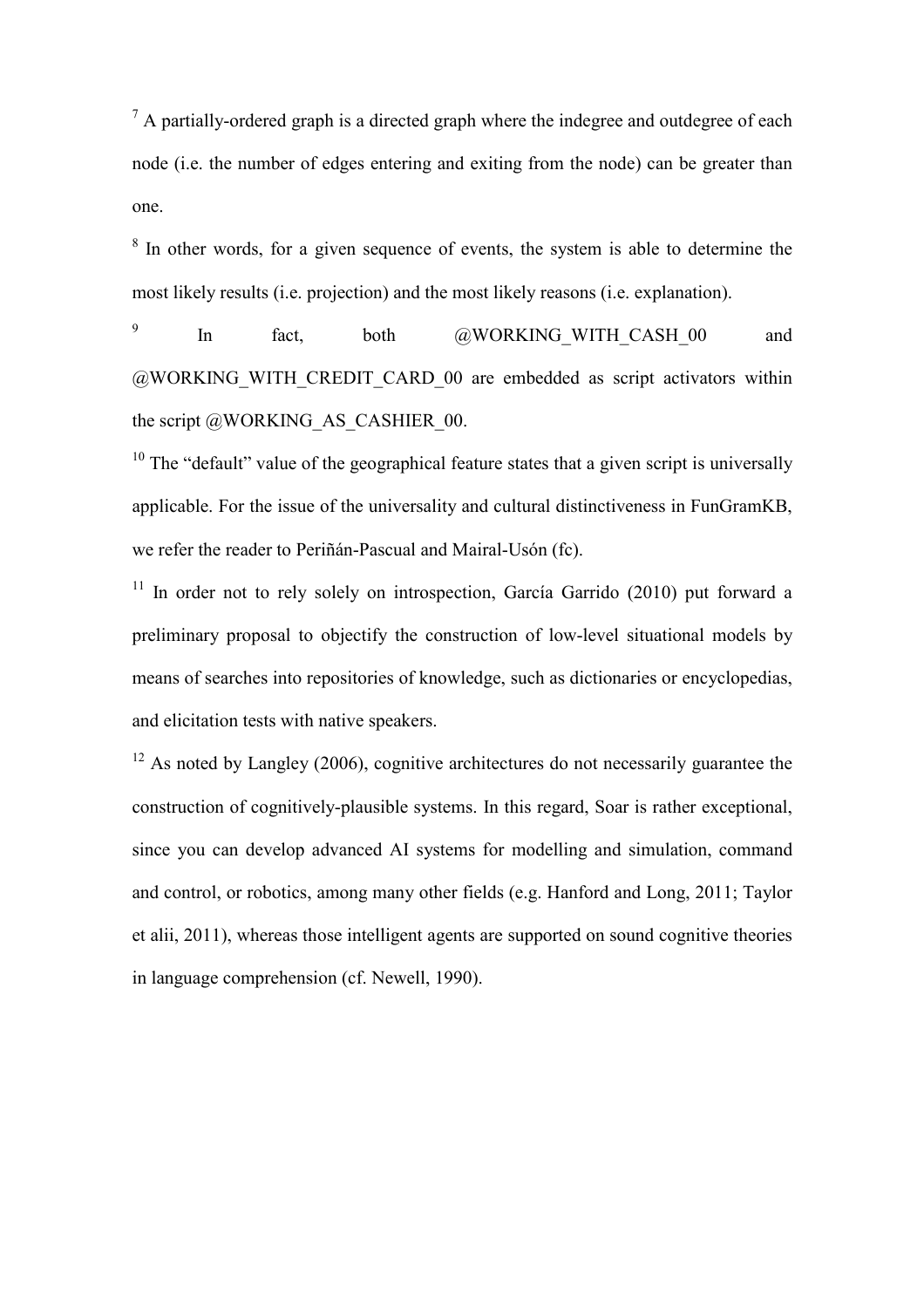### **References**

- Aguado de Cea, G., Montiel Ponsoda, E. & Ramos Gargantilla, J.A. (2007). Multilingualidad en una aplicación basada en el conocimiento. Procesamiento del Lenguaje Natural, 38, 77-97.
- Allen, J.F. (1983). Maintaining knowledge about temporal intervals. Communications of the ACM, 26(11), 832-843.
- Anderson, J.R. (1993). Rules of the Mind. Hillsdale: Lawrence Erlbaum.
- Anderson, J.R. & Lebiere, C. (1998). The Atomic Components of Thought. Mahwah: Lawrence Erlbaum.
- Baker, C.F., Fillmore, C. & Lowe, J.B. (1998). The Berkeley FrameNet project. In Proceedings of the COLING-ACL (pp. 86-90). Montreal.
- Ball, J.T. (2006). Can NLP systems be a cognitive black box? (Is cognitive science relevant to AI problems?). In Proceedings of the AAAI Spring Symposium: Cognitive Science Principles Meet AI-hard Problems (pp. 1-6). Menlo Park: AAAI Press.
- Bartlett, F. (1932). Remembering. Cambridge: Cambridge University Press.
- Barsalou, L.W. (1981). Determinants of Graded Structure in Categories. Doctoral dissertation, Stanford University.
- Barsalou, L.W. (1982). Context-independent and context-dependent information in concepts. Memory and Cognition, 10(1), 82-93.
- Barsalou, L.W. (1985). Ideals, central tendency, and frequency of instantiation as determinants of graded structure in categories. Journal of Experimental Psychology: Learning, Memory, and Cognition, 11, 629-654.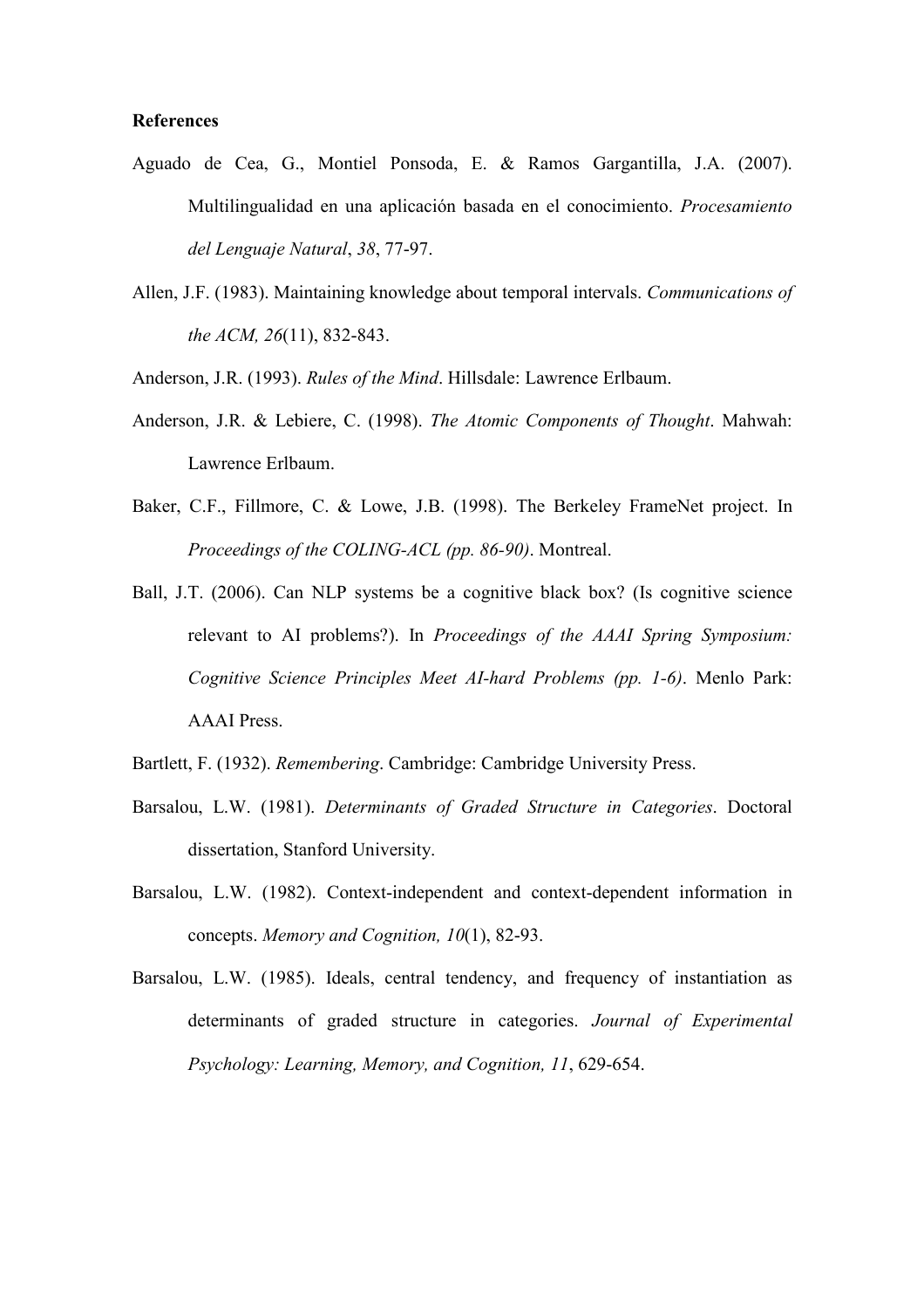Barsalou, L.W. (1991). Deriving categories to achieve goals. In G. Bower (Ed.), The Psychology of Learning and Motivation: Advances in Research and Theory, Vol. 27 (pp. 1–64). San Diego: Academic Press.

- Barsalou, L.W. (1992). Cognitive Psychology: An Overview for Cognitive Scientists. New York-London: Psychology Press.
- Barsalou, L.W. (1999). Perceptual symbol systems. Behavioral and Brain Sciences, 22, 577–660.
- Barsalou, L.W. (2002). Being there conceptually: simulating categories in preparation for situated action. In N.L. Stein, P.J. Bauer & M. Rabinowitz (Eds.), Represenation, Memory and Development: Essays in Honor of Jean Mandler (pp. 1-15). Mahwah: Lawrence Erlbaum.
- Barsalou, L.W. (2003). Situated simulation in the human conceptual system. Language and Cognitive Processes, 18, 513-562.
- Barsalou, L.W. & Billman, D. (1989). Systematicity and semantic ambiguity. In D. Gorfein (Ed.), Resolving semantic ambiguity (pp. 146-203). New York: Springer.
- Barsalou, L.W., Yeh, W., Luka, B.J., Olseth, K.L., Mix, K.S. & Wu, L.L. (1993). Concepts and meaning. In K. Beals, G. Cooke, D. Kathman, K.E. McCullough, S. Kita & D. Testen (Eds.), Chicago Linguistics Society 29: Papers from the Parasession on Conceptual Representations (pp. 23-61). Chicago: Chicago Linguistics Society.
- Boas, H.C. (2005). From theory to practice: Frame Semantics and the design of FrameNet. In S. Langer & D. Schnorbusch (Eds.), Semantik im Lexikon (pp.129- 160). Tübingen: Gunter Narr.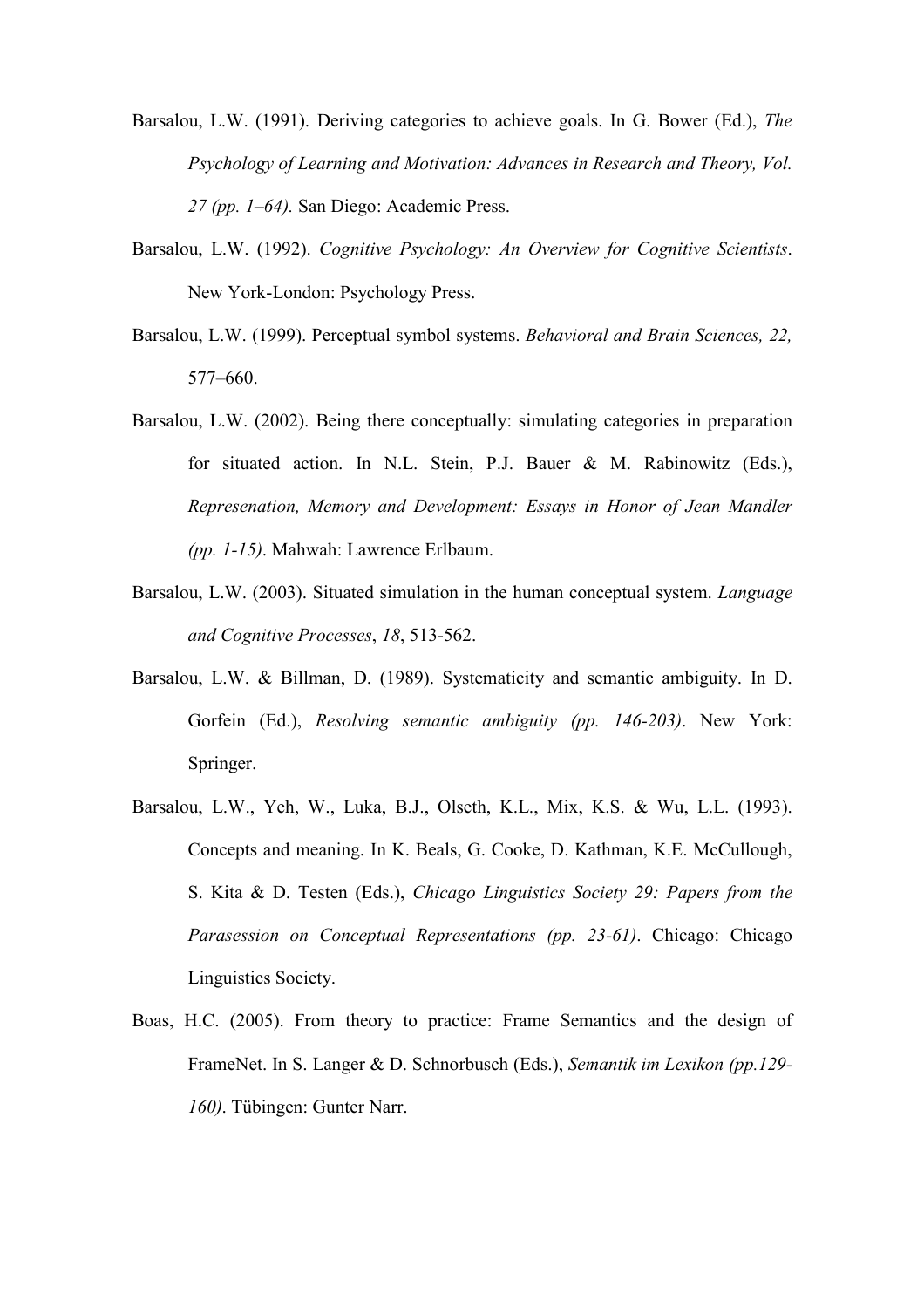- Brewer, W.F. & Treyens, J.C. (1981). Role of schemata in memory for places. Cognitive Psychology, 13, 207-230.
- Carbonell, J.G., Knoblock, C.A. & Minton, S. (1990). PRODIGY: an integrated architecture for planning and learning. In K. VanLehn (Ed.), Architectures for Intelligence (pp. 241-278). Hillsdale: Lawrence Erlbaum.
- Fillmore, C.J. (1968). The case for case. In E. Bach & R.T. Harms (Ed.), Universals in Linguistic Theory (pp. 1-88). New York: Holt, Rinehart, and Winston.
- Fillmore, C.J. (1976). Frame Semantics and the nature of language. In Conference on the Origin and Development of Language and Speech, volume 280 of Annals of the New York Academy of Sciences (pp. 20-32). New York: New York Academy of Sciences.
- Fillmore, C.J. (1982). Frame Semantics. In Linguistic Society of Korea (Ed.) Linguistics in the Morning Calm: Selected Papers from SICOL-1981 (pp. 111-137). Seoul: Hanshin.
- Fillmore, C.J. (1985). Frames and the semantics of understanding. Quaderni di Semantica, 6, 222-254.
- Fillmore, C.J. & Atkins, B.T.S. (1992). Towards a frame-based lexicon: the semantics of RISK and its neighbours. In A. Lehrer & E.F. Kittay (Eds.) Frames, Fields and Contrasts. Hillsdale: Lawrence Erlbaum.
- Fillmore, C.J., Wooters, C. & Baker, C.F. (2001). Building a large lexical databank which provides deep semantics. In *Proceedings of the Pacific Asian Conference* on Language, Information and Computation. Hong Kong.
- Floridi, L. (1999). Philosophy and Computing: An Introduction. London-New York: Routledge.
- Fodor, J.A. (1975). The Language of Thought. Cambridge: Harvard University Press.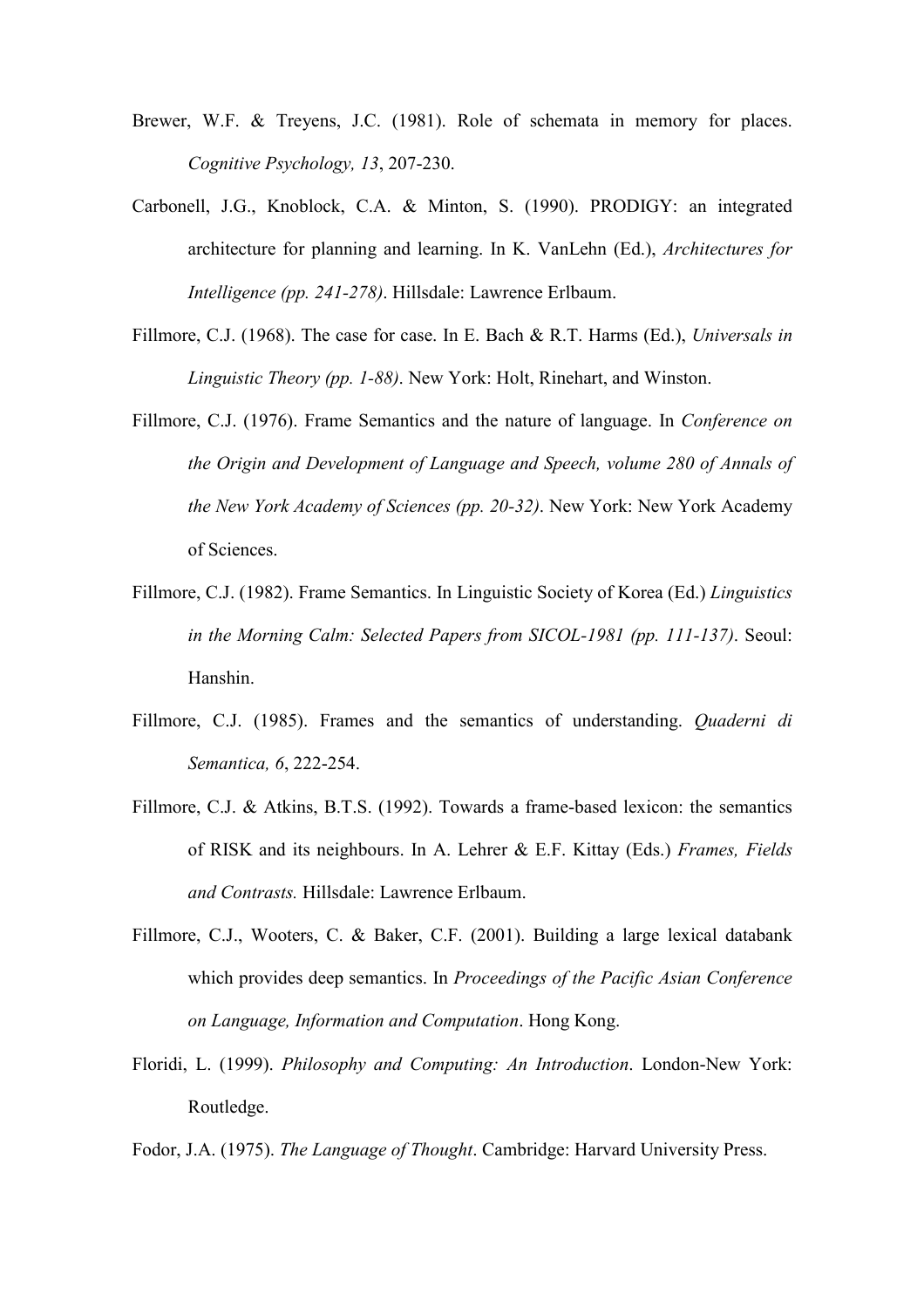- Garrido García, N. (2010). Low-level Situational Cognitive Models within the Lexical Constructional Model and their Computational Implementation in a Knowledge Base. Master thesis. Universidad de la Rioja.
- Goudey, B. (2007). A comparison of situation calculus and event calculus. In: http://www.cs.mu.oz.au/481/2007\_projects/bwgoudey.pdf
- Hanford, S. & Long, L. (2011). A Soar agent for searching indoor environments using a mobile robot. In Proceedings of the 2011 Conference on Behavior Representation in Modeling and Simulation (pp. 264-271). Simulation Interoperability Standards Organization.
- Jiménez-Briones, R. & Luzondo-Oyón, A. (s.d.). FrameNet and FunGramKB: a comparative account of computational resources for word meaning representation in Natural Language Processing.

Johnson-Laird, P. N. (1983). Mental Models. Cambridge: Harvard University Press.

- Kowalski, R. & Sadri, F. (1994). The situation calculus and event calculus compared. In Proceedings of the 1994 International Symposium on Logic programming (pp. 539–553). Cambridge: MIT Press.
- Kowalski, R.A. & Sergot, M.J. (1986). A logic-based calculus of events. New Generation Computing, 4, 67-95.
- Laird, J. E., Rosenbloom, P. S. & Newell, A. (1986). Chunking in Soar: the anatomy of a general learning mechanism. Machine Learning, 1, 11–46.
- Lakoff, G. (1987). Women, Fire, and Dangerous Things. Chicago: University of Chicago Press.
- Langley, P. (2006). Intelligent behavior in humans and machines. Technical report. Computational Learning Laboratory, Stanford University.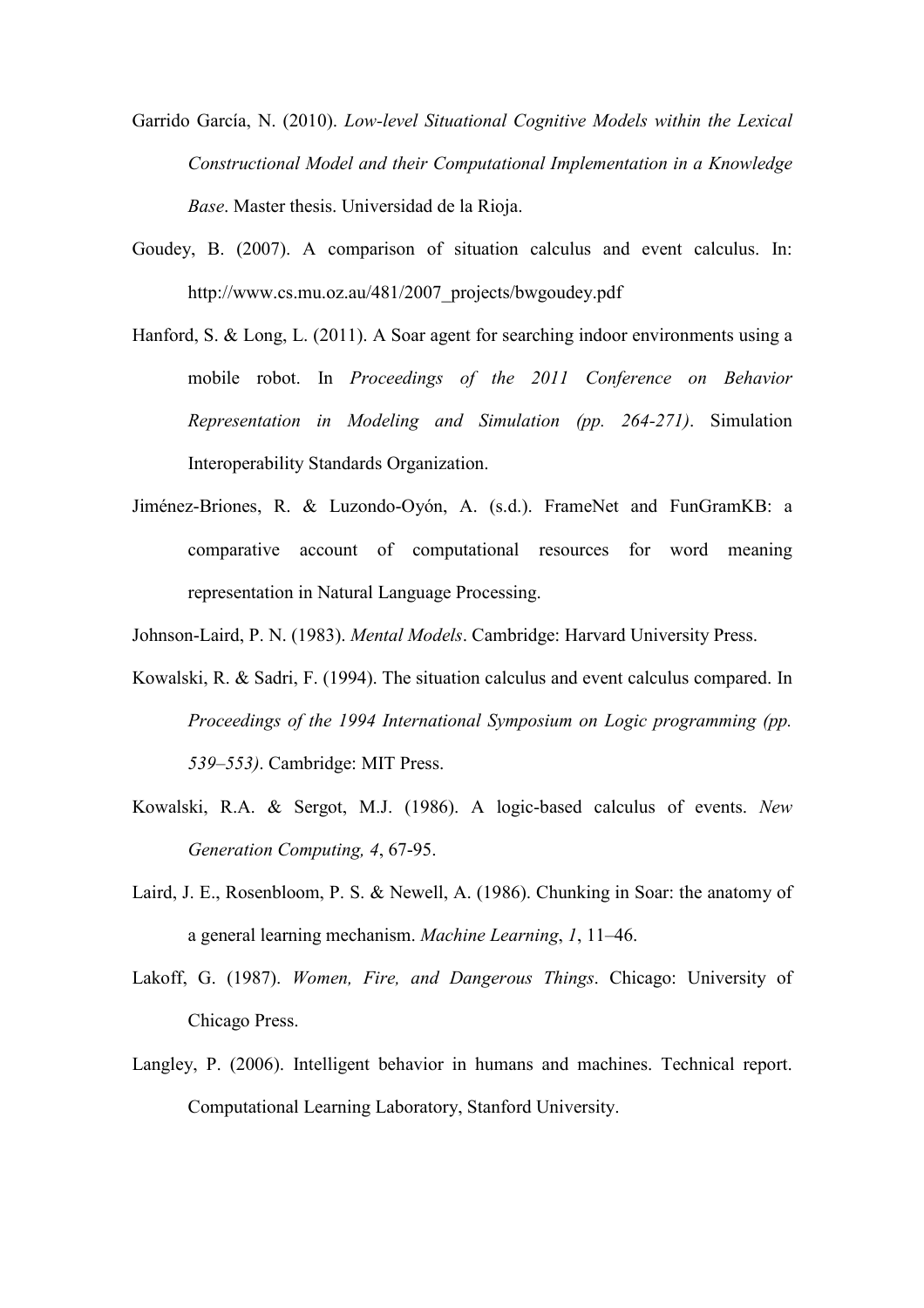- Langley, P., Laird, J.E. & Rogers, S. (2009). Cognitive architectures: research issues and challenges. Cognitive Systems Research, 10, 141-160.
- Lenat, D.B. (1995). CyC: a large-scale investment in knowledge infrastructure. Communications of the ACM, 38(11), 33-38.
- Lenat, D.B., Guha, R.V., Pittman, K., Pratt, D. & Shepherd, M. (1990). CyC: toward programs with common sense. Communications of the ACM, 33(8), 30-49.
- Lenci, A. (2000). Building an ontology for the lexicon: semantic types and word meaning. In Workshop on Ontology-Based Interpretation of Noun Phrases, Kolding.
- Liu, H. & Singh, P. (2004a). Commonsense reasoning in and over natural language. In Proceedings of the 8th International Conference on Knowledge-Based Intelligent Information & Engineering Systems. Lecture Notes in Artificial Intelligence (pp. 293-306). Berlin-Heidelberg: Springer.
- Liu, H. & Singh, P. (2004b). ConceptNet—a practical commonsense reasoning tool-kit. BT Technology Journal, 22(4), 211-226.
- Mairal-Usón, R. & Periñán-Pascual, C. (2009). The anatomy of the lexicon within the framework of an NLP knowledge base. Revista Española de Lingüística Aplicada, 22, 217-244.
- Mairal-Usón, R. & Ruiz de Mendoza Ibáñez, F.J. (2009). Levels of description and explanation in meaning construction. In C. Butler & J. Martín Arista (Eds.), Deconstructing Constructions (pp. 153–198). Amsterdam-Philadelphia: John Benjamins.
- McCarthy, J. & Hayes, P.J. (1969). Some philosophical problems from the standpoint of AI. Machine Intelligence, 4, 463-502.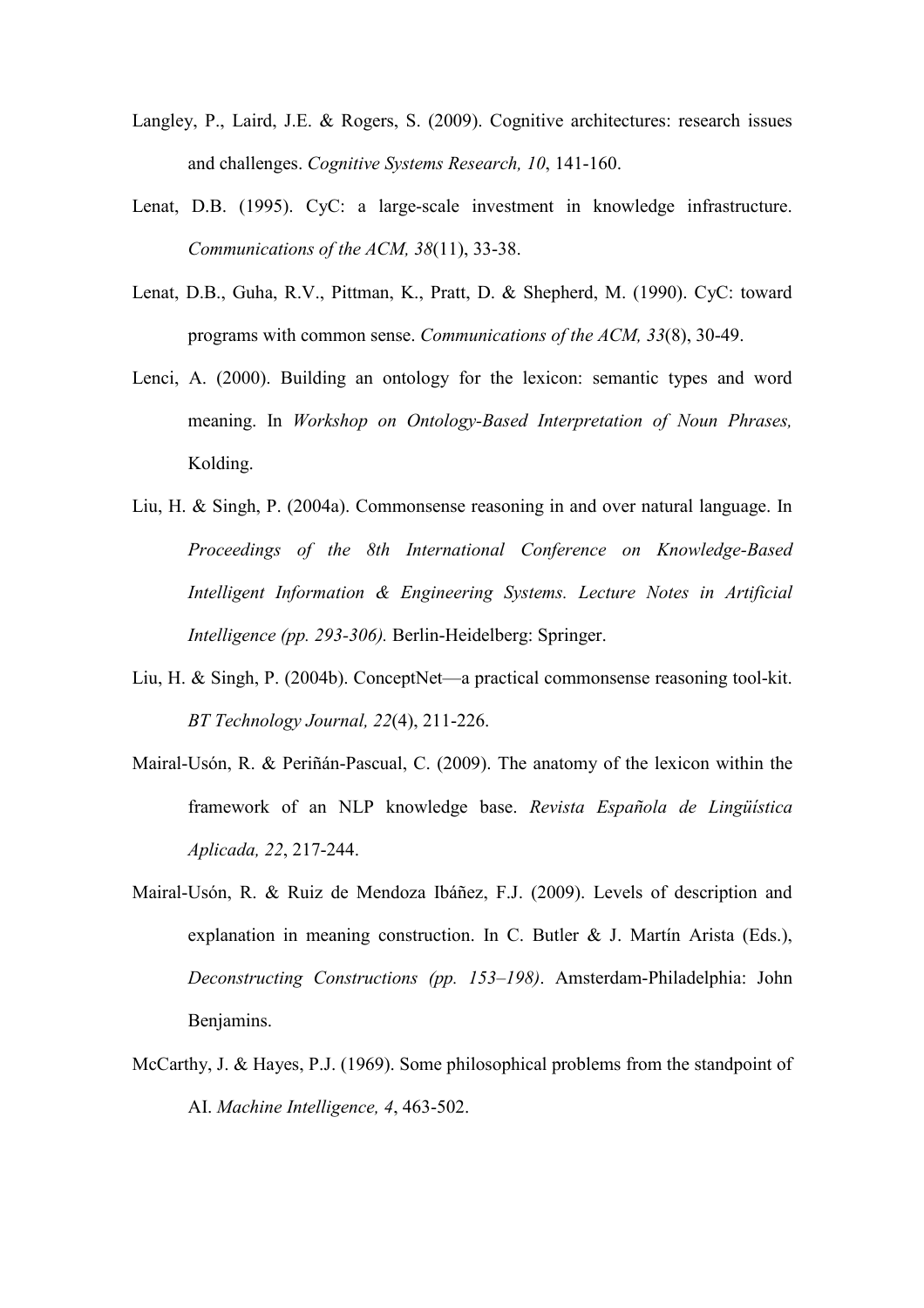- Minton, S.N. (1990). Quantitative results concerning the utility of explanation-based learning. Artificial Intelligence, 42, 363–391.
- Minsky, M. (1975). A framework for representing knowledge. MIT-AI Laboratory Memo 306.
- Newell, A. (1990). Unified Theories of Cognition. Cambridge: Harvard University Press.
- Newtson, D. (1976). Foundations of attribution: the perception of ongoing behavior. In J.H. Harvey, W.J. Ickes, & R.F. Kidd (Eds.), New Directions in Attribution Research, Vol. 1 (pp. 223-247). Hillsdale: Lawrence Erlbaum.
- Nirenburg, S. & Raskin, V. (2004). Ontological Semantics. Cambridge: MIT press.
- Panton, K., Matuszek, C., Lenat, D., Schneider, D., Witbrock, M., Siegel, N. & Shepard, B. (2006). Common sense reasoning: from CyC to intelligent assistant. In Y. Cai & J. Abascal (Eds.), Ambient Intelligence in Everyday Life (pp. 1–31). Berlin: Springer.
- Parmar, A. (2001). The representation of actions in KM and CyC. Technical report. Stanford University.
- Peacocke, C. (1992). A Study of Concepts. Cambridge: MIT Press.
- Periñán-Pascual, C. & Arcas-Túnez, F. (2004). Meaning postulates in a lexicoconceptual knowledge base. In Proceedings of the 15th International Workshop on Databases and Expert Systems Applications (pp. 38-42). Los Alamitos: IEEE.
- Periñán-Pascual, C. & Arcas-Túnez, F. (2005). Microconceptual-Knowledge Spreading in FunGramKB, In Proceedings of the 9th IASTED International Conference on Artificial Intelligence and Soft Computing (pp. 239-244). Anaheim-Calgary-Zurich: ACTA Press.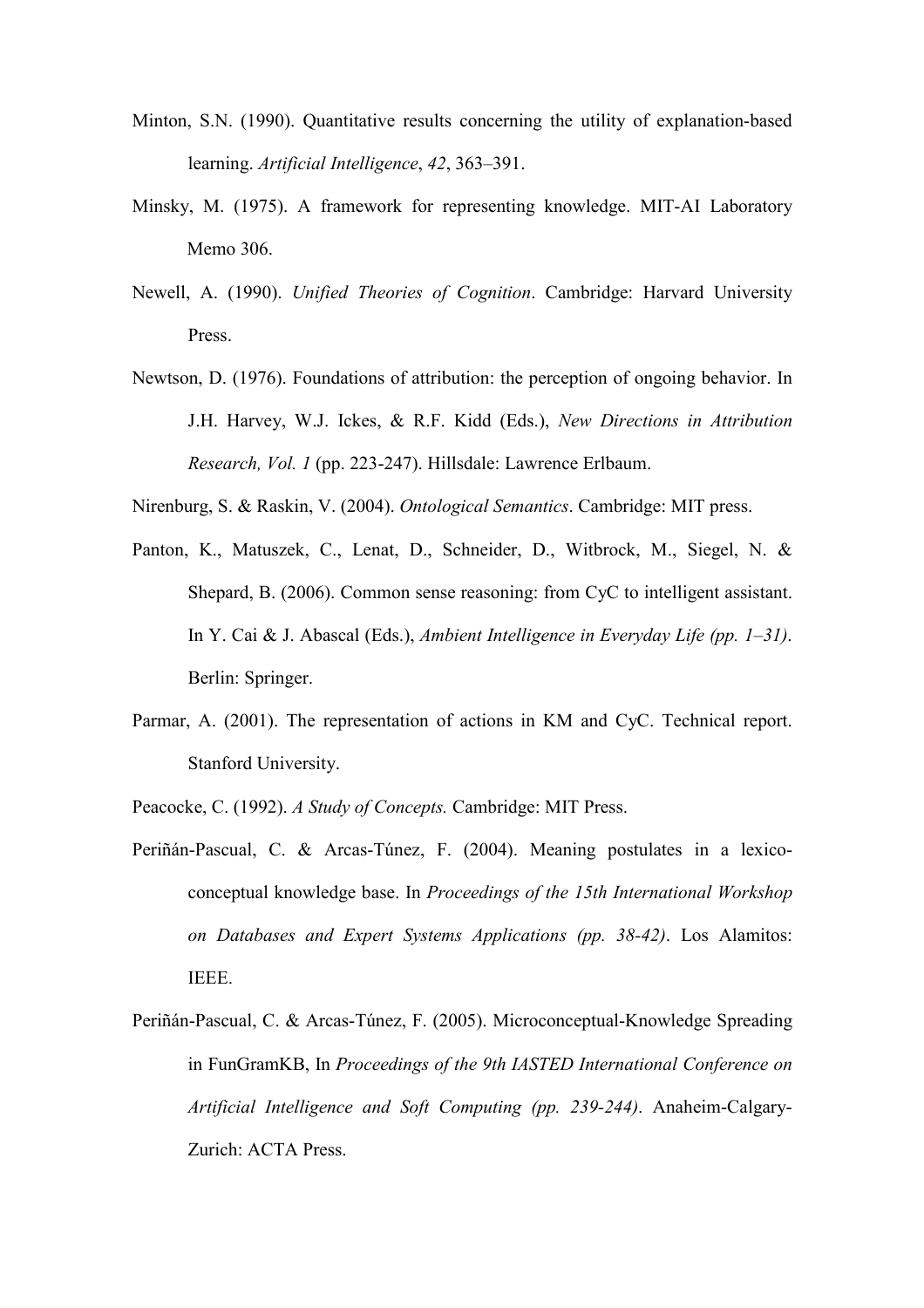- Periñán-Pascual, C. & Arcas-Túnez, F. (2007a). Cognitive modules of an NLP knowledge base for language understanding. Procesamiento del Lenguaje Natural, 39, 197-204.
- Periñán-Pascual, C., Arcas-Túnez, F. (2007b). Deep semantics in an NLP knowledge base. In Proceedings of the 12th Conference of the Spanish Association for Artificial Intelligence (pp. 279-288). Salamanca: Universidad de Salamanca.
- Periñán-Pascual, C. & Arcas-Túnez, F. (2010a). Ontological commitments in FunGramKB. Procesamiento del Lenguaje Natural, 44, 27-34.
- Periñán-Pascual, C. & Arcas-Túnez, F. (2010b). The Architecture of FunGramKB. In Proceedings of the Seventh International Conference on Language Resources and Evaluation (pp. 2667-2674). Malta: ELRA.
- Periñán-Pascual, C. & Mairal-Usón, R. (2009). Bringing Role and Reference Grammar to natural language understanding. Procesamiento del Lenguaje Natural, 43, 265-273.
- Periñán-Pascual, C. & Mairal-Usón, R. (2010). La gramática de COREL: un lenguaje de representación conceptual. Onomázein, 21, 11-45.
- Periñán-Pascual, C. & Mairal-Usón, R. (fc) Universality and culturality in a natural language processing knowledge base.
- Pratt, V. (1994). CyC report. Technical report. Stanford University.
- Rey, G. (1994). Concepts. In S. Guttenplan (Ed.), A Companion to the Philosophy of Mind (pp. 185-193). Cambridge: Blackwell.
- Riesbeck, C.K. (1975). Conceptual Analysis. In R.C. Schank (Ed.), Conceptual Information Processing. Amsterdam: North-Holland.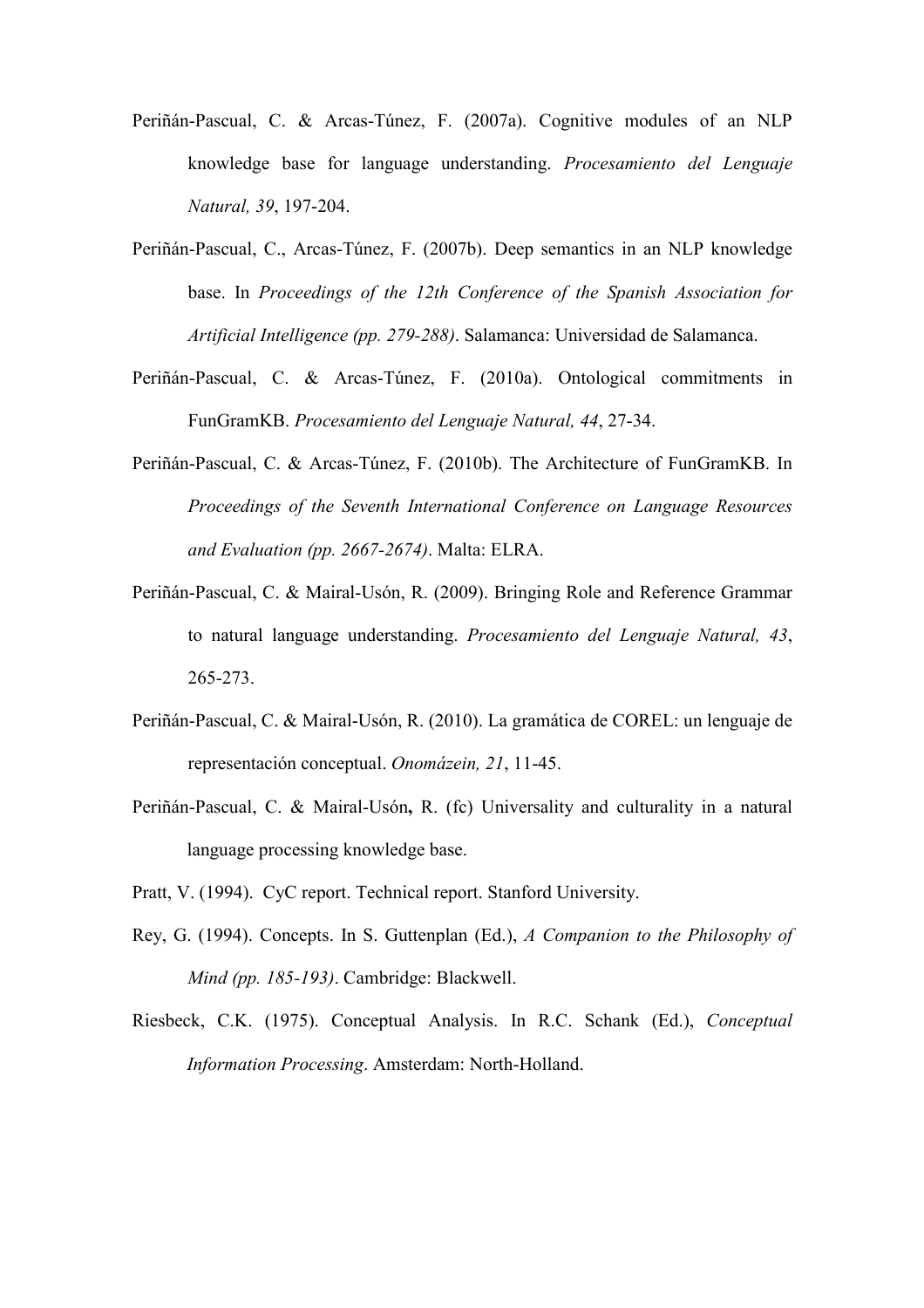- Riesbeck, C.K & Schank, R.C. (1978). Comprehension by computer: expectation-based analysis of sentences in context. In W.J.M. Levelt & G.B. Flores d'Arcais (Eds), Studies in the Perception of Language. New York: Wiley.
- Ruiz de Mendoza Ibáñez, F.J. (2007). High-level cognitive models: in search of a unified framework for inferential and grammatical behavior. In K. Kosecki (Ed.), Perspectives on Metonymy (pp. 11–30). Frankfurt-Main: Peter Lang.
- Ruiz de Mendoza Ibáñez, F.J. & Mairal-Usón, R. (2008). Levels of description and constraining factors in meaning construction: an introduction to the Lexical Constructional Model. Folia Linguistica, 42(2), 355–400.
- Rumelhart, D.E. (1975). Notes on a schema for stories. In D.G. Bobrow & A.M. Collins (Eds.), Representation and Understanding: Studies on Cognitive Science (pp. 211-236). New York: Academic Press.
- Ruppenhofer, J., Ellsworth, M., Petruck, M., Johnson, C.R. & Scheffczyk, J. (2006). FrameNet II: extended theory and practice. Technical report. International Computer Science Institute, University of California at Berkeley.
- Schank, R.C. (1972). Conceptual Dependency: a theory of natural language understanding. Cognitive Psychology, 3(4), 532-631.
- Schank, R.C. (1975). Conceptual Information Processing. New York: Elsevier.
- Schank, R.C. (1982). *Dynamic Memory*. Cambridge: Cambridge University Press.
- Schank, R.C. & Abelson, R.P. (1977). Scripts, Plans, Goals and Understanding: An Inquiry into Human Knowledge Structures. Hillsdale: Lawrence Erlbaum.
- Shapiro, D. & Langley, P. (1999). Controlling physical agents through reactive logic programming. In Proceedings of the Third Annual Conference on Autonomous Agents (pp. 386–387). Seattle: ACM Press.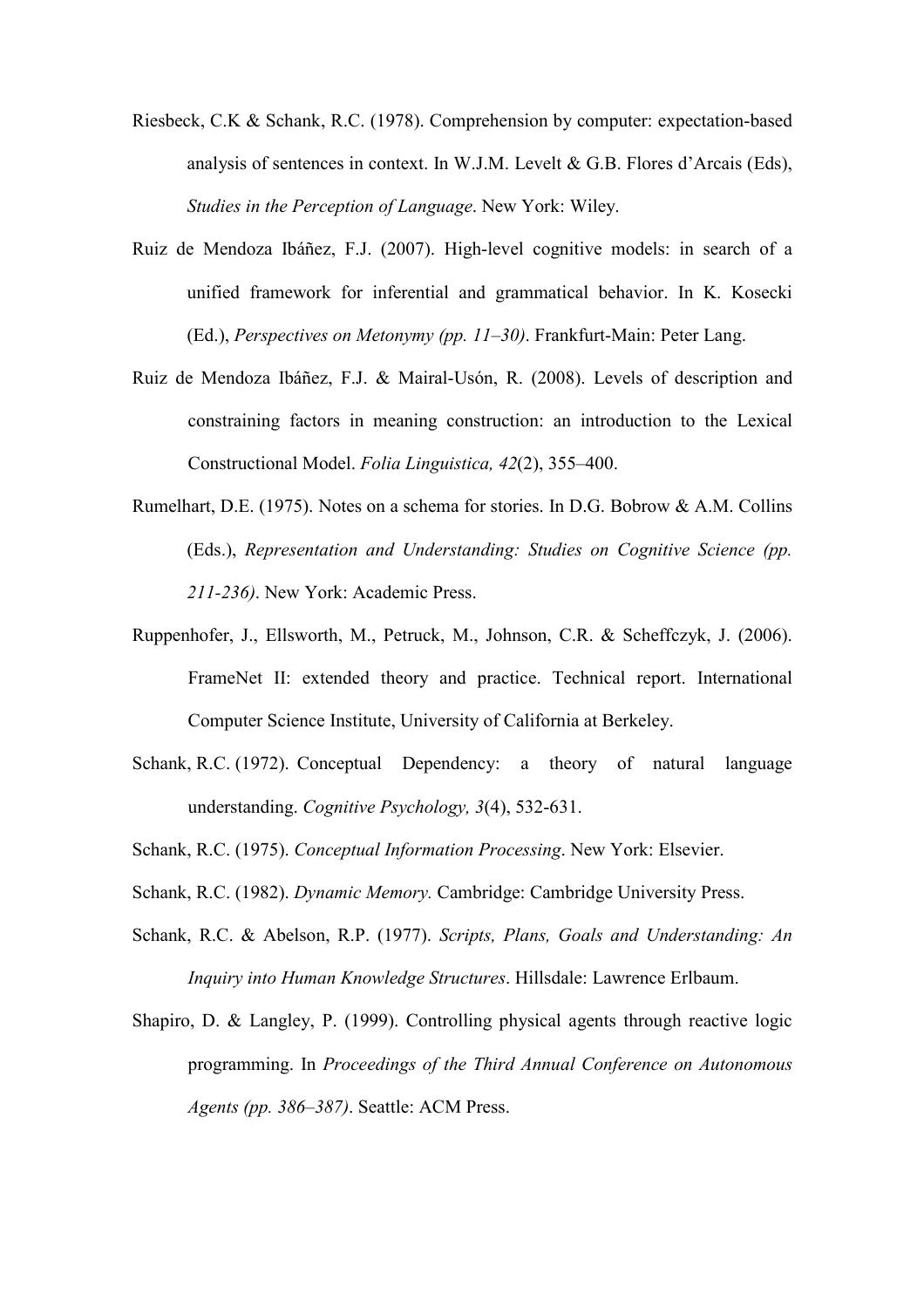- Singh, P. & Barry, B. (2003). Collecting commonsense experiences. In Proceedings of the Second International Conference on Knowledge Capture, Florida.
- Singh, P., Lin, T., Mueller, E.T., Lim, G., Perkins, T. & Zhu, W.L. (2002). Open Mind Common Sense: knowledge acquisition from the general public. In Proceedings of the First International Conference on Ontologies, Databases, and Applications of Semantics for Large Scale Information Systems. Lecture Notes in Computer Science (pp. 1223-1237). Berlin-Heidelberg: Springer.
- Smith, B. (1995). Formal ontology, common sense and cognitive science. International Journal of Human-Computer Studies, 43(5-6), 641-666.
- Taylor, G., Stensrud, B., Maddox, J. & Aycock, H.E. (2011). Formative evaluation of an IUI for supervisory control of CGFs. In Proceedings of the 2011 Conference on Behavior Representation in Modeling and Simulation (pp. 185-191). Simulation Interoperability Standards Organization.
- Van Belleghem, K., Denecker, M. & De Schreye, D. (1995). Combining situation calculus and event calculus. In Proceedings of the Twelfth International Conference on Logic Programming (pp. 83–97). Cambridge: MIT Press.
- Van Dijk, T.A. (2003). Specialized discourse and knowledge. A case study of the discourse of modern genetics. Cadernos de Estudos Lingüisticos, 44, 21-55.
- Van Valin, R.D. (2005). Exploring the Syntax-Semantics Interface. Cambridge: Cambridge University Press.
- Van Valin, R.D. & LaPolla, R. (1997). Syntax, Structure, Meaning and Function. Cambridge: Cambridge University Press.
- Velardi, P., Pazienza, M.T. & Fasolo, M. (1991). How to encode semantic knowledge: a method for meaning representation and computer-aided acquisition. Computational Linguistics 17(2): 153-170.